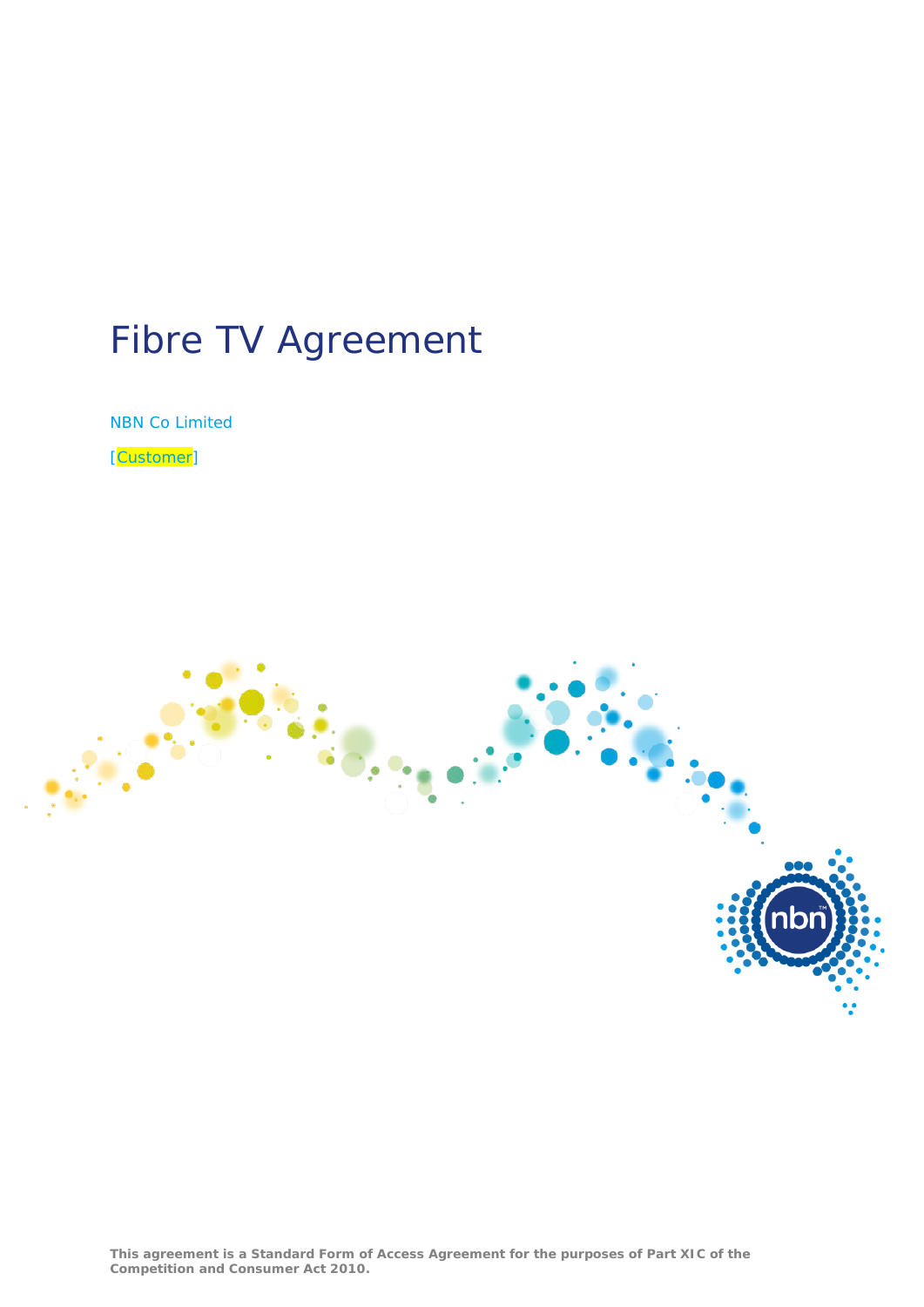

## NBN Co Limited

Fibre TV Agreement

### Change Log

| <b>Version</b> | <b>Description</b>                                            | <b>Effective Date</b>                 |
|----------------|---------------------------------------------------------------|---------------------------------------|
| 1.0            | Issued on 4 December 2015                                     | <b>Execution Date</b>                 |
| 1.1            | Amended agreement published 30 June 2017                      | Execution date of<br>variation letter |
| 1.2            | Amended agreement issued with variation letter on 19 May 2017 | Execution date of<br>variation letter |
| 1.3            | Amended Term on 24 November 2020                              | Execution date of<br>variation letter |

## Copyright

This document is subject to copyright and must not be used except as permitted below or under the Copyright Act 1968 (Cth). You must not reproduce or publish this document in whole or in part for commercial gain without the prior written consent of NBN Co. You may reproduce and publish this document in whole or in part for educational or non-commercial purposes as approved by NBN Co in writing.

Copyright © 2020 NBN Co Limited. All rights reserved. Not for general distribution.

## Disclaimer

This document is provided for information purposes only. The recipient must not use this document other than with the consent of NBN Co and must make their own inquiries as to the currency, accuracy and completeness of this document and the information contained in it. The contents of this document should not be relied upon as representing NBN Co's final position on the subject matter of this document, except where stated otherwise. Any requirements of NBN Co or views expressed by NBN Co in this document may change as a consequence of NBN Co finalising formal technical specifications, or legislative and regulatory developments.

## Environment

NBN Co asks that you consider the environment before printing this document.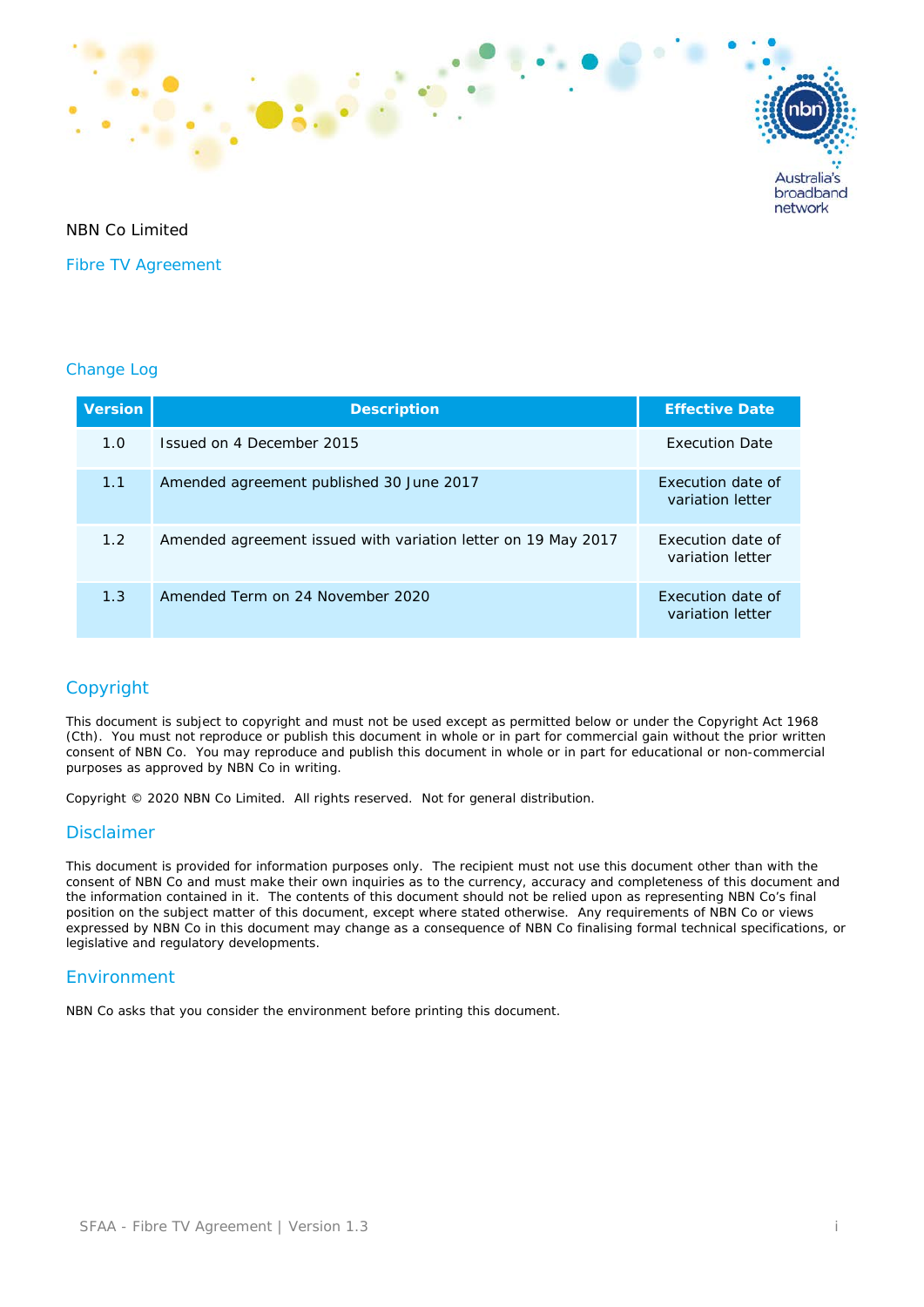

#### Fibre TV Agreement

### **Parties**

- 1. nbn co limited (ABN 86 136 533 741) of Level 13, 100 Mount Street, North Sydney NSW 2060 (**nbn**)
- 2. [**Insert full legal name of customer**] (ABN [**insert ABN**]) of [**insert registered address of customer**] (**Customer**)

#### **Background**

- A. This Agreement sets out the terms on which:
	- Customer may order Fibre TV from **nbn** in respect of Eligible Estates, and **nbn** will supply Fibre TV to Customer over Fibre TV Infrastructure; and
	- Customer will acquire Fibre TV from **nbn** in respect of Eligible Estates and use Fibre TV as an input to Customer's supply of Customer Content to Premises in those Eligible Estates.

#### **Agreement**

### <span id="page-2-3"></span>**1 Product**

- <span id="page-2-0"></span>1.1 Fibre TV is a product comprising of the following elements in respect of an Eligible Estate to which **nbn** supplies Fibre TV to Customer:
	- (a) the grant by **nbn** to Customer of nonexclusive limited access to Fibre TV Infrastructure at locations specified by **nbn**; and
	- (b) the carriage by **nbn** of Customer Content injected by Customer into Fibre TV Infrastructure, in a single direction from the NNI-RFo for that Eligible Estate to multiple UNI-RFe at that Eligible Estate.
- 1.2 Further details of Fibre TV are set out in Schedule 2 and Annexure 1.
- <span id="page-2-1"></span>1.3 **nbn** will grant facilities access to Customer to the extent exclusively required for Customer to acquire Fibre TV, under and subject to Schedule 3.
- <span id="page-2-2"></span>1.4 Customer must supply all network elements required for the supply of Customer Content except for the network elements set out in clauses [1.1](#page-2-0) to [1.3.](#page-2-1)
- 1.5 Without limiting clause [1.4,](#page-2-2) Customer must supply all network elements:
- (a) upstream of the NNI-RFo; and
- (b) downstream of the UNI-RFe.
- 1.6 Where **nbn** supplies Fibre TV to Customer in respect of an Eligible Estate, Customer may only use Fibre TV to supply Customer Content to Premises at that Eligible Estate and perform such other activities as are contemplated by this Agreement.
- 1.7 Customer must self supply, or separately obtain from third parties, any facilities access required to perform its obligations under this Agreement except to the extent granted under Schedule 3.

### **2 Preconditions to supply**

- 2.1 As a pre-condition to **nbn** supplying Fibre TV to Customer, Customer must participate in and successfully complete all on-boarding activities and pass all capability and verification testing required by **nbn** from time to time, including to ensure:
	- (a) the safety of Customer Equipment and Customer Platforms and their compatibility with the **nbn**™ Network and **nbn™**  Platform;
	- (b) Customer's ability to supply Customer Content to Premises in relevant Eligible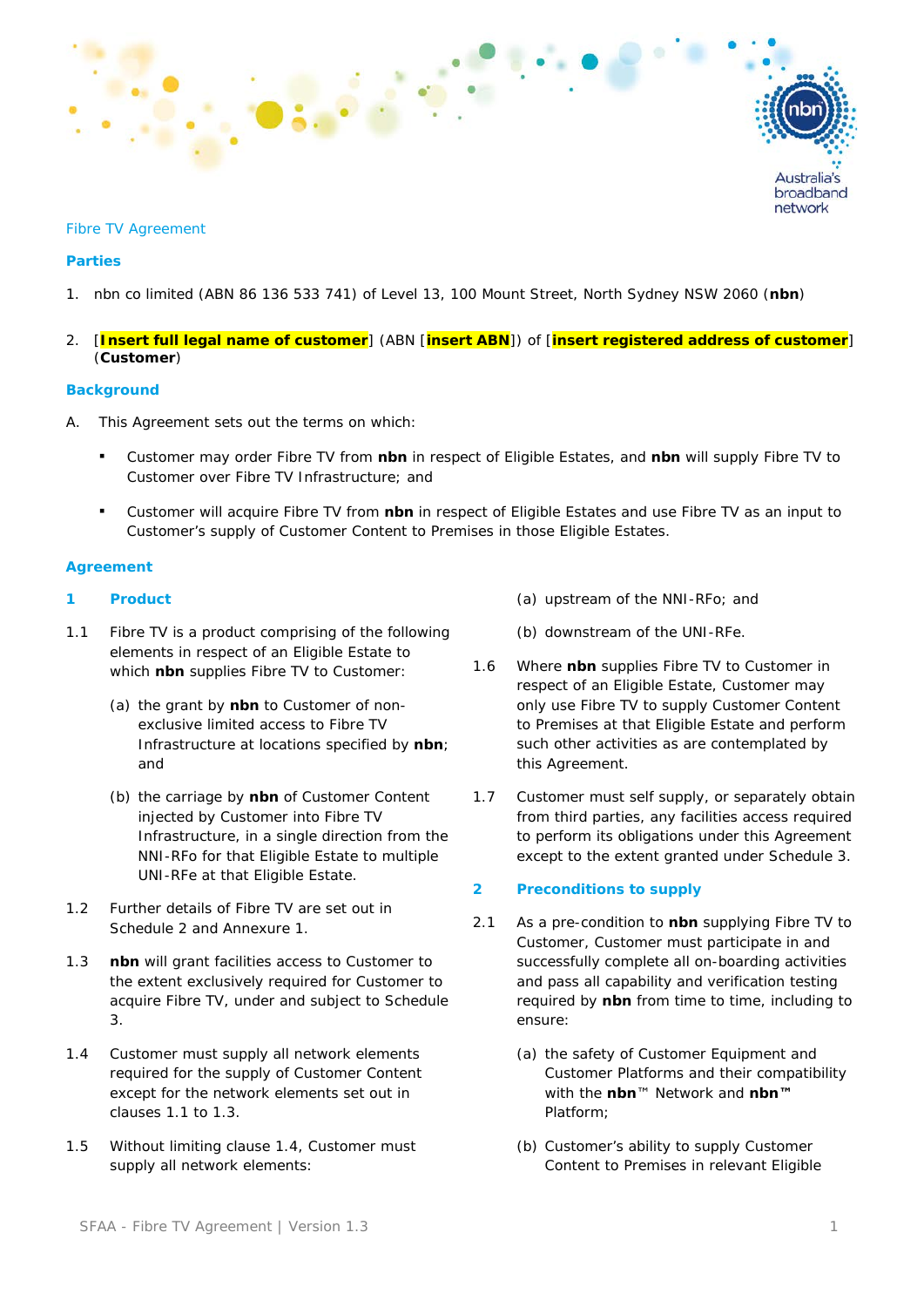

Estates; and

- (c) Customer's ability to perform its obligations under this Agreement, including in a manner that ensures the safety and operation of the **nbn™** Network and **nbn™**  Platform.
- <span id="page-3-2"></span>2.2 Customer warrants to **nbn** that throughout the period in which **nbn** supplies Fibre TV to Customer, Customer:
	- (a) is and will remain a Carrier, Carriage Service Provider, Content Service Provider and/or a Specified Utility engaging in a related Specified Activity; and
	- (b) is of good financial standing and creditworthiness,

### (the **Supply Conditions**).

- 2.3 **nbn** is not obliged to supply or continue to supply Fibre TV to Customer if Customer fails to:
	- (a) comply with the Supply Conditions; or
	- (b) supply the Customer Content in accordance with this Agreement in respect of any Eligible Estate.
- 2.4 Customer must notify **nbn** within 2 Business Days of the time Customer no longer fully complies with any Supply Condition.

#### <span id="page-3-1"></span>**3 Acceptance Tests**

- 3.1 Customer must:
	- (a) conduct Acceptance Tests prior to the installation and activation of any new form of Head-End Equipment or RF Converter which has not been previously tested and approved by **nbn**; and
	- (b) rectify any matter which causes any Acceptance Tests to fail.
- 3.2 Prior to entering into any agreement or arrangement with any third party to supply Customer Content in respect of an Eligible

Estate, Customer must obtain approval from **nbn** (such approval not to be unreasonably withheld) for:

- (a) the Customer Equipment which will be used in conjunction with Fibre TV Infrastructure to supply the Customer Content;
- (b) the Customer Content which will be supplied using Fibre TV; and
- (c) any other Customer commitment or obligation in such agreement or arrangement which relies on any supply by **nbn** under this Agreement.
- <span id="page-3-0"></span>**4 Ordering**
- 4.1 From time to time throughout the Term, **nbn**  will make available to Customer a list of Eligible Estates in respect of which **nbn** has installed or plans to install Fibre TV Infrastructure.
- 4.2 Customer may place an order for Fibre TV in respect of any listed Eligible Estate by:
	- (a) agreeing the location of an NNI-RFo in respect of the Eligible Estate with **nbn**; and
	- (b) submitting a Delivery Plan to **nbn** (which includes the agreed location of the NNI-RFo and details of any facilities access which Customer requests from **nbn** under Schedule 3), using such means as may be specified by **nbn** from time to time.
- 4.3 A Delivery Plan submitted in accordance with this clause [4](#page-3-0) constitutes an offer from Customer to acquire Fibre TV in respect of an identified Eligible Estate, which is capable of acceptance by **nbn**.
- <span id="page-3-3"></span>4.4 **nbn** will accept or reject an order for Fibre TV in respect of an Eligible Estate by written notice to Customer.
- 4.5 **nbn** may reject an order for Fibre TV in respect of an Eligible Estate:
	- (a) if **nbn** determines, on reasonable grounds, that Customer: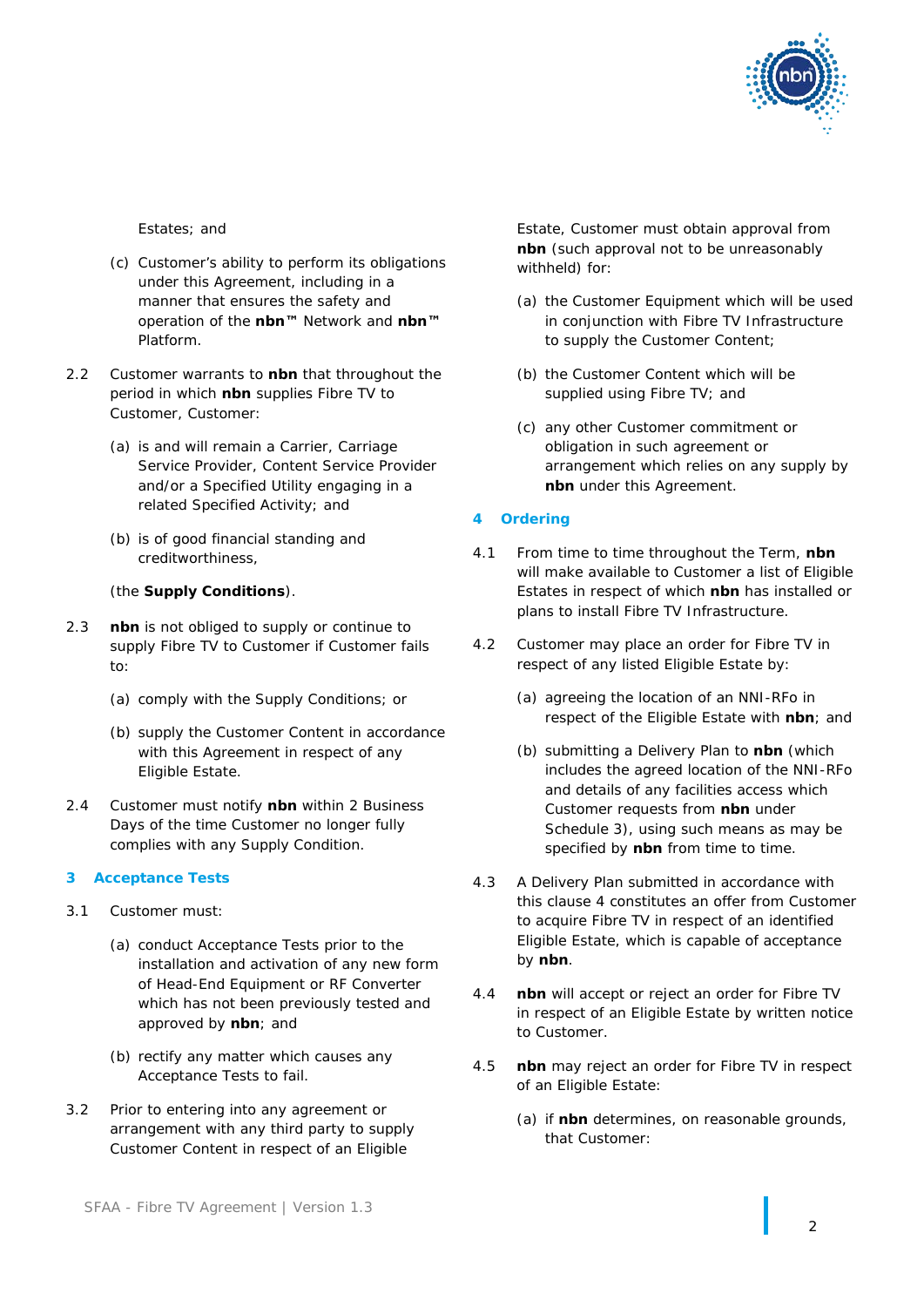

- i has failed to submit a valid Delivery Plan in respect of the order, including because a submitted Delivery Plan fails to comply with any part of this Agreement; or
- ii has failed, or is reasonably likely to fail, to comply with any part of this Agreement or the Delivery Plan; or
- (b) if **nbn** declines to supply any facilities access that is requested in the Delivery Plan; or
- (c) in any other circumstances, if **nbn** determines that:
	- i it will be unable to supply the order: and
	- ii it is consistent with **nbn's** statutory obligations to supply Fibre TV.
- <span id="page-4-1"></span>4.6 If **nbn** accepts an order for Fibre TV in respect of an Eligible Estate, then:
	- (a) **nbn** will supply Fibre TV to Customer in respect of that Eligible Estate; and
	- (b) Customer will promptly commence installation and activation activities for the supply of Customer Content to Premises in that Eligible Estate in accordance with clause [5.](#page-4-0)
- <span id="page-4-4"></span>4.7 Notwithstanding clause [4.6,](#page-4-1) if **nbn** accepts an order for Fibre TV in respect of an Eligible Estate, it may subsequently reject the order at any time up until it begins supplying Fibre TV to Customer if **nbn** determines that:
	- (a) an Acceptance Test conducted under clause [3](#page-3-1) has failed; or
	- (b) Customer has failed to comply with its Delivery Plan in respect of the Eligible Estate, including by failing to take all steps necessary to install and activate required Customer Equipment.

### <span id="page-4-0"></span>**5 Installation and Activation**

- 5.1 This clause [5](#page-4-0) applies in respect of each Eligible Estate for which **nbn** accepts a Fibre TV order under clause [4.](#page-3-0)
- 5.2 Customer must, at its own cost, install, activate and test the Head-End Equipment and RF Converter in accordance with:
	- (a) its Delivery Plan, subject to any variations agreed with **nbn** from time to time; and
	- (b) any directions given by **nbn** from time to time.
- 5.3 Customer must ensure all Customer Equipment is clearly marked as such in accordance with all directions given by **nbn** from time to time.
- 5.4 **nbn** is not responsible for the supply, installation, operation, maintenance, repair, assurance or support of any Internal Cabling or End User Equipment.

### <span id="page-4-2"></span>**6 Operations, Assurance and Maintenance**

- <span id="page-4-3"></span>6.1 Following successful installation and activation of Customer Equipment and Fibre TV Infrastructure in respect of an Eligible Estate, and throughout the Term, Customer must:
	- (a) supply Customer Content to each Premises in that Eligible Estate in accordance with its Delivery Plan; and
	- (b) ensure that free to air television content that is ordinarily available in the area is supplied to each Premises in that Eligible Estate on a continuous basis and:
		- there is no charge to any end user for access to such content; and
		- ii the supply of such content is not conditional upon the acquisition of any other product or service.
- 6.2 Customer must:
	- (a) negotiate with any upstream content supplier that wishes to supply content for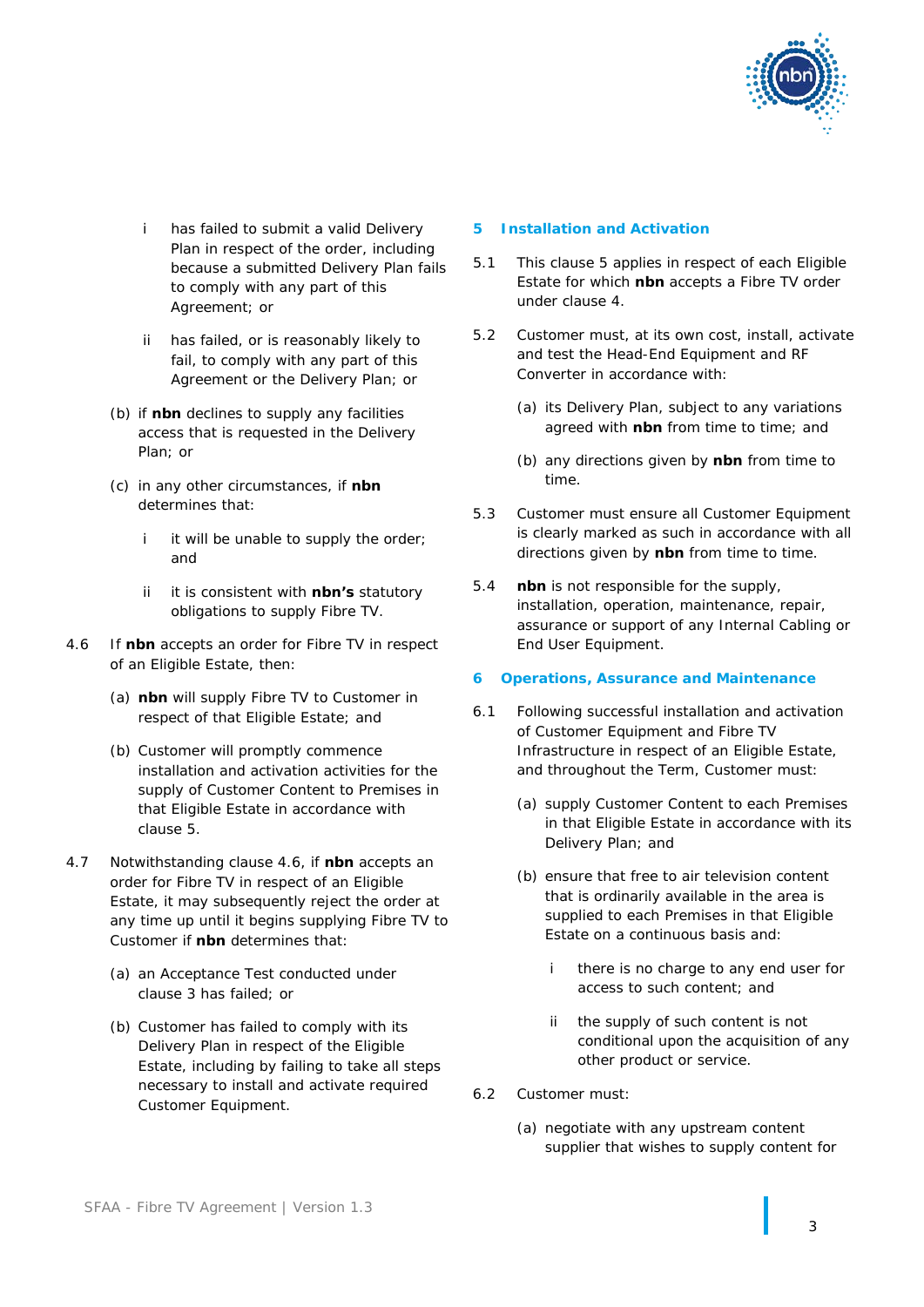

inclusion in the Customer Content;

- (b) not unreasonably refuse a request from an upstream content supplier to include content in the Customer Content; and
- (c) not enter into any agreement, arrangement or understanding with an upstream content supplier under which Customer carries content from the upstream content supplier to Premises in any Eligible Estate to the exclusion of any content from another upstream content supplier.
- 6.3 Customer must ensure that Customer Content is only injected into Fibre TV Infrastructure:
	- (a) at the NNI-RFo for the Eligible Estate as notified by **nbn**;
	- (b) on a channel of 1550 nanometre wavelength capacity;
	- (c) in accordance with each technical requirement in Schedule 2 and Annexure 1;
	- (d) otherwise in accordance with this Agreement; and
	- (e) in accordance with any directions given by **nbn** from time to time.
- 6.4 Customer must, at its own cost, maintain all Customer Equipment and Customer Platforms in a good, proper, and operable condition and state of repair in accordance with all applicable laws and this Agreement.
- <span id="page-5-2"></span>6.5 Customer must immediately give **nbn** written notice of any damage to any lines, civil works, Customer Equipment, the **nbn**™ Network or **nbn**™ Platform, or of any other maintenance issue of which Customer becomes aware.
- <span id="page-5-4"></span>6.6 Customer is responsible for managing all end user interactions regarding any matter in connection with this Agreement, including Customer Content, Fibre TV, Fibre TV Infrastructure, Customer Equipment, Internal Cabling and End User Equipment.
- 6.7 Customer must provide end users with fault reporting mechanisms which are available 24 hours per day, 7 days per week, including at least a nationally available free call or local call number.
- <span id="page-5-0"></span>6.8 If Customer becomes aware of, or suspects the existence of, any fault which is affecting or which has the potential to affect the supply of Customer Content or any other assurance requirement in connection with this Agreement, Customer must immediately (and in every case within two hours) perform remote fault diagnosis and identify whether any fault exists.
- <span id="page-5-3"></span>6.9 If Customer identifies a fault which is affecting, or which has the potential to affect, the supply of Customer Content (including pursuant to clause [6.8\)](#page-5-0), Customer must take the following actions, as applicable:
	- (a) in relation to any fault in Customer Equipment or any other matter or circumstance within Customer's control or responsibility, immediately begin, and within 2 Business Days of identification, complete, rectifying the fault;
	- (b) in relation to any fault in the Fibre TV Infrastructure, Fibre TV or any other matter or circumstance within **nbn**'s control or responsibility, immediately notify **nbn** and provide **nbn** with a status report for the associated Head End Equipment;
	- (c) in relation to any fault with an end user's broadband service, immediately refer affected end users to their broadband access service providers; and
	- (d) in relation to any fault in End User Equipment or Internal Cabling, immediately refer affected end users to a suitably qualified and registered technician.
- <span id="page-5-1"></span>6.10 **nbn** will use reasonable endeavours to rectify any fault affecting its supply of Fibre TV to Customer.
- 6.11 Customer must: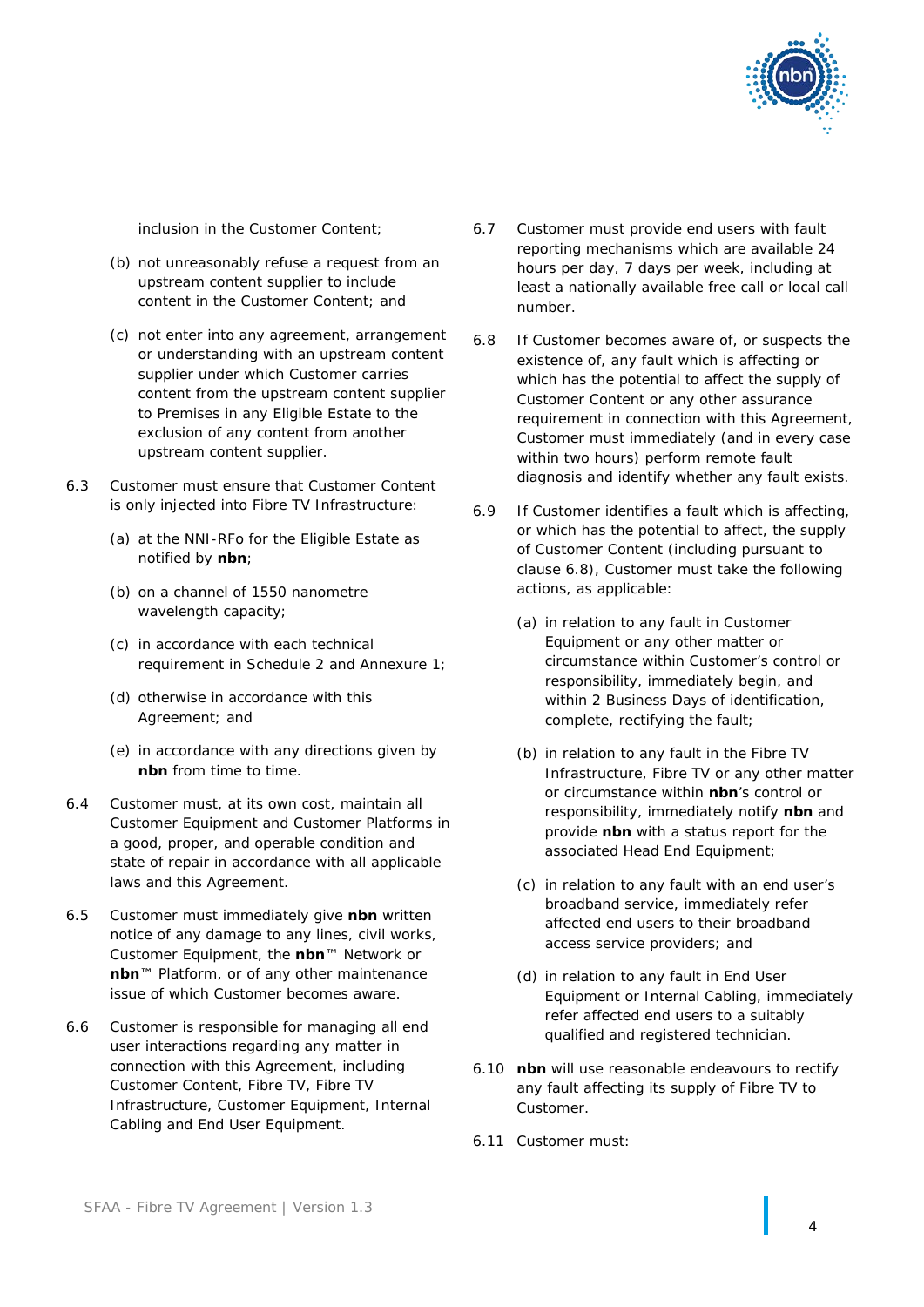

- (a) procure access for **nbn** to end users' premises as required by **nbn** in connection with operations, assurance and maintenance of Fibre TV Infrastructure or the **nbn**™ Network, **nbn**™ Platform or any other network, platforms, systems, equipment or facilities of **nbn;** and
- <span id="page-6-2"></span>(b) provide **nbn** such assistance as:
	- i is required by any operations manual provided by **nbn**, as updated from time to time; and
	- ii otherwise reasonably requested by **nbn** in connection with its obligations under clause [6.10.](#page-5-1)
- <span id="page-6-0"></span>6.12 **nbn** may interrupt the supply of Fibre TV at any time if **nbn** determines that such interruption is necessary or desirable to rectify a fault in, upgrade, maintain or reconfigure any product or service, the **nbn**™ Network, **nbn**™ Platform or any other networks, platforms, systems, equipment or facilities of **nbn**.
- 6.13 **nbn** will give Customer as much notice of an interruption under clause [6.12](#page-6-0) as is reasonably practicable in the circumstances.
- 6.14 Customer must ensure that it has and maintains all resources necessary to comply with this clause [6](#page-4-2) in a manner that:
	- (a) complies with any service standards notified by **nbn** from time to time; and
	- (b) does not adversely affect the reputation of **nbn**, the **nbn**™ Network or any **nbn**™ product or service.
- 6.15 Unless otherwise notified by **nbn**, Customer must keep **nbn** informed of all fault rectification and assurance activities in connection with this Agreement.
- 6.16 **nbn** may at any time, acting reasonably, conduct, or direct Customer to conduct, operational tests or audits of Customer Equipment and any status reports provided in relation to the Customer Equipment.

6.17 If **nbn** determines that there is any defect or other issue which requires the replacement, repair or reconfiguration of any Customer Equipment, Customer must undertake such replacement, repair or reconfiguration within any timeframe required by **nbn**, acting reasonably.

### **7 Charges**

- 7.1 Subject to the introduction of any new charges under clause [7.2,](#page-6-1) **nbn** will supply Fibre TV for a price of \$0.
- <span id="page-6-1"></span>7.2 If **nbn** reasonably determines that Customer has failed to comply with its obligation to manage end user interactions in accordance with the requirements of any operations manual provided by **nbn** under clause [6.11\(b\)i,](#page-6-2) **nbn** may vary this Agreement to introduce a No Fault Found Charge by giving 30 days' written notice to Customer.
- 7.3 Each party acknowledges, and represents to the other party, that it enters into this Agreement for good and valuable consideration including the other party agreeing to perform the other party's obligations under this Agreement.

### **8 Service levels**

- 8.1 Customer acknowledges that **nbn** will not provide any service levels in connection with the performance of any obligation under this Agreement.
- 8.2 **nbn** will not provide Customer with any rebates, discounts, credits or other payments or incentives in connection with Fibre TV.
- 8.3 Customer must record its fault response and rectification performance in connection with its obligations under clauses [6.5](#page-5-2) to [6.9](#page-5-3) and provide **nbn** with such records or summaries as requested by **nbn** from time to time.

### **9 Policies and Procedures**

Customer must comply with each **nbn**™ policy and procedure applicable to Customer's activities in connection with this Agreement, including all the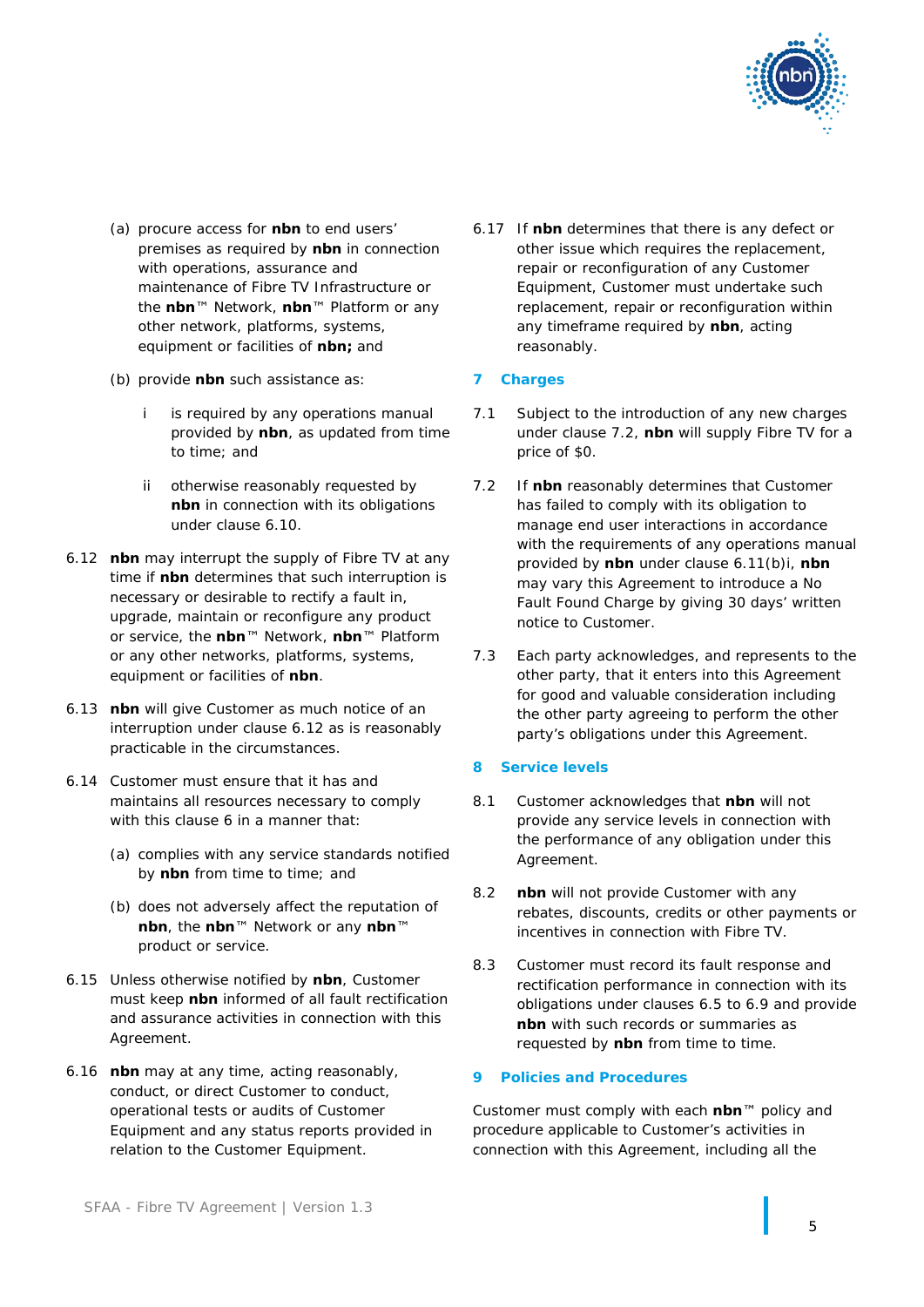

policies outlined in any operations manual provided by **nbn**, as updated from time to time.

### **10 Protection and safety**

- 10.1 Each party is responsible for the safe and environmentally responsible operation of its network, platforms, systems, equipment and facilities.
- 10.2 Each party must not cause, and must ensure that:
	- (a) acts or omissions of its Personnel do not;
	- (b) its networks, platforms, systems, equipment and facilities (and those of its Personnel) do not; and
	- (c) in the case of Customer, any Customer Equipment and any Customer Platform does not,

give rise to an Adverse Network Impact.

- 10.3 Customer must:
	- (a) comply, and ensure that its Personnel comply, with all work, health and safety laws and environmental laws;
	- (b) not, and ensure that its Personnel do not, at any time, cause **nbn** to be in contravention of any work, health and safety laws or environmental laws;
	- (c) ensure that it and its Personnel undertake all work in accordance with all relevant laws and in a manner which does not contribute to any risk to the health or safety of any person,

in connection with its acquisition of Fibre TV and supply of Customer Content.

### <span id="page-7-3"></span>**11 Insurance**

- 11.1 Customer must hold appropriate and industrystandard levels of insurances including each Required Insurance throughout the Term.
- 11.2 Customer must ensure that **nbn** is an insured

party in respect of Customer's Required Insurance in respect of public liability.

11.3 Customer must maintain its Required Insurance in respect of professional indemnity for a period of three (3) years after the expiry or termination of this Agreement.

#### **12 Warranties**

- <span id="page-7-2"></span><span id="page-7-1"></span><span id="page-7-0"></span>12.1 Throughout the Term, Customer warrants that:
	- (a) prior to accessing any Site, it has obtained or will obtain, each Authorisation which is required for Customer to lawfully access the Site;
	- (b) prior to injecting any Customer Content into Fibre TV Infrastructure in respect of an Eligible Estate, it has obtained or will obtain, each Authorisation which is required for Customer to lawfully do so;
	- (c) all Customer Content has all necessary Authorisations and complies with each condition or requirement of each such Authorisation (including as to copyright, classification, surveillance notification and any other condition or requirement imposed by any person with a right to do so);
	- (d) prior to performing each obligation under this Agreement, it has obtained or will obtain, each Authorisation which is required for Customer to lawfully perform the obligation;
	- (e) it will maintain and comply with each Authorisation under clauses [12.1\(a\)](#page-7-0) to  $12.1(d)$ ;
	- (f) its Personnel will be suitably qualified and trained and will possess all skills and experience necessary or desirable to facilitate Customer performing its obligations under this Agreement; and
	- (g) it will comply with all relevant laws in exercising its rights and performing its obligations under this Agreement.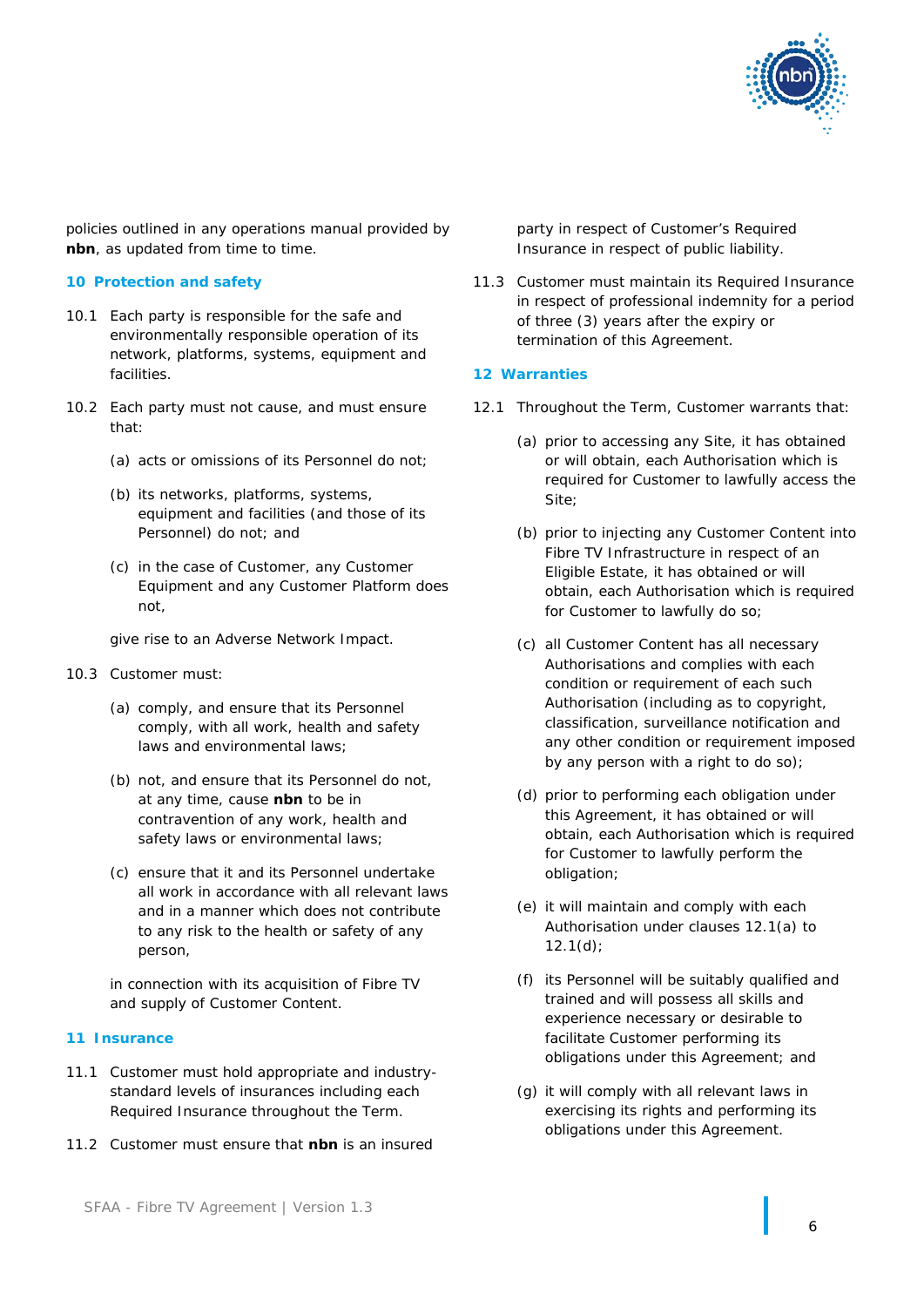

12.2 Customer must do all things necessary to give effect to each warranty in clause [12.1](#page-7-2) at its own cost.

### <span id="page-8-2"></span>**13 Confidential Information**

- 13.1 Each party (**recipient**) must keep confidential, and not disclose, any Confidential Information of the other party, except:
	- (a) where the recipient has obtained the prior written permission of the other party;
	- (b) to the recipient's Personnel, professional advisers, auditors and insurers, provided that it directs such persons to keep confidential all such Confidential Information and, where Customer is the recipient, procures a written undertaking that such persons will keep confidential all such Confidential Information and only use such Confidential Information for the purpose for which it was disclosed by **nbn**; and
	- (c) where the recipient is compelled to do so by law, provided that it gives the other party written notice prior to disclosure if permitted.
- 13.2 The recipient must only use Confidential Information of the other party for the purpose for which it was disclosed in connection with this Agreement.
- 13.3 **nbn** may disclose Confidential Information of Customer to any Minister, Department or officer of the Commonwealth Government of Australia or any Government Agency for a legitimate government purpose.
- 13.4 **nbn** may, on the directions of any Minister, Department or office of the Commonwealth Government of Australia or any Government Agency publish key information in respect of this Agreement including Customer's name, subject matter, term and value of this Agreement.
- 13.5 Customer must not make any public statement or issue any press release concerning or

relating to this Agreement or Customer's relationship with **nbn** unless it has first obtained the written consent of **nbn** to do so, such consent not to be unreasonably withheld.

13.6 **nbn** may require Customer to sign a confidentiality agreement or undertaking in respect of any confidential information of a third party data provider which **nbn** proposes to disclose to Customer.

## <span id="page-8-1"></span>**14 Privacy**

- 14.1 Each party must comply with all Privacy Laws in its performance of this Agreement.
- 14.2 Customer must obtain all necessary consents prior to disclosing any Personal Information to **nbn** in connection with this Agreement, including to **nbn** collecting, using, storing and disclosing such Personal Information for the purposes of this Agreement and otherwise in accordance with **nbn**'s privacy policy from time to time.
- <span id="page-8-3"></span>14.3 Customer must only use Personal Information disclosed by **nbn** to Customer under this Agreement for the purpose for which it was provided and not any other purpose.

### <span id="page-8-4"></span>**15 Data security**

Each party must apply reasonable security standards in respect of any data or information which it holds of the other party (including Confidential Information and Personal Information).

### **16 Credit review**

- 16.1 At any time, **nbn** may conduct a **Credit Review** as set out in clause [16.2.](#page-8-0)
- <span id="page-8-0"></span>16.2 A Credit Review is an assessment of data to enable **nbn** to determine whether Customer has good financial standing and creditworthiness. A Credit Review may include, but is not limited to, an investigation of Customer's:
	- (a) credit rating;
	- (b) financial statements and credit information;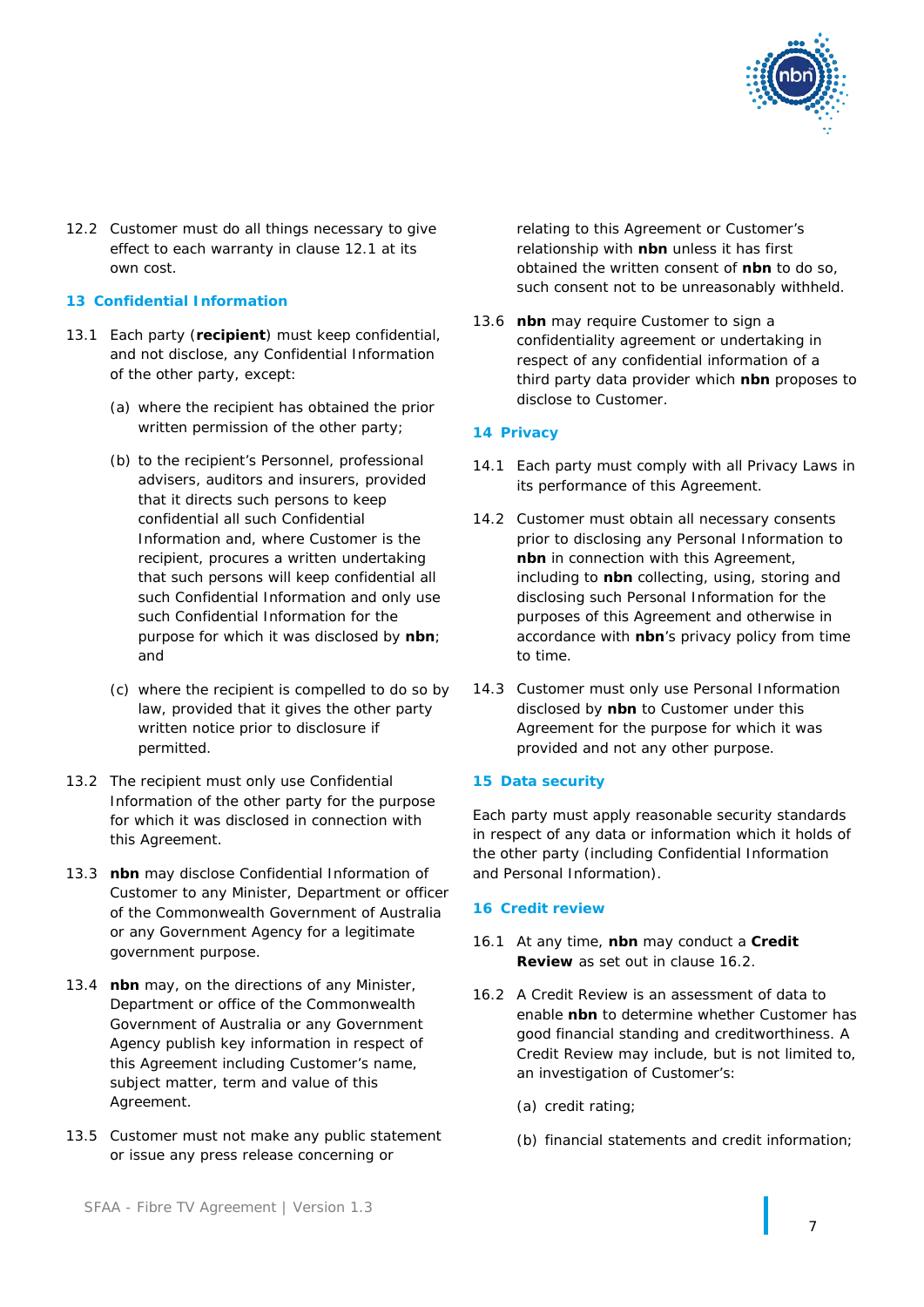

and

- (c) insurance details, including current and historical statuses.
- 16.3 Customer will allow **nbn** to conduct a Credit Review and will co-operate fully with **nbn** in facilitating this review.

### **17 Intellectual Property Rights**

Nothing in this Agreement operates to transfer or assign ownership of Intellectual Property Rights, or confers on either party any right, title or interest in or to, any of the other party's Intellectual Property Rights or Third Party IPR, except as expressly provided under this Agreement.

### **18 Rights and Beneficial Interest**

- 18.1 Nothing in this Agreement gives or transfers to Customer (or any other person) any right, title or interest (whether legal, equitable or statutory) in any part of the **nbn**™ Network, **nbn**™ Platform, **nbn**'s systems, equipment, facilities or any other tangible or intangible property of **nbn** except to the extent expressly provided for in this Agreement.
- 18.2 Customer must not grant any Security Interest in any Head End Equipment or RF Converter to any person.

### <span id="page-9-0"></span>**19 Liability and Indemnities**

- 19.1 Except as expressly stated in this Agreement, **nbn** will, to the maximum extent permitted by law, have no liability in connection with this Agreement, whether in contract, tort (including negligence), statute, equity or otherwise.
- 19.2 Customer indemnifies **nbn** and its Personnel (**those indemnified**) from and against any Loss or Claim which any of those indemnified pays, suffers, incurs or is liable for arising out of or in connection with:
	- (a) the death or personal injury of any person;
	- (b) loss of, or damage to, any tangible property;
- (c) any breach of law or infringement of a third party's rights (including Intellectual Property Rights);
- (d) any failure to collect, use, store or disclose Personal Information in accordance with clause [14;](#page-8-1)
- (e) any interference with any **nbn**™ products or services or their supply;
- (f) any act or omission of fraud, dishonesty, reckless or wilful misconduct or misrepresentation; and
- (g) the acquisition of Fibre TV or supply of, or failure to supply, Customer Content,

to the extent caused or contributed to by any act or omission of Customer or its Personnel.

- 19.3 **nbn** indemnifies Customer and its Personnel (**those indemnified**) from and against any Loss or Claim which any of those indemnified pays, suffers, incurs or is liable for arising out of or in connection with:
	- (a) the death or personal injury of any person;
	- (b) loss of, or damage to, any tangible property; and
	- (c) any act or omission of fraud, dishonesty, reckless or wilful misconduct or misrepresentation,

to the extent caused or contributed to by any act or omission of **nbn** or its Personnel.

- 19.4 To the maximum extent permitted by law, each party excludes any and all liability for any Indirect Loss suffered in connection with this Agreement, whether in contract, tort (including negligence), statute, equity or otherwise.
- 19.5 To the extent permitted by law, each party's aggregate liability to the other party in any year in respect of any and all Losses under, arising from or in connection with this Agreement, is limited to \$5 million.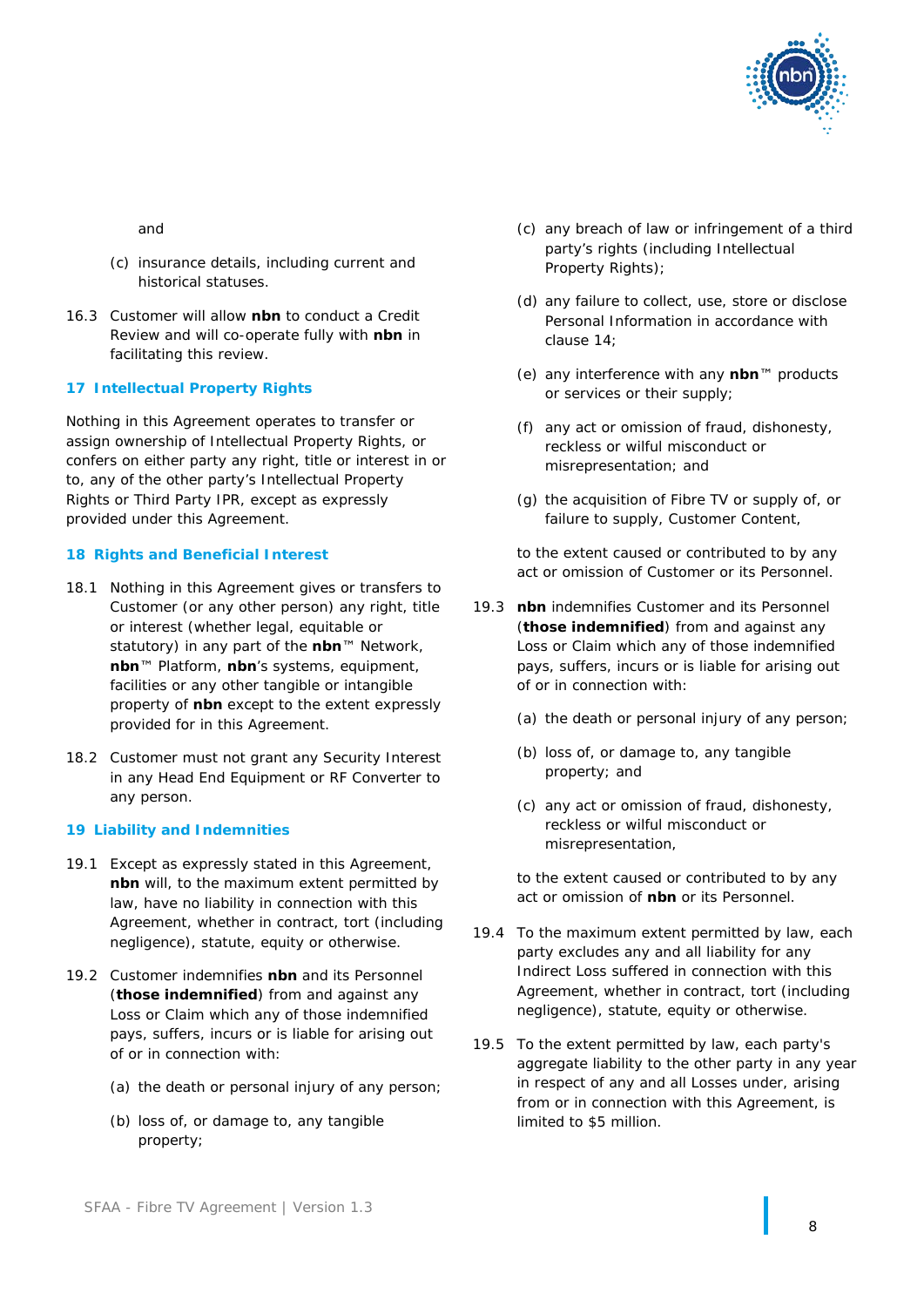

### <span id="page-10-3"></span>**20 Disputes**

- 20.1 Where a party considers there is a Dispute under this Agreement (**Dispute**), it must, as soon as reasonably practicable, give written notice to the other setting out the existence and nature of the Dispute (**Dispute Notice**).
- <span id="page-10-0"></span>20.2 The parties must endeavour to resolve any Dispute within 10 Business Days of the date of the Dispute Notice or such other period of time as the parties may agree.
- 20.3 If the Dispute is not resolved within the period referred to in clause [20.2:](#page-10-0)
	- (a) each party will promptly refer the Dispute to their appropriate officers with authority for resolving the Dispute; and
	- (b) the officers of each party must meet to attempt to resolve the Dispute within a further 10 Business Days or such other period of time as may be agreed.
- <span id="page-10-2"></span><span id="page-10-1"></span>20.4 If the Dispute is still not resolved within the period referred to in clause [20.3\(b\),](#page-10-1) either party may, by notice to the other party, refer the Dispute to mediation, in which case:
	- (a) the mediation will be undertaken in accordance with the then current Resolution Institute Mediation Rules;
	- (b) the mediator will be agreed by the parties or, failing agreement within 5 Business Days of the referral, either party may request the mediator be appointed by the Chair of the Resolution Institute;
	- (c) the parties will endeavour, with the assistance of the mediator, to resolve the Dispute within 30 Business Days of the appointment of the mediator or such other period as the parties may agree;
	- (d) any mediation meetings and proceedings under this clause [20.4](#page-10-2) must be held in Sydney, Australia unless otherwise agreed by the parties;
- (e) the parties will comply with the then current Resolution Institute Mediation Rules and any agreed procedures relating to the proceedings; and
- (f) the mediation and all communications during the mediation will be treated as confidential and must be treated as made in the course of compromise and settlement negotiations for the purposes of the applicable rules of evidence and any professional secrecy protections provided by any applicable law.
- 20.5 If any Dispute which has been referred to mediation under clause [20.4](#page-10-2) has not been resolved within 30 Business Days of such referral, either party may, by notice to the other party, refer the Dispute to arbitration, in which case:
	- (a) the arbitration will be conducted in accordance with the then current Resolution Institute Arbitration Rules;
	- (b) the arbitrator will be agreed by the parties or, failing agreement within 5 Business Days of a referral to arbitration, either party may request that the arbitrator be appointed by the Chair of the Resolution Institute;
	- (c) the arbitrator may not be the same person as the mediator;
	- (d) the arbitration must be held in Sydney, Australia unless otherwise agreed by the parties; and
	- (e) a decision of the arbitrator will be binding on the parties except in the event of a manifest error or mistake of law.
- 20.6 Neither party may commence court proceedings in connection with a Dispute under this Agreement unless it has complied with this clause [20,](#page-10-3) except where:
	- (a) a party takes action to recover any amount as a debt due pursuant to this Agreement;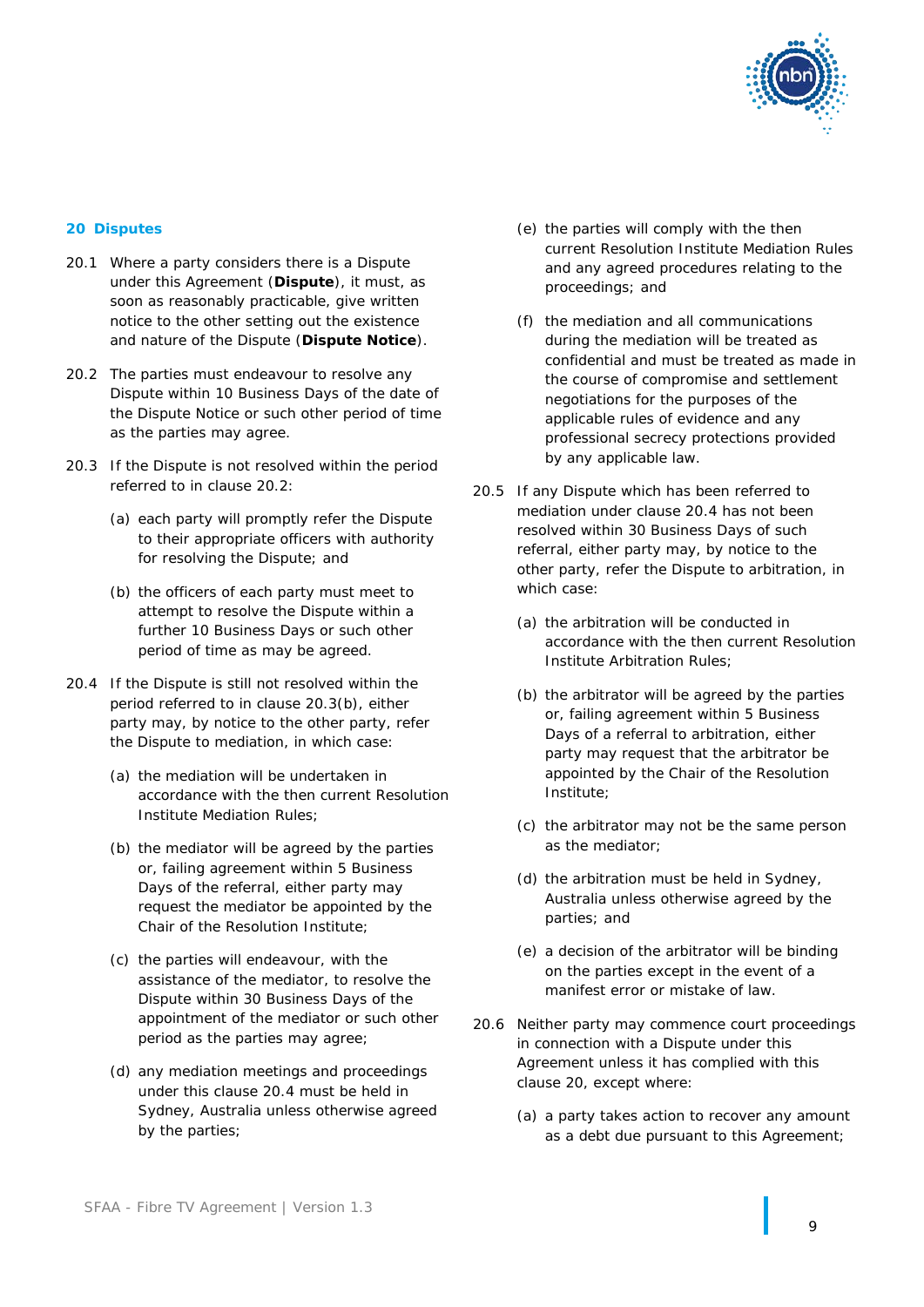

- (b) the party seeks urgent interlocutory, injunctive or other declaratory relief; or
- (c) the Dispute relates to the other party's material non-compliance with this clause [20.](#page-10-3)
- 20.7 Each party must continue to perform their respective obligations in accordance with this Agreement pending the resolution of a Dispute in accordance with this clause [20.](#page-10-3)
- 20.8 Each party must do all things reasonably necessary for the proper and expeditious conduct of the processes set out in this clause  $20<sub>2</sub>$
- 20.9 Except as otherwise provided under a binding order as to costs or under law:
	- (a) each party will bear its own costs in connection with the resolution of the Dispute; and
	- (b) the costs of any arbitrators or mediators, or other costs relating to both parties will be shared equally.

### <span id="page-11-4"></span>**21 Term**

- 21.1 This Agreement starts on the date both parties have signed this Agreement and expires on 30 June 2022 unless terminated earlier in accordance with this Agreement or extended by agreement of the parties (**Term**).
- <span id="page-11-3"></span><span id="page-11-2"></span>21.2 From the date both parties have signed this Agreement until eighteen (18) months after that date, the parties will meet each three months (on a date agreed between the parties) to discuss:
	- (a) the performance of this Agreement by each party;
	- (b) any issues or problems arising out of the operation of this Agreement by either party;
	- (c) any outstanding issues identified in relation to this Agreement; and
- (d) the ongoing commercial viability of this Agreement.
- <span id="page-11-0"></span>21.3 Twenty four (24) months after both parties have signed this Agreement in its original form, **nbn** and Customer will review the terms of this Agreement.

### **22 Termination**

- <span id="page-11-5"></span><span id="page-11-1"></span>22.1 **nbn** may terminate the supply of Fibre TV in respect of specific Eligible Estates or this Agreement by notice to Customer:
	- (a) where there is a health or safety risk sufficiently serious to warrant such termination;
	- (b) where the supply or continued supply of Fibre TV will unreasonably jeopardise or interfere with the integrity of the **nbn**™ Network, **nbn**™ Platform, or any other network, platforms, systems, equipment or facilities owned, controlled or operated by **nbn** or a third party;
	- (c) where **nbn** determines, acting reasonably, that Customer no longer has the rights or ability to supply Fibre TV;
	- (d) where Customer ceases or fails to successfully supply Customer Content;
	- (e) where Customer breaches any obligation under this Agreement which is incapable of remedy or which is capable of remedy, but is not remedied within 14 days of receipt of a notice from **nbn** specifying the breach and requiring it to be remedied;
	- (f) where Customer breaches any of the warranties in clause [12.1,](#page-7-2) any of the Supply Conditions or its obligation in clause [25.12\(b\);](#page-15-0)
	- (g) where Customer or any of its Personnel does anything that materially damages or is likely to materially damage the brand or reputation of **nbn** or any Related Body Corporate;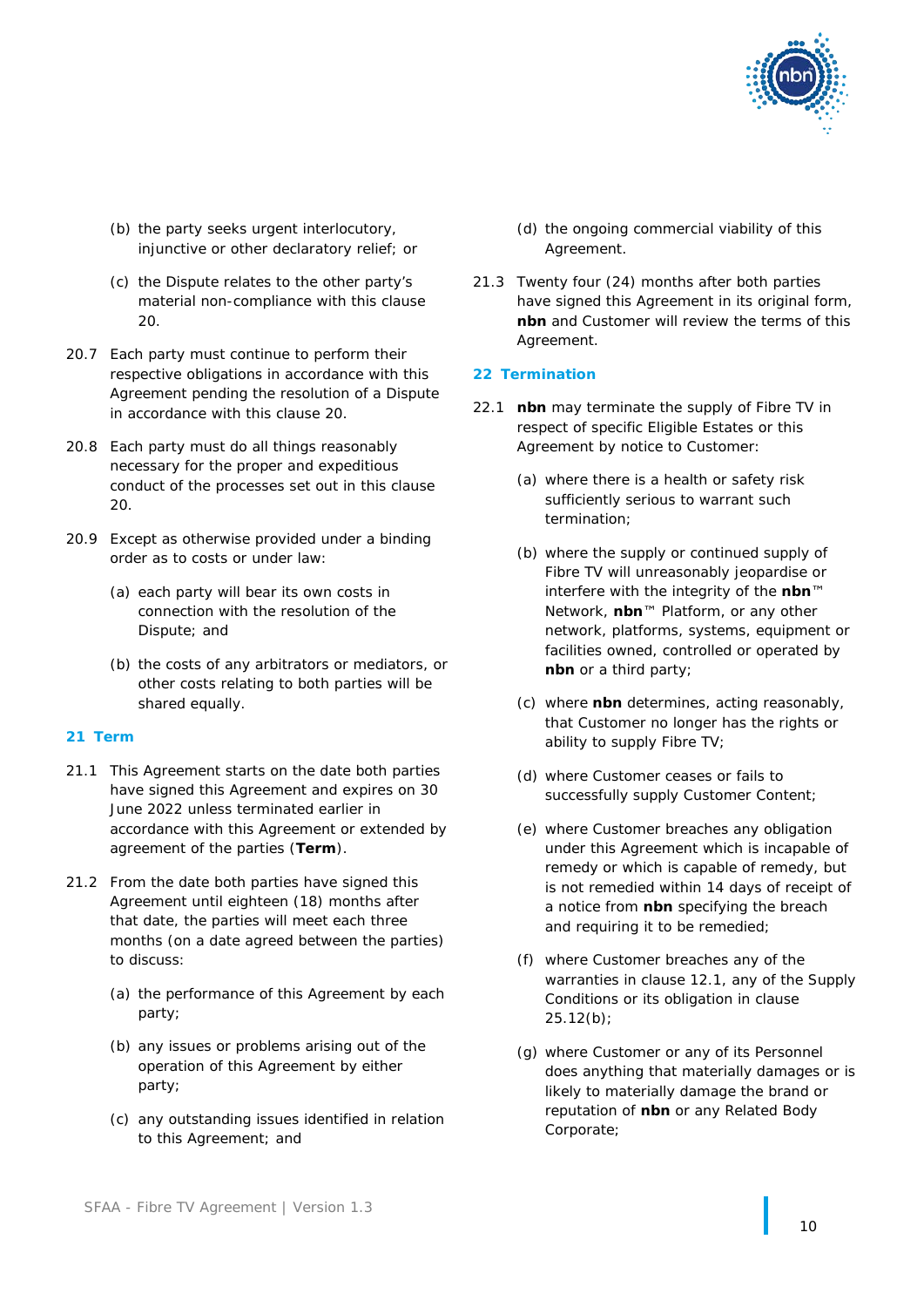

- (h) where Customer fails to obtain or ceases to hold an Authorisation required for Customer to supply Customer Content;
- (i) where a Change of Control or Insolvency Event occurs in relation to Customer; or
- (j) where **nbn** and Customer fail to agree to the continuation of, or amendment to, the terms of this Agreement pursuant to a review under clause [21.3.](#page-11-0)
- 22.2 The events in clauses [22.1\(d\),](#page-11-1) [22.1\(e\)](#page-11-2) and [22.1\(f\)](#page-11-3) will each constitute a material breach of this Agreement.
- <span id="page-12-3"></span>22.3 If Customer wishes to terminate this Agreement or the supply of Fibre TV to a specific Eligible Estate, it must give written notice to **nbn** and comply with clauses [22.4](#page-12-0) to [22.6.](#page-12-1)
- <span id="page-12-0"></span>22.4 Upon notice of termination by either party to the other, Customer must provide **nbn** with a proposal for the continued supply of content to all Premises at the affected Eligible Estate(s), which proposal must provide for at least:
	- (a) identifying any alternative suppliers of content to Premises at the Eligible Estate(s);
	- (b) the transfer or replacement of all Authorisations required by the alternative supplier (including entry into a Fibre TV agreement or other carriage content agreement with **nbn** if the alternative supplier has not already done so); and
	- (c) a transition plan to minimise or avoid any interruption of content supply to Premises at the Eligible Estate(s).
- <span id="page-12-2"></span>22.5 **nbn** may accept or reject, or direct alterations to, a proposal provided under clause [22.4](#page-12-0) at its discretion.
- <span id="page-12-1"></span>22.6 If **nbn** rejects or directs alterations to a proposal provided under clause [22.4,](#page-12-0) Customer must submit a revised proposal to **nbn** and clauses [22.4,](#page-12-0) [22.5](#page-12-2) and this clause [22.6](#page-12-1) will apply to such a revised proposal.
- 22.7 A notice from Customer to **nbn** under clause [22.3](#page-12-3) is:
	- (a) only effective after **nbn** has approved a related proposal; and
	- (b) is subject to the terms and conditions of any approved related proposal,

under clauses [22.5](#page-12-2) and [22.6.](#page-12-1)

- <span id="page-12-4"></span>22.8 Upon termination or expiry of:
	- (a) the supply of Fibre TV in respect of specific Eligible Estates; or
	- (b) this Agreement,

Customer must take all steps necessary to ensure the continued supply of content comprising the Customer Content to all affected Premises in all affected Eligible Estates in accordance with a proposal accepted by **nbn** under clause [22.5,](#page-12-2) including by transferring to an alternative supplier, to the extent necessary:

- (c) each item of Customer Equipment connected to Fibre TV Infrastructure; and
- (d) each Authorisation.
- 22.9 Customer must comply with all requirements under clause [22.8:](#page-12-4)
	- (a) immediately, if more than 2 months' notice of termination has been given; or
	- (b) within 2 months (or other notice period agreed in writing with **nbn**), if 2 months' or less notice of termination has been given or if this Agreement expires.
- <span id="page-12-5"></span>22.10 If Customer fails to:
	- (a) provide a proposal to **nbn** under clause [22.4](#page-12-0) which is approved by **nbn** under clause [22.5;](#page-12-2) or
	- (b) comply with clause [22.8,](#page-12-4)

Customer must immediately transfer to **nbn** or its nominee: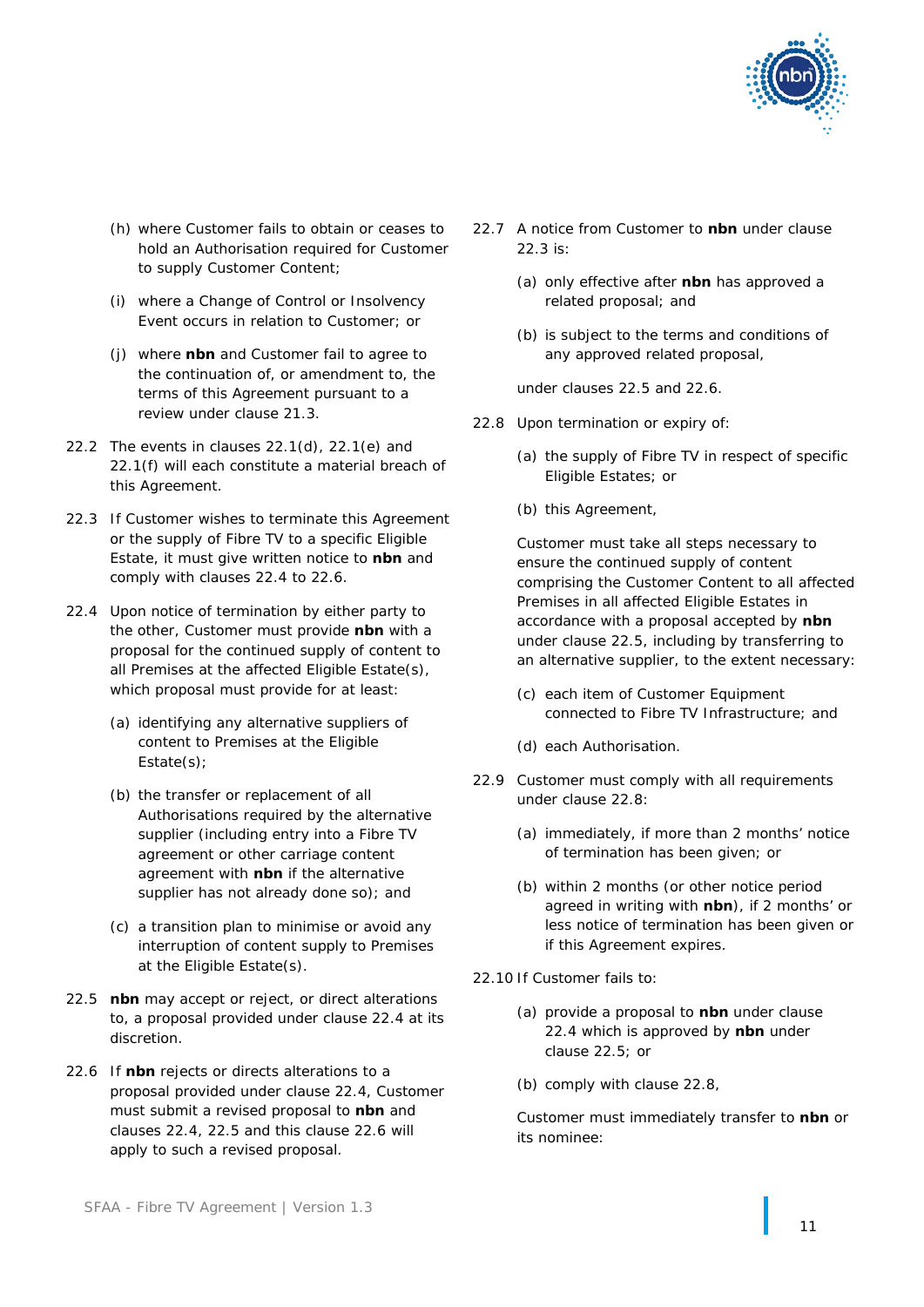

- (c) each item of Customer Equipment connected to Fibre TV Infrastructure which is affected by the termination or expiry; and
- (d) each Authorisation required to supply any content which is affected by the termination or expiry.
- <span id="page-13-3"></span>22.11 Upon termination or expiry of the supply of Fibre TV in respect of specific Eligible Estates or this Agreement until the successful conclusion of a transfer under clauses [22.8](#page-12-4) to [22.10](#page-12-5) (as applicable), Customer must:
	- (a) not disconnect, disable or otherwise impair the continued operation of any Customer Equipment; and
	- (b) to the extent that Customer can do so in accordance with this Agreement and the law, and in accordance with any directions from **nbn**, continue to supply Customer Content.
- <span id="page-13-0"></span>22.12 As soon as practicable after expiry or termination of this Agreement, Customer must return, and must ensure that all Customer's Personnel return, to **nbn** all Confidential Information, equipment, records, documents and materials provided by or on behalf of nbn in connection with this Agreement.
- <span id="page-13-1"></span>22.13 Clauses [11,](#page-7-3) [13,](#page-8-2) [14.3,](#page-8-3) [15,](#page-8-4) [19,](#page-9-0) [20,](#page-10-3) [22.8](#page-12-4) – [22.12,](#page-13-0) this clause [22.13,](#page-13-1) clauses [25.2,](#page-14-0) [25.3,](#page-14-1) [25.14,](#page-15-1) [26,](#page-15-2) sections [17.3](#page-35-0) and [17.4](#page-35-1) of Schedule 3 and any other obligations which are expressed to or, by their nature, survive expiry or termination, will survive expiry or termination of this Agreement and are enforceable at any time at law or in equity.

### <span id="page-13-2"></span>**23 Changes to this Agreement and other documents**

- 23.1 For the duration of the Term, **nbn** may change this Agreement where **nbn** determines that such a change:
	- (a) will not have a material adverse impact on Customer, by giving at least 60 Business

Days' notice of that change to Customer; or

- (b) is necessary to comply with any applicable law or required by a Regulatory Event, by giving as much notice as reasonably practicable of that change to Customer.
- 23.2 Prior to making a change under this clause [23,](#page-13-2) **nbn** must:
	- (a) inform Customer of the purpose of the proposed change;
	- (b) give Customer a reasonable opportunity (of not less than 10 Business Days) to provide feedback to **nbn** on the proposed change; and
	- (c) consider any feedback given by Customer about the proposed change and determine (in **nbn**'s discretion) whether to vary the proposed change to address Customer's feedback.

## **24 Force Majeure**

- 24.1 To the extent that a Force Majeure prevents a party from performing an obligation under this Agreement, the affected party will be excused from performing that obligation.
- 24.2 A party affected by a Force Majeure must:
	- (a) as soon as reasonably practicable, notify the other party of the Force Majeure, its impact on the affected party and the steps the affected party is taking or will take to mitigate the effects of the Force Majeure; and
	- (b) use reasonable endeavours to minimise, overcome the impact of, and mitigate any Losses in connection with that Force Majeure.

## **25 General**

25.1 **Assignment and subcontracting.** Customer must not assign, novate or otherwise transfer any of its rights or obligations under this Agreement without **nbn**'s prior written consent.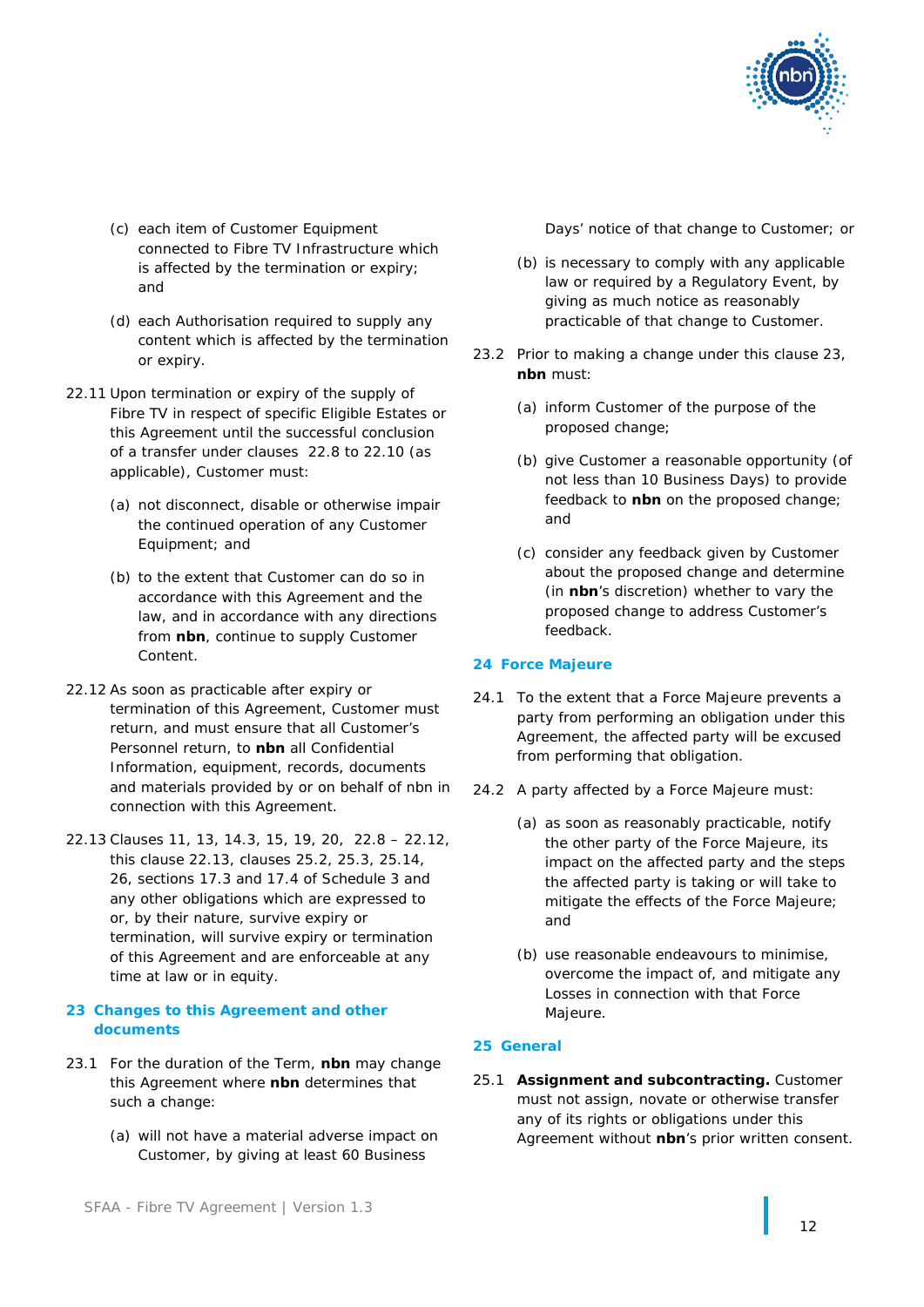

Each party may use subcontractors or other agents to meet any of its obligations or exercise any of its rights under this Agreement, but it remains liable in respect of the performance of those obligations and the exercise of those rights.

- <span id="page-14-0"></span>25.2 **GST.** Unless otherwise specified, any amounts payable under this Agreement are inclusive of all taxes, levies, rates, charges and imposts of any kind, including withholding tax but excluding GST. If any supply under this Agreement is a Taxable Supply, then the party making the supply may, at the same time that an invoice is rendered for the agreed consideration for the Taxable Supply, recover the amount of GST payable on that Taxable Supply, subject to the issue of a valid Tax Invoice. Unless the context indicates otherwise, terms used in this clause which have a defined meaning in the *A New Tax System (Goods and Services Tax) Act 1999* (Cth) have the same meaning as in that Act.
- <span id="page-14-1"></span>25.3 **Notices.** All notices given under this Agreement by one party to the other party must be sent to the address notified by the other party. Any such notice will be taken to be received by the addressee:
	- (a) in the case of delivery by hand, on delivery;
	- (b) in the case of prepaid post, on the fifth Business Day after the day of posting;
	- (c) in the case of fax, at the time in the place to which it is sent equivalent to the time shown on the transmission confirmation report produced by the fax machine from which it was sent; and
	- (d) in the case of email, unless the party sending the email knows or reasonably ought to suspect that the email and the attached communication were not delivered to the addressee's domain, when the email was sent,
- (e) if the notice would otherwise be taken to be received on a day that is not a Business Day or after 5.00 pm, it is deemed to be received at 9.00 am on the next Business Day; and
- (f) if the notice relates to a dispute or potential dispute in connection with this Agreement, it must be given by a method other than email and the notification is taken to be received by the addressee at the time that the other method of notification is taken to have been received.
- 25.4 **Relationship.** The parties are independent contractors and nothing in this Agreement gives rise to any relationship of agency, partnership, employment or otherwise.
- 25.5 **Publicity and representations.** Customer must not make any representation or public statement in connection with this Agreement or the supply of Customer Content without approval from **nbn,** not to be unreasonably withheld.
- 25.6 **Variation.** Except as set out in clause [23,](#page-13-2) no variation of this Agreement is effective unless made in writing and signed by each party.
- 25.7 **Costs, expenses and duties.** Except where this Agreement provides otherwise, each party is responsible for its own costs and expenses of negotiating, preparing and executing this Agreement and any other instrument executed under this Agreement and complying with its obligations under this Agreement.
- 25.8 **Counterparts.** This Agreement may consist of a number of counterparts and, if so, the counterparts taken together constitute one document.
- 25.9 **Rights cumulative.** The rights of each party under this Agreement are in addition to, and do not exclude or limit, any other rights or remedies provided by law (except where this Agreement provides otherwise).
- 25.10 **Waiver.** No waiver of a right or remedy under

but: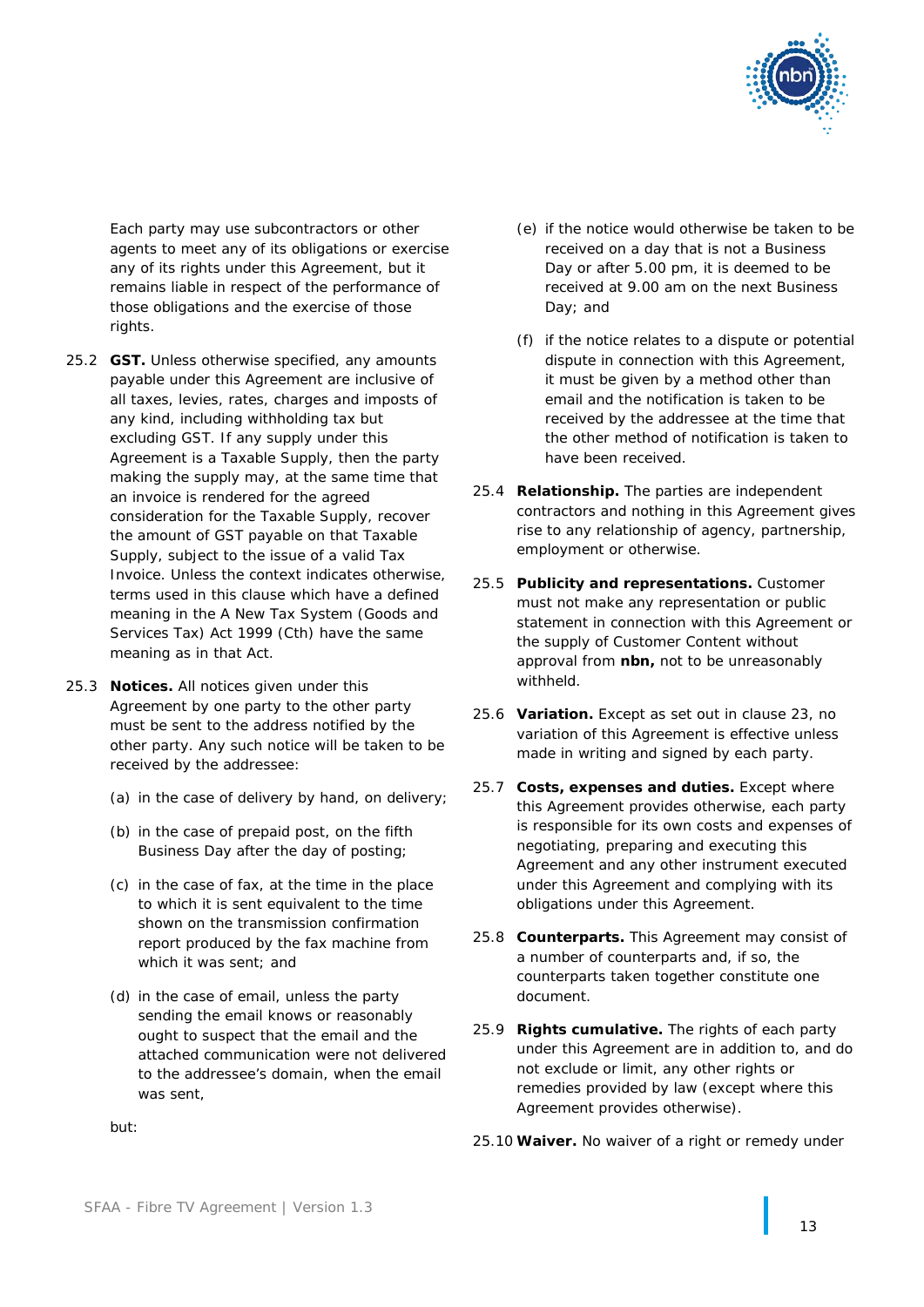

this Agreement is effective unless it is in writing and signed by the party granting it.

25.11 **Entire Agreement.** These Head Terms, Schedules 1 – 3 and Annexure 1 constitute the entire agreement between the parties in connection with their subject matter and supersede all previous agreements or understandings between the parties in connection with the relevant subject matter. No oral explanation or information provided by any party to another affects the meaning or interpretation of this Agreement or constitutes any collateral agreement, warranty or understanding between the parties.

### 25.12 **Further assurances and compliance with law.**

- (a) Except where otherwise provided in this Agreement, each party must promptly do all further acts and execute and deliver all further documents required by law or reasonably requested by the other party (in form and content reasonably satisfactory to the other party) to give effect to this Agreement.
- <span id="page-15-0"></span>(b) Each party must comply with all relevant laws in exercising its rights and performing its obligations under this Agreement.
- 25.13 **Severability.** Any term of this Agreement which is wholly or partially void or unenforceable will be severed to the extent that it is void or unenforceable and the remainder of this Agreement continues unaffected.
- <span id="page-15-1"></span>25.14 **Governing Law and Jurisdiction.** This Agreement is governed by the laws having force in New South Wales and each party submits to the exclusive jurisdiction of the courts having jurisdiction in New South Wales.

### <span id="page-15-2"></span>**26 Interpretation**

- 26.1 In this Agreement the following rules of interpretation apply unless the contrary intention appears:
	- (a) headings are for convenience only and do

not affect the interpretation of this Agreement;

- (b) the singular includes the plural and vice versa;
- (c) words that are gender neutral or gender specific include each gender;
- (d) where a word or phrase is given a particular meaning, other parts of speech and grammatical forms of that word or phrase have corresponding meanings;
- (e) a reference to:
	- i a person includes an individual, partnership, joint venture, Government Agency, association, trust, corporation or other body corporate and its agents, successors and permitted assigns;
	- ii a clause, term, party, schedule or attachment in a part of this Agreement is a reference to a clause, term, party, schedule or attachment to the relevant part of this Agreement;
	- iii this Agreement includes all schedules and attachments to it; and
	- iv a statute includes any regulations or other instruments made under it (delegated legislation) and a reference to a statute or delegated legislation or a provision of either includes consolidations, amendments, reenactments and replacements;
- (f) the words "such as", "including" and "particularly" and similar expressions are not used as, nor are they intended to be, interpreted as words of limitation;
- (g) a law includes a constitutional provision, treaty, decree, convention, statute, regulation, legislative instrument, ordinance, by-law, mandatory code, mandatory standard, mandatory guideline, mandatory directive, order, ordinance, rule, determination, ministerial direction, binding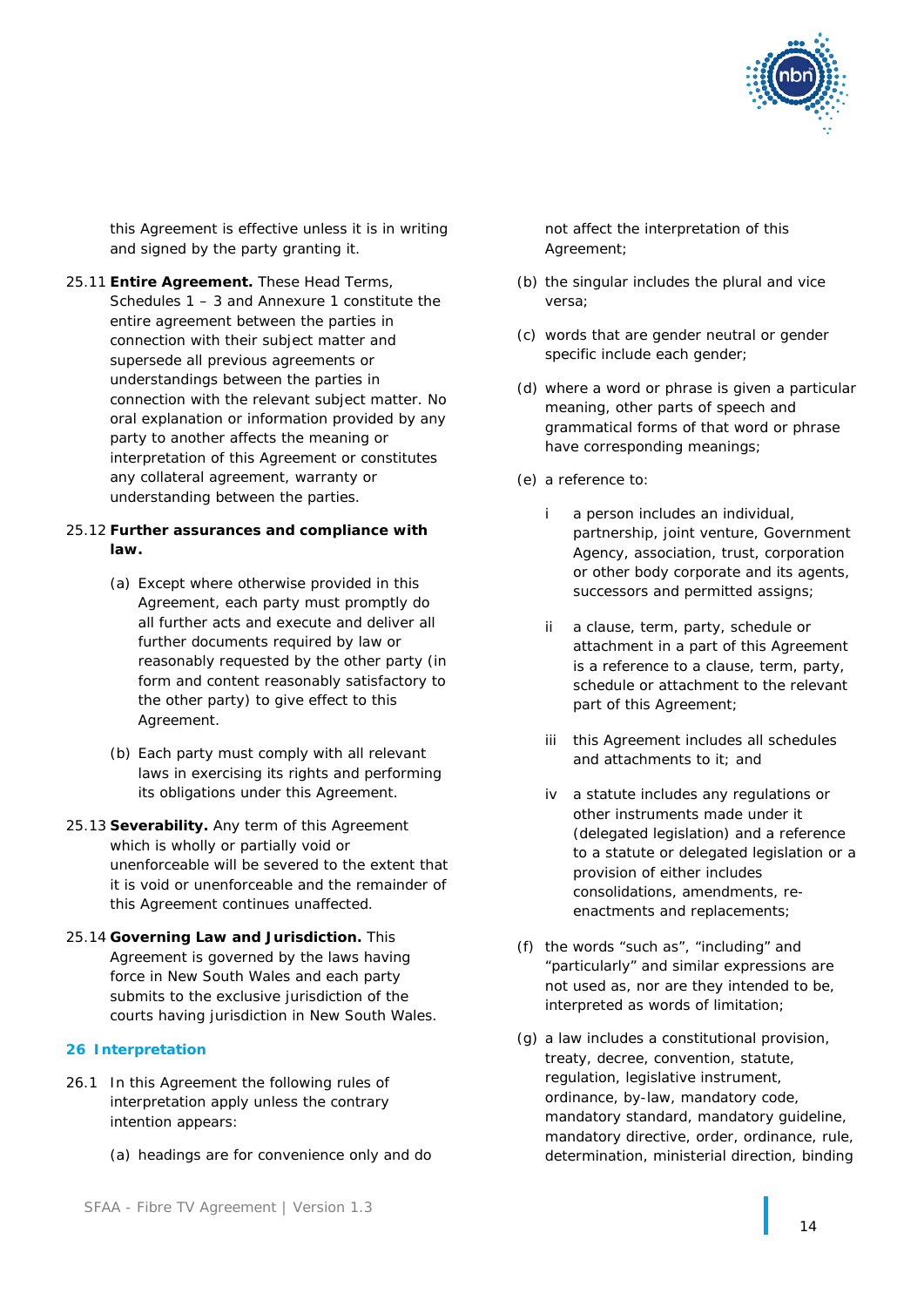

restriction of or determination by any Government Agency, statutory rule, judgment, writ, order, injunction, declaration, rule of common law or equity, or rule of any stock or securities exchange where the relevant party's stocks or securities are listed or quoted and is a reference to that law as amended, consolidated or replaced and includes any regulations and other subordinate instruments made under or in accordance with those laws:

- (h) "reasonable endeavours" or any similar expressions does not require the payment of money or the provision of any financial benefit;
- (i) "reasonably practicable" or any similar expression does not require a party to take action if the cost of taking that action is, on balance, unreasonable in the prevailing circumstances;
- (j) when the day on which something must be done is not a Business Day, that thing must be done on the following Business Day;
- (k) no rule of construction applies to the disadvantage of a party because that party was responsible for the preparation of this Agreement or any part of it;
- (l) capitalised terms where used in this Agreement have the meanings given to them in Schedule 1; and
- (m) if there is any inconsistency between the terms of this Agreement and any schedule or annexure of this Agreement, then that inconsistency will be resolved by giving precedence to the documents in the following order:<br>i these Head Terms and Schedule 1;
	-
	- ii Schedule s 2 and 3; and
	- iii Annexure 1 .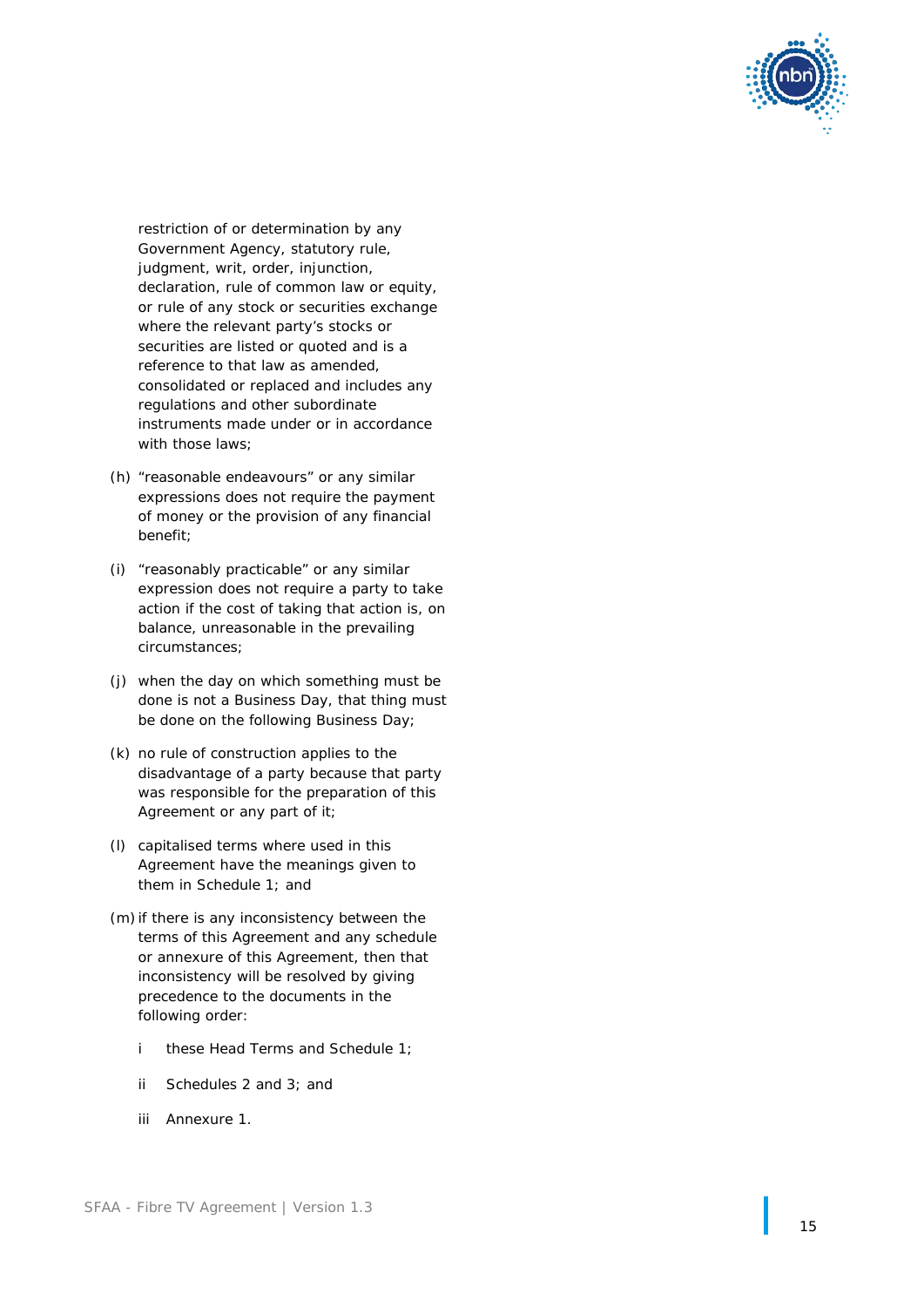

# Schedule 1 – Dictionary

**Acceptance Tests** means tests of the operation of installed and activated Customer Equipment and Customer Platforms as specified by **nbn** from time to time or, if **nbn** has not specified any such tests, industry standard tests for such installations and activations.

**Access Seeker Undertaking** means a deed of undertaking that is enforceable by any third party whose authorisation is required for Authorised Persons to obtain access to an **nbn**™ Facility, in the form provided by **nbn** to Customer from time to time.

**Accessible Location** means an area of an **nbn**™ Facility that is made available by **nbn** to be accessed by Customer in connection with Specified Access for a permitted purpose under Schedule 3.

**Adverse Network Impact** means conduct which:

- (a) endangers the health or safety of any person;
- (b) damages, threatens, interferes with, prejudices the integrity of, degrades, or results in the deterioration of, the operation or performance of any other party's network, platforms, systems, equipment and facilities;
- (c) causes a nuisance in or while accessing the network, platforms, systems, equipment and facilities of the other party; or
- (d) in the case of Customer, damages, threatens, interferes with, prejudices the integrity of, degrades, or causes the deterioration, operation or performance of:
	- i the **nbn**™ Network, **nbn**™ Platform or any other network, platforms, systems, equipment or facilities of **nbn**;
	- ii communications within the **nbn**™ Network, **nbn**™ Platform or any other network, platforms, systems, equipment or facilities of **nbn** (including Carriage Services and Content Services provided over any of them);
- iii the network, platforms, systems, equipment and facilities of any other user of the **nbn**™ Network or **nbn**™ Platform;
- iv the ability of **nbn** to supply products or services to any person; or
- v other property or facilities of any third party.

**Authorisation** means any third party consent, permit, approval, authorisation and licence, including from any Government Agency, owner, landlord, licensor or mortgagee (including each agreement, determination and consent required under heritage or native title laws).

**Authorised Person** means a person who has been approved by **nbn** to access Accessible Locations of an **nbn**™ Facility on behalf of Customer, who has successfully completed relevant site induction courses and who has taken all steps and fulfilled all conditions required by **nbn** and each relevant third party for access to an **nbn**™ Facility.

**Business Day** means any day other than a Saturday, Sunday or public holiday in the location where the relevant works or tasks are being carried out.

**Carriage Service Provider** has the meaning given to that term by section 87 of the Telecommunications Act.

**Carrier** has the meaning given to that term by section 7 of the Telecommunications Act.

**Change of Control** means, in relation to a party, a change of the person which Controls the party or, if no entity Controls the party, the assumption of Control of the party by any person.

**Claim** means any and all claims, alleged claims, actions, suits or proceedings by any person of any nature or kind, whether in contract, tort (including negligence) at common law, in equity, under statute or otherwise howsoever arising.

**Confidential Information** means, in relation to a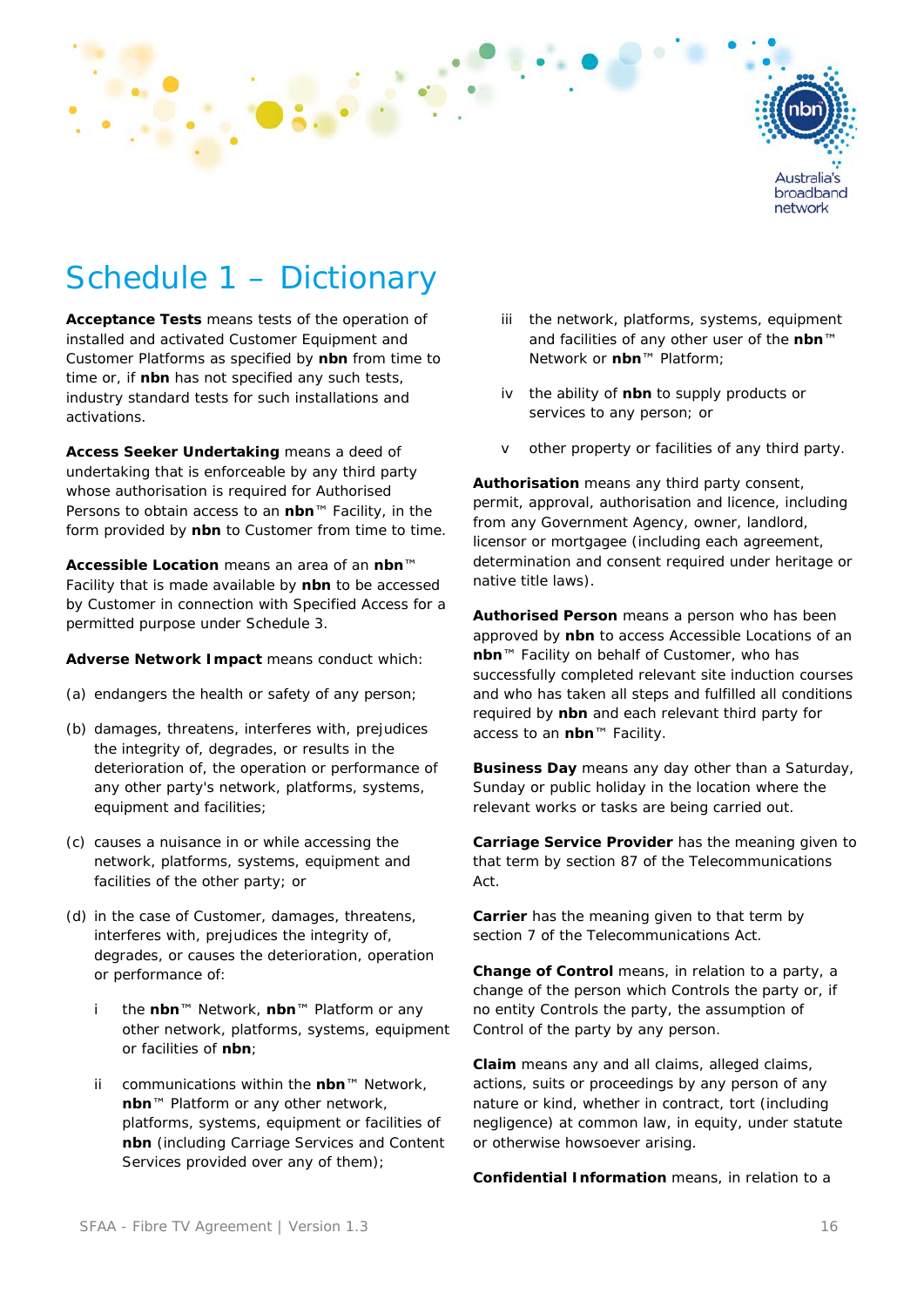

party, all information, know-how, ideas, concepts, technology, marketing, product, operational, financial and other industrial or commercial knowledge and data of a confidential nature (whether in tangible or intangible form and whether coming into existence before or after the commencement of this Agreement) of the party or any of its Related Bodies Corporate relating to or developed in connection with this Agreement, but Confidential Information does not include:

- (a) information which is or becomes part of the public domain (other than through any breach of this Agreement);
- (b) information rightfully received by the other party from a third person without a duty of confidentiality being owed by the other party to the third person, except where the other party has knowledge that the third person has obtained that information either directly or indirectly as a result of a breach of any duty of confidence owed to the first party;
- (e) information which has been independently developed by the other party; or
- (f) information about Customer's use of Fibre TV or supply of Customer Content (including where that information is generated by **nbn**) that has been aggregated with other information of a similar or related nature, such that Customer cannot be identified by the information or any part of it.

**Content Service Provider** has the meaning given to that term in section 97 of the Telecommunications Act.

**Control** has the meaning given to that term in section 50AA of the Corporations Act.

**Corporations Act** means the *Corporations Act 2001*  (Cth)

**Customer Content** means retransmitted free-to-air television broadcasts and may also include:

(a) other forms of paid or free television broadcast content;

- (b) intercom camera content;
- (c) security camera content; and
- (d) any other content which is capable of being supplied using Fibre TV in accordance with this Agreement the ITU-T Recommendations listed in Schedule 2 and Annexure 1, and approved by **nbn** (such approval not to be unreasonably withheld or delayed).

**Customer Equipment** means any equipment that is:

- (a) used by Customer in connection with Fibre TV Infrastructure, Customer's acquisition of Fibre TV or Customer's supply of Customer Content; or
- (b) provided by or on behalf of Customer to any third party for use in connection with Customer's supply of Customer Content,

but excludes all **nbn**™ Equipment.

**Customer Platform** means all information technology systems and platforms used by or on behalf of Customer in connection with this Agreement which directly or indirectly interact with information technology systems and platforms used by or on behalf of **nbn**.

**Customer Works** means any works undertaken by or on behalf of the Customer in connection with the installation, operation, inspection, testing, maintenance, repair, relocation, replacement or removal of the Customer Equipment in, at, on or around an **nbn**™ Facility under this Agreement.

**Duct** means, in respect of an Eligible Estate, an underground tubular structure installed, ready to be used, or intended to be used for the installation, operation and maintenance of telecommunications cables and associated telecommunications equipment, which is owned by **nbn** or over which **nbn** is in a position to exercise control.

**Delivery Plan** means a plan developed by Customer for the supply of Customer Content to Premises at an Eligible Estate, which plan must comprise the following minimum information in the forms and to the specificity required by **nbn** from time to time: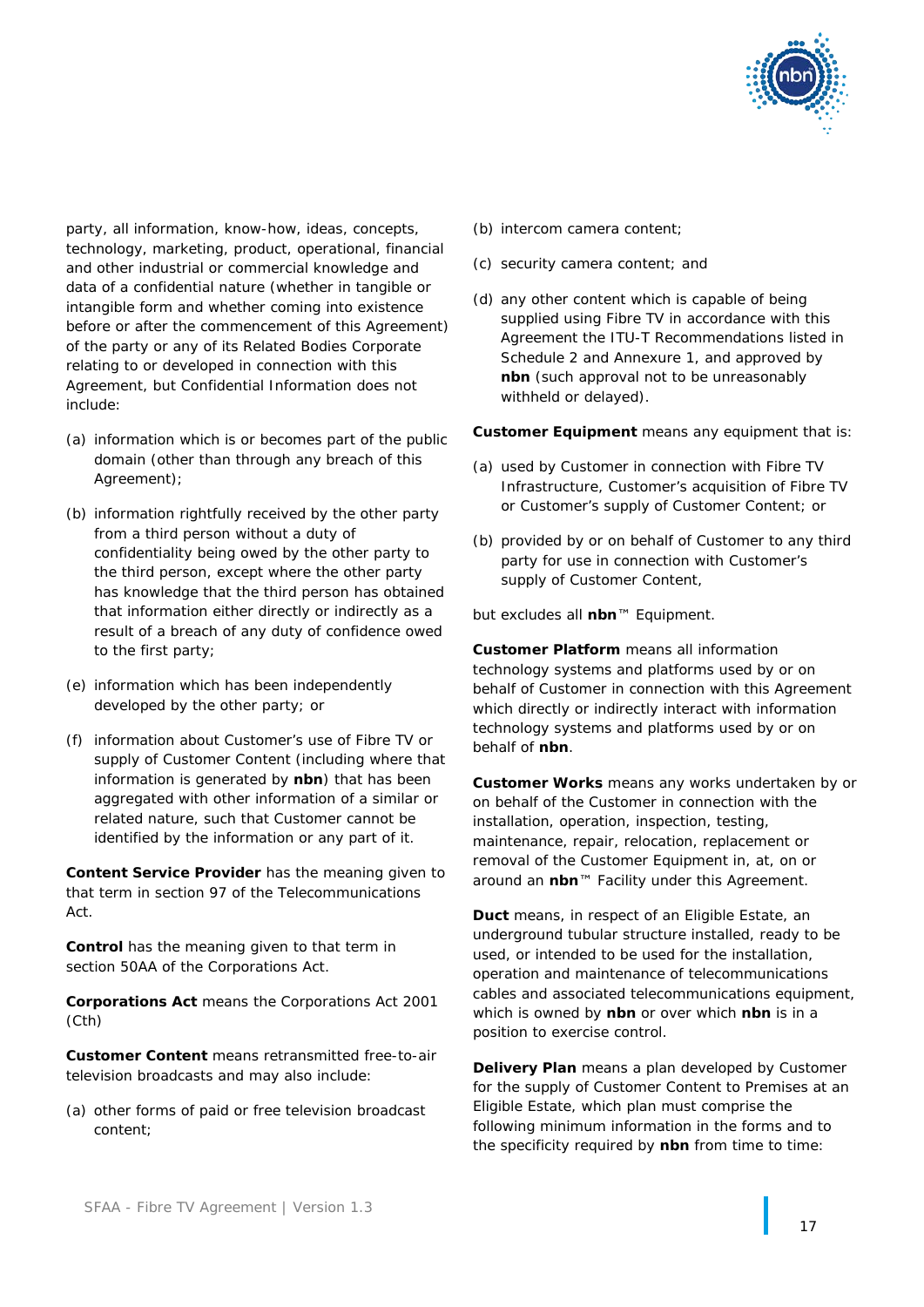

- (a) details of the Eligible Estate;
- (b) such evidence as **nbn** may require from time to time that Customer has all Authorisations which it requires to supply Customer Content to Premises at the Eligible Estate;
- (c) a detailed schedule of milestones and timeframes for the delivery of Customer Content to Premises at the Eligible Estate;
- (d) drawings, diagrams and technical specifications detailing Customer's proposed solution design for the supply to Customer Content to Premises at the Eligible Estate, including all interconnection and other technical details required for installation and activation of Head-End Equipment, the Optical Combiner and Internal Cabling; and
- (e) any other information as may reasonably be requested by **nbn** from time to time.

**Eligible Estate** means a new development of single dwelling units or multi dwelling units or both, which:

- (a) comprises a sufficient number of Premises to satisfy **nbn**'s scale requirements (as amended from time to time) for the offer of Fibre TV Infrastructure to the developer of the new development; and
- (b) satisfies any other criteria adopted by **nbn** from time to time to determine whether it will offer Fibre TV Infrastructure to developers in respect of a new development.

**Emergency** means an imminent actual or potential risk to the safety of persons or property or the integrity of a telecommunications network requiring immediate action to avoid or mitigate any loss, damage or personal injury.

**End User Equipment** means any equipment used by any end user in connection with Fibre TV or Customer Content.

**FAN** means, in respect of an Eligible Estate, a fibre aggregation node site associated with the Eligible Estate, as designated by **nbn** from time to time.

**Fibre TV** has the meaning given to that term in clause [1.1](#page-2-0) of the Head Terms.

**Fibre TV Infrastructure** means the elements of the **nbn**™ Network used by **nbn** to supply Fibre TV.

**Force Majeure** means any event or circumstance that:

- (a) is not within the reasonable control of an affected party, any of its Personnel or any of its Related Bodies Corporate or any of their Personnel;
- (b) the affected party or any of its Related Bodies Corporate or any of their Personnel is not reasonably able to prevent or overcome by the exercise of reasonable care such as by having a disaster recovery plan in place; and
- (c) causes the affected party to fail to perform any of its obligations under this Agreement,

but does not include:

- (d) any event or circumstance that arises as a result of any lack of funds for any reason or any other inability to pay; or
- (e) any event or circumstance that arises as a result of any negligent act or omission of the Affected Party.

**Government Agency** means any court or tribunal of competent jurisdiction or any agency, authority, board, department, government, instrumentality, ministry, official or public or statutory person of the Commonwealth or of any State or Territory of Australia, and any local or municipal government or governmental bodies.

**Head End Equipment** has the meaning given to that term in Schedule 2.

**Head Terms** means clauses [1](#page-2-3) to [26](#page-15-2) of this Agreement.

**Indirect Loss** means loss of revenue, loss of profit, loss of goodwill, loss of anticipated savings, loss of opportunity, and any other Loss, not arising naturally and according to the usual course of things from the relevant breach, whether or not such Loss may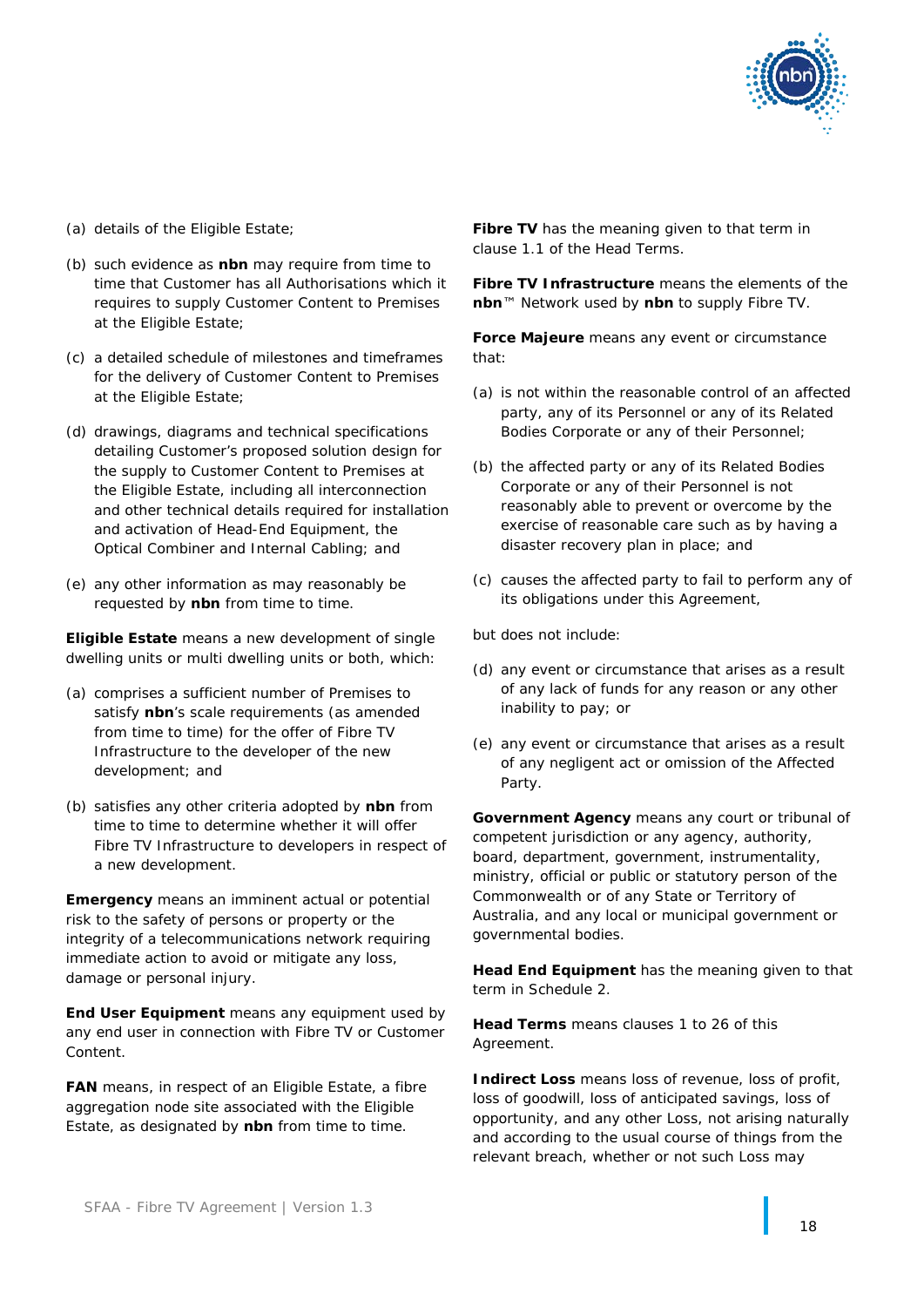

reasonably be supposed to have been in the contemplation of both parties, at the time they made the contract, as the probable result of the relevant breach.

**Insolvency Event** means the occurrence of any one or more of the following events in relation to a party:

- (a) an order is made that it be wound up, declared bankrupt or that a provisional liquidator or receiver or receiver and manager be appointed;
- (b) a liquidator or provisional liquidator is appointed;
- (c) an administrator is appointed to it under sections 436A, 436B or 436C of the Corporations Act;
- (d) a Controller (as defined in section 9 of the Corporations Act) is appointed to it or any of its assets;
- (e) it enters into an arrangement or composition with one or more of its creditors (in their capacities as creditors) and that arrangement or composition is not terminated within 10 Business Days, or an assignment is made for the benefit of one or more of its creditors (in their capacities as creditors), in each case other than to carry out a reconstruction or amalgamation while solvent;
- (f) it proposes a winding-up, dissolution or reorganisation, moratorium, deed of company arrangement or other administration involving one or more of its creditors (in their capacities as creditors), or it proposes a standstill arrangement or composition with one or more of its creditors (in their capacities as creditors) and that standstill, arrangement or composition is not terminated within 10 Business Days;
- (g) it is insolvent as disclosed in its accounts or otherwise, it states that it is insolvent, it is presumed to be insolvent under an applicable law (including under sections 459C(2) or 585 of the Corporations Act) or otherwise is, or states that it is, unable to pay all its debts as and when they become due and payable;
- (h) it is taken to have failed to comply with a statutory demand as a result of section 459F(1) of

the Corporations Act;

- (i) a notice is issued under sections 601AA or 601AB of the Corporations Act and not withdrawn or dismissed within 21 days;
- (j) a writ of execution is levied against it or a material part of its property which is not dismissed within 21 days;
- (k) it ceases to carry on business or threatens to do so; or
- (l) anything occurs under the law of the Commonwealth or any Australian State or Territory which has a substantially similar effect to any of the events set out in the above paragraphs of this definition.

**Intellectual Property Rights** means any patent, copyright, design right, trade name, trade mark, service mark, domain name right, semiconductor or circuit layout right or any other form of protection of a similar nature to any of these, anywhere in the world (whether registered or not and including applications for any such right).

**Internal Cabling** has the meaning given to that term in Schedule 2.

**Interconnection Site means, in relation to an** Eligible Estate, the location of the NNI-RFo for Fibre TV as offered by **nbn** in connection with that Eligible Estate.

**Loss** means losses, damages, liabilities, charges, expenses, compensation, fine, penalty, payment outgoings or costs and all related costs and expenses (including reasonable legal fees and reasonable costs of investigation, litigation, settlement, judgment, appeal, interest and penalties) of any nature or kind, howsoever it arises and whether it is present or future, fixed or unascertained, actual or contingent.

**MDU** means, in relation to an Eligible Estate, the communications room at a multi-dwelling unit building comprising the Eligible Estate or part of the Eligible Estate.

**NEBS** means the NBN Co Ethernet Bitstream Service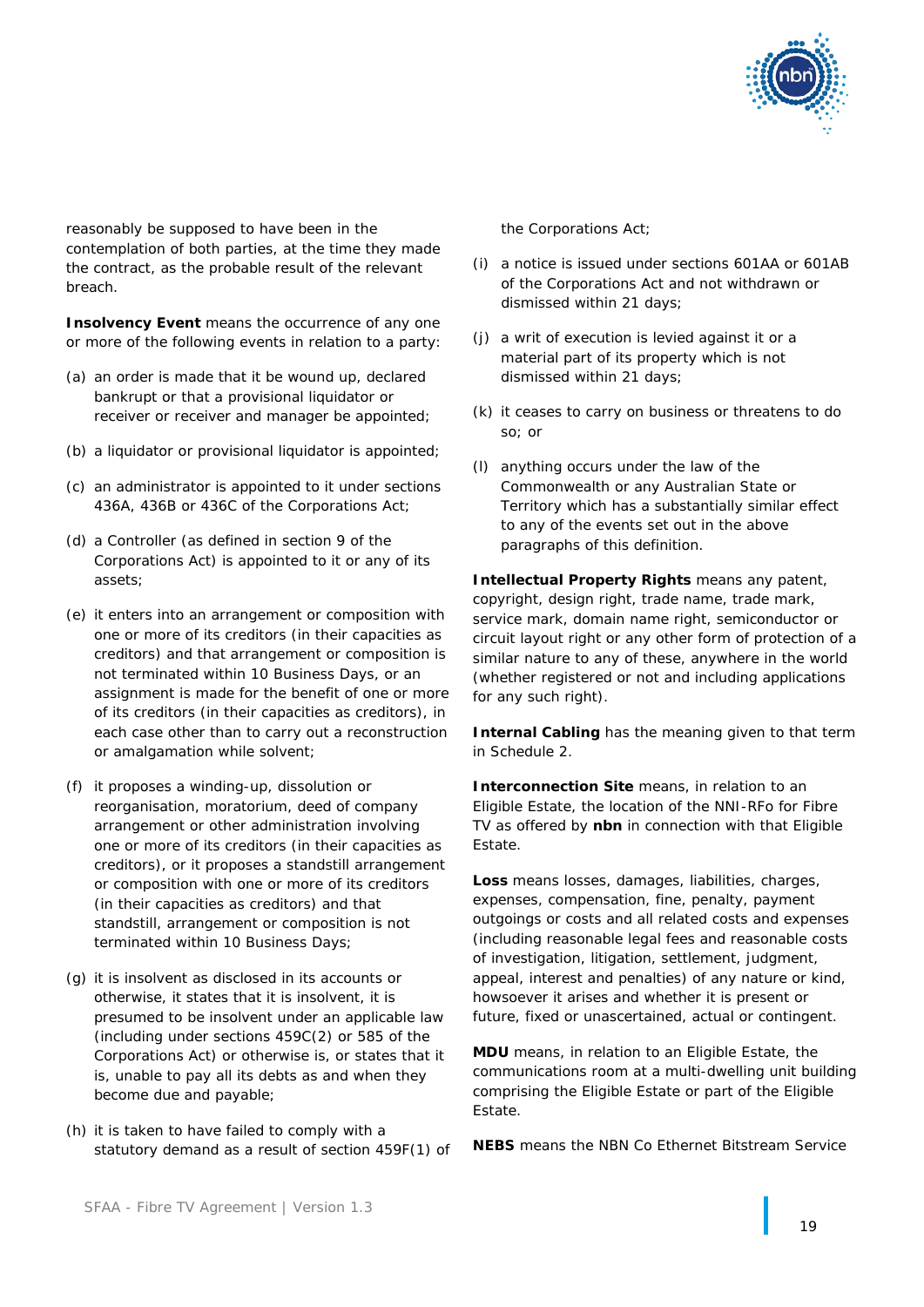

supplied by **nbn** to third parties under a WBA and any replacement product.

**nbn™ Equipment** means any equipment that is owned, operated or controlled by **nbn** (or any Related Body Corporate of **nbn**):

- (a) that is provided by **nbn** (or any Related Body Corporate of **nbn**) to Customer for use as part of, or in connection with, Fibre TV; or
- (b) to which **nbn** (or any Related Body Corporate of nbn) permits Customer to access (or on-grant such access to any third party) as part of, or in connection with, Fibre TV, including the NNI-RFo, Fibre TV Infrastructure (including Optical Combiner), RF Splitter and Converter, and UNI-RFe,

but does not include any Internal Cabling.

**nbn™ Facility** means a FAN, PDH, Pit and/or Duct, as the context requires.

**nbn™ Network** means, in respect of an Eligible Estate, **nbn**'s fibre-to-the-premises network serving that Eligible Estate.

**nbn™ Platform** means all information technology systems and platforms used by or on behalf of **nbn** in connection with this Agreement which directly or indirectly interact with information technology systems and platforms used by or on behalf of Customer.

**NNI-RFo** has the meaning given to that term in Schedule 2.

**No Fault Found Charge** means a charge in respect of fault rectification activities undertaken by **nbn** in response to a notice by Customer of a fault, if **nbn** determines that no such fault exists.

**Notice of Licence** means a written notification from **nbn** to Customer that a request for Specified Access under Schedule 3 is approved and a Facilities Access Licence has been granted.

**PDH** means, in respect of an Eligible Estate, a premises distribution hub which is a facility that houses optical splitters associated with the Eligible Estate, as designated by **nbn** from time to time.

### **Personal Information** means:

- (a) 'personal information', having the meaning given to that term in the *Privacy Act 1988* (Cth); and
- (b) any other information (if any) that is subject to the operation of Part 13 of the Telecommunications Act.

**Personnel** means, in relation to a party or third party, that party's officers, employees, agents, contractors, subcontractors, consultants, Related Bodies Corporate and their officers, employees, agents, contractors, subcontractors, consultants, but in the case of Customer and its Related Bodies Corporate, does not include **nbn,** its Personnel, its Related Bodies Corporate and their Personnel.

**Pit** means, in respect of an Eligible Estate, an underground vault not large enough for a person to fully enter and work within that is owned by **nbn** or over which **nbn** is in a position to exercise control.

**Premises** means each of the following where it forms part of a new development of single dwelling units or multi dwelling units or both:

- (a) an addressable location currently used or planned to be used on an on-going basis for residential purposes; and
- (b) any other location specified by **nbn** as a 'Premises' from time to time.

**Privacy Laws** means all laws pertaining to privacy, protection of personal information and protection of information contained in communications, applicable in Australia, as amended from time to time, including:

- (a) the *Privacy Act 1998* (Cth) (including the Australian Privacy Principles); and
- (b) Part 13 of the Telecommunications Act.

**Regulatory Event** means any of the following events:

(a) a 'Regulatory Event' as defined in the WBA SFAA;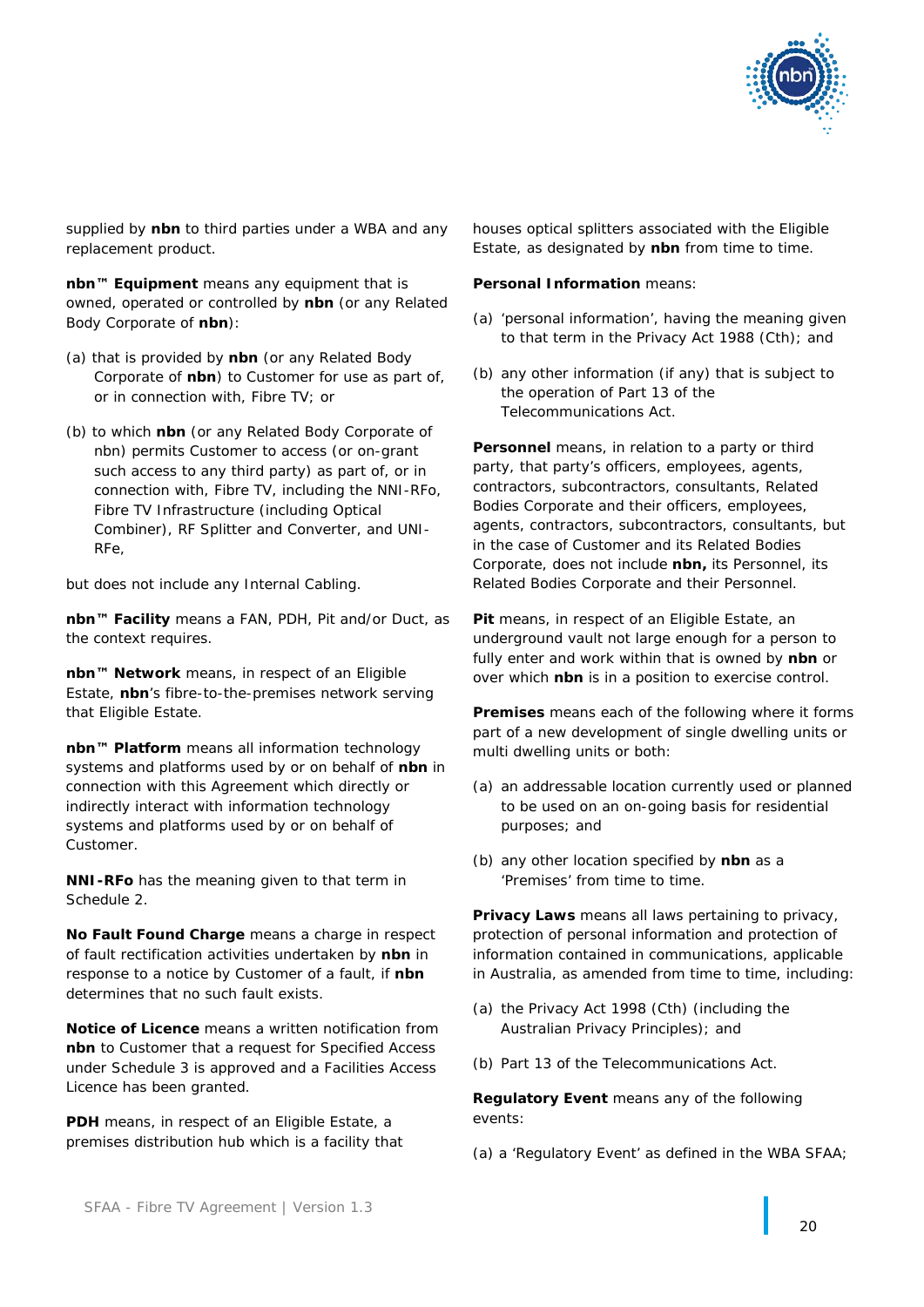

or

(b) the outcome of a dispute under any agreement between **nbn** and any third party, the subject matter of which is the same or similar to the subject matter of this Agreement, if **nbn** determines that the resolution may affect its ability to perform its obligations under this Agreement.

**Related Body Corporate** has the meaning given to that term in section 50 of the Corporations Act.

### **Required Insurance** means:

- (a) workers compensation insurance in accordance with applicable law and awards, and insurance against common law liability to a party's Personnel engaged in connection with this Agreement which must, where permitted by law, include an indemnity in favour of the other party in respect of statutory liability to that party's Personnel;
- (b) public liability and product liability insurance as follows:

(i) public liability insurance for an amount not less than \$20 million per occurrence; and

(ii) product liability insurance for an amount not less than \$20 million in the annual aggregate; and

(iii) insuring legal liability for:

(A) loss of, destruction of or damage to Tangible Property;

(B) personal injury, sickness, disease or death of any person; and

(C) indirect loss resulting from any of the above circumstances,

under, arising from or in connection with this Agreement;

(c) professional indemnity insurance for an amount not less than \$10 million per claim and in annual aggregate;

- (d) motor vehicle third party property damage insurance for not less than \$20 million in respect of motor vehicles used in connection with this Agreement; and
- (e) any other insurance required by law,

(together, the **Insurance Policies**), and ensure, save in respect of the Insurance Policy specified in paragraph (c), that the Insurance Policies include terms whereby the insurer's indemnity applies on an occurrence basis (not on a claims-made basis).

**RF Converter** has the meaning given to that term in Schedule 2.

**RF Splitter and Converter** has the meaning given to that term in Schedule 2

**Security Interest means each of:** 

- (a) a "Security Interest" as defined in the *Personal Property Security Act 2009* (Cth);
- (b) security for payment of money, performance of obligations or protection against default (including a mortgage, bill of sale, charge, lien, pledge, trust, title retention arrangement, right of set-off and flawed deposit arrangements); and
- (c) thing or preferential interest or arrangement of any kind giving a person priority or preference over claims of other persons or creditors with respect to any property or asset,

and includes any agreement to create any of them or allow them to exist.

**Site** means each, and any part, of:

- (a) an Eligible Estate;
- (b) an Interconnection Site; and
- (c) a site associated with an Interconnection Site, on or at which Duct is located.

**Specified Activity** means any of the activities referred to in sections 10 to 16 (inclusive) of the *NBN Companies Act 2011* (Cth).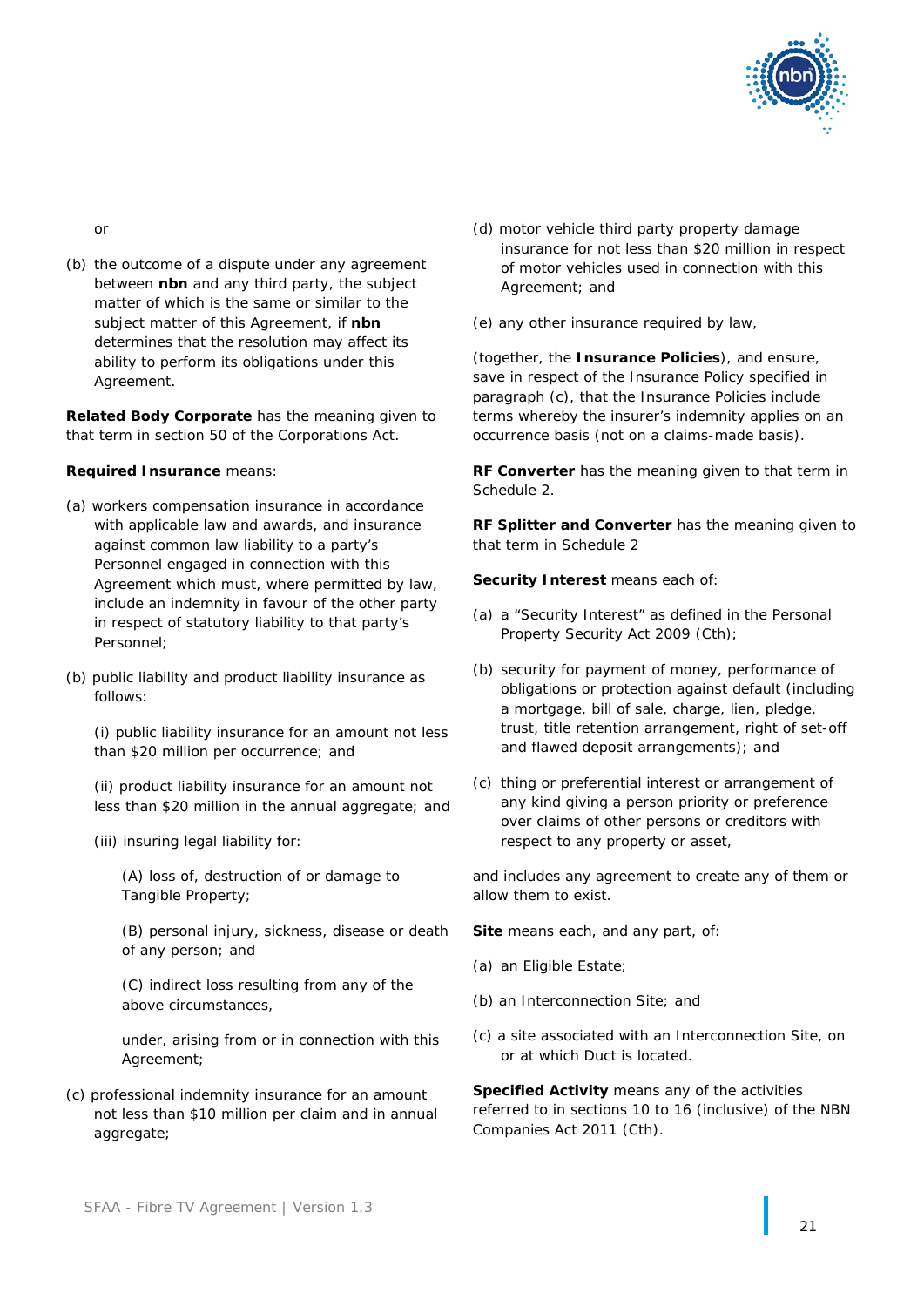

**Specified Utility** has the meaning given to the term 'Utility' in section 151DA(9) of the *Competition and Consumer Act 2010* (Cth).

**Supply Conditions** has the meaning given to that term in clause [2.2](#page-3-2) of the Head Terms.

**Telecommunications Act** means the *Telecommunications Act 1997* (Cth).

**Term** has the meaning given to that term in clause [21](#page-11-4) of the Head Terms.

**Third Party IPR** means Intellectual Property Rights of a third party.

**UNI-RFe** has the meaning given to that term in Schedule 2.

**WBA** means any agreement between **nbn** and another person or persons on the same or similar terms as a WBA SFAA.

**WBA SFAA** means the 'Wholesale Broadband Agreement' published on **nbn**'s website as updated by **nbn** from time to time or any replacement to that agreement.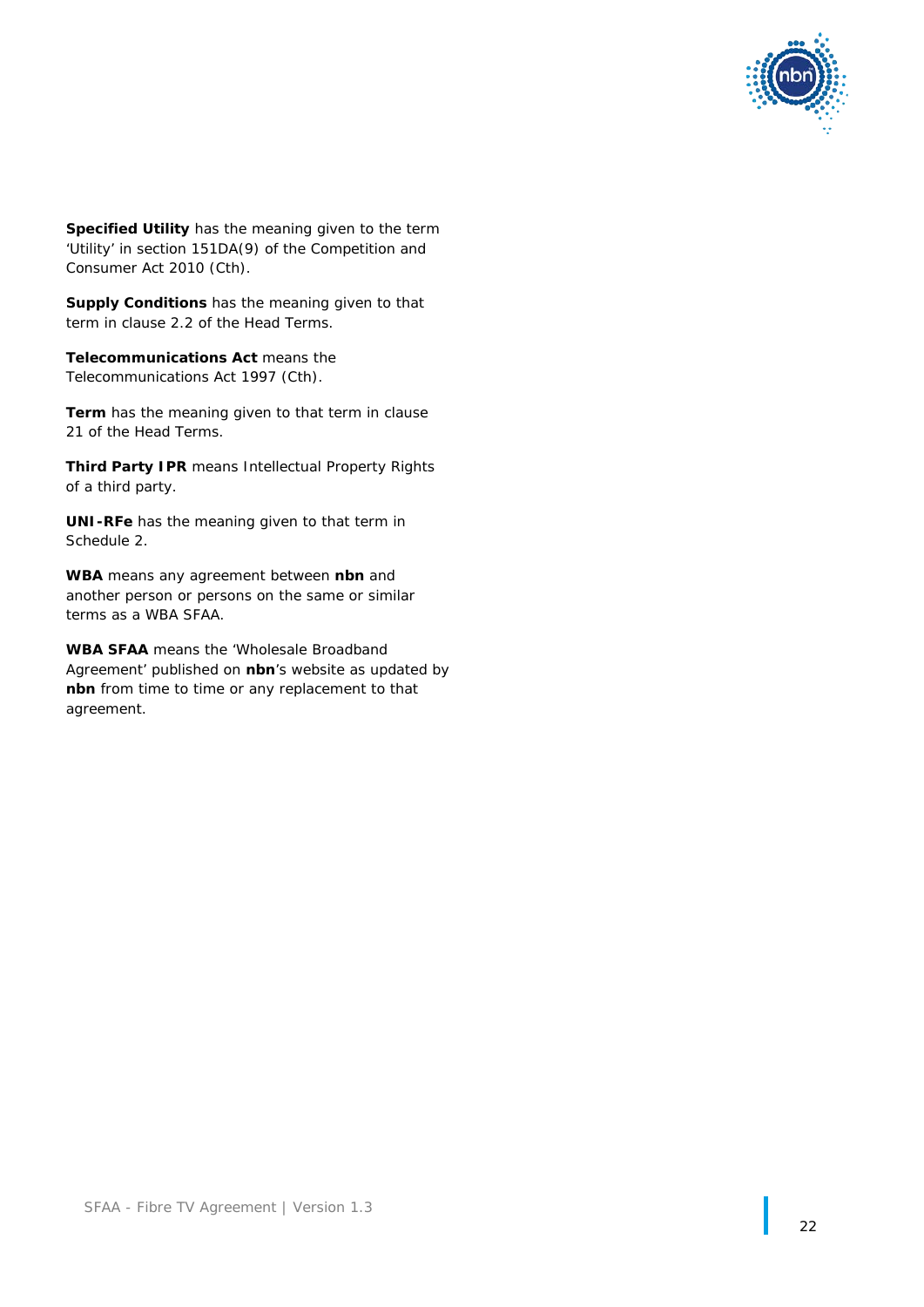

# Schedule 2 - Fibre TV Product Details

1. The following network elements must be used, and supplied by the responsible party, to enable the supply of Fibre TV:

| <b>Network element</b>                                                                                                                                                                      | <b>Responsible party</b> |
|---------------------------------------------------------------------------------------------------------------------------------------------------------------------------------------------|--------------------------|
|                                                                                                                                                                                             |                          |
| <b>Head End Equipment</b> which is all equipment necessary to capture, process<br>and retransmit content as Customer Content to Premises at an Eligible Estate                              | Customer                 |
| <b>RF Converter</b> which is equipment that converts Customer Content from an<br>electrical signal into a light signal to be injected into the NNI-RFo                                      | Customer                 |
| <b>NNI-RFo</b> which is the interface at the injection point of Customer Content into<br>Fibre TV Infrastructure                                                                            | nbn                      |
| <b>Fibre TV Infrastructure</b> between the NNI-RFo and UNI-RFe which includes<br>the Optical Combiner, fibre optic cabling, splitters and associated equipment<br>and lines                 | nbn                      |
| Optical Combiner which combines Customer Content with NEBS                                                                                                                                  | nbn                      |
| <b>RF Splitter and Converter</b> which is equipment that splits Customer Content<br>and NEBS and converts Customer Content from a light signal into an electrical<br>signal at the Premises | nbn                      |
| UNI-RFe which is the interface and hand-off point for Customer Content from<br>Fibre TV Infrastructure to Internal Cabling at each Premises                                                 | nbn                      |
| <b>Internal Cabling</b> which is coaxial cabling that carries the electrical form of the<br>Customer Content from the UNI-RFe to an end user-accessible antenna socket<br>in each Premises  | Third party*             |

\* Internal Cabling is a feature of each Premises which Customer is required to use to supply Customer Content under this Agreement. See clauses [6.1](#page-4-3) and [6.6](#page-5-4) of the Head Terms for further details.

Customer must ensure that Customer Content which it injects into Fibre TV Infrastructure, and which **nbn**  carries over Fibre TV Infrastructure, conforms with ITU-T G.984 Standards and other requirements notified by **nbn** from time to time.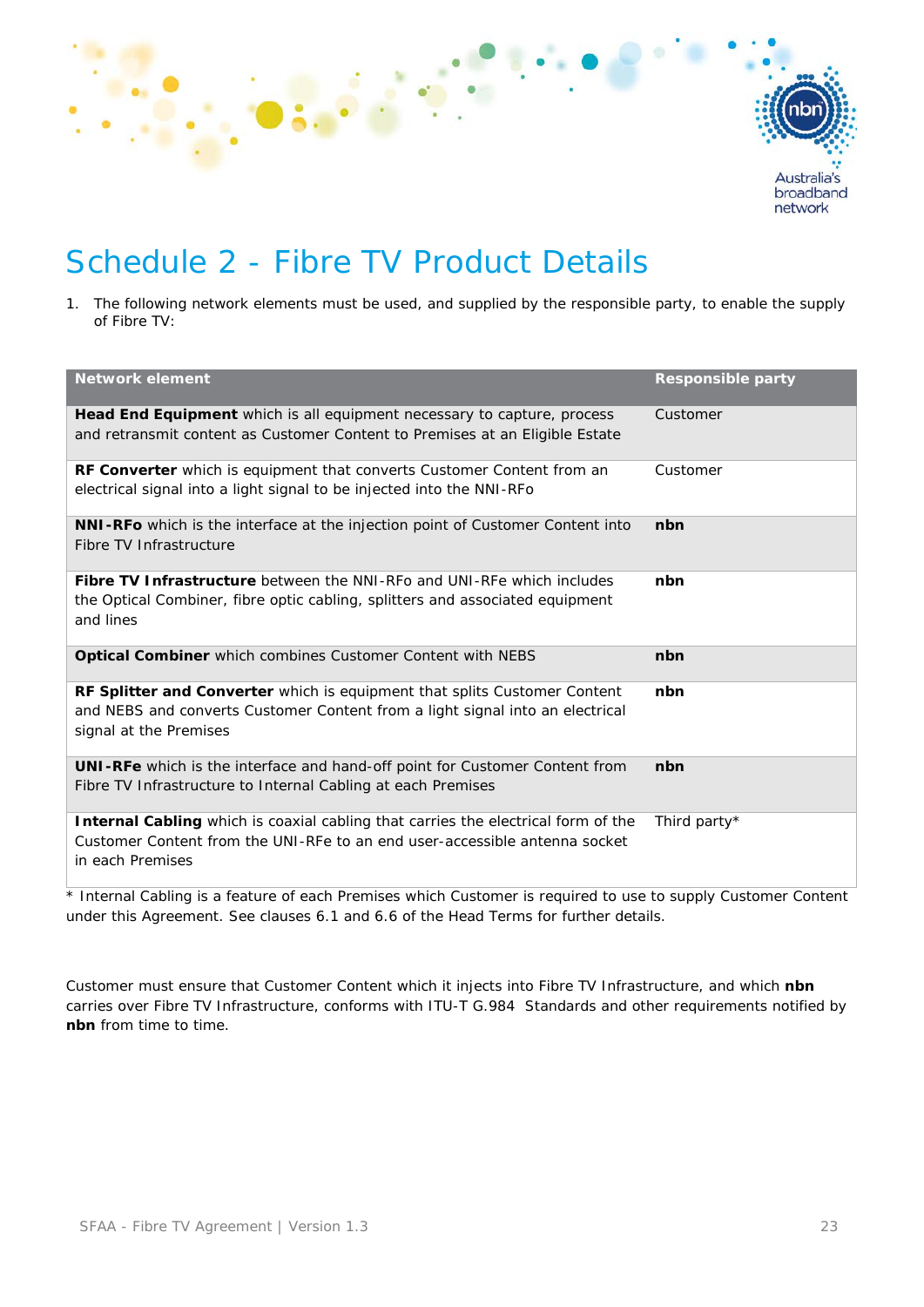

# Schedule 3 – Fibre TV Facilities Access

### **1. Introduction**

1.1 This Schedule sets out the terms on which Customer may request, and **nbn** will supply, access to **nbn**™ Facilities in connection with Customer's acquisition of Fibre TV, at no charge.

### **2. Pre-conditions**

- 2.1 **nbn** will only supply facilities access as described in this Schedule to Customer, in respect of a specific Eligible Estate, if:
	- (a) **nbn** is supplying or proposing to supply Fibre TV to Customer in respect of that Eligible Estate on the terms of this Agreement;
	- (b) Customer requests the facilities access to acquire Fibre TV in respect of that Eligible Estate in accordance with section [4.1](#page-26-0) of this Schedule 3;
	- (c) **nbn** determines that Customer requires the facilities access to acquire Fibre TV in respect of that Eligible Estate;
	- (d) **nbn** has the ability (including the availability of space and authorisations from third parties, where relevant) to supply facilities access in respect of that Eligible Estate; and
	- (e) Customer has completed all prerequisites to facilities access as notified by **nbn**,

### (**Specified Access**).

- 2.2 **nbn** will supply Specified Access, and the terms of this Schedule apply, separately in respect of each Eligible Estate.
- 2.3 Specified Access does not include:
	- (a) building entry rights for Customer Equipment in respect of:
	- (b) rights to co-locate Customer Equipment in; or
	- (c) physical access rights for Customer Personnel or third parties to,

any other **nbn**™ facilities or third party sites or facilities. Customer acknowledges it must separately acquire all such rights at its own cost to the extent it requires them in connection with Fibre TV and take into account any associated lead-times.

### **3. Locations**

- <span id="page-25-2"></span><span id="page-25-1"></span><span id="page-25-0"></span>3.1 The only **nbn**™ Facilities to which **nbn** will supply Specified Access to Customer are:
	- (a) the FAN associated with the relevant Eligible Estate;
	- (b) the Pit associated with the relevant Eligible Estate;
	- (c) the PDH associated with the relevant Eligible Estate;
	- (d) the Duct associated with the relevant FAN specified in section [3.1\(a\)](#page-25-0) of this Schedule 3;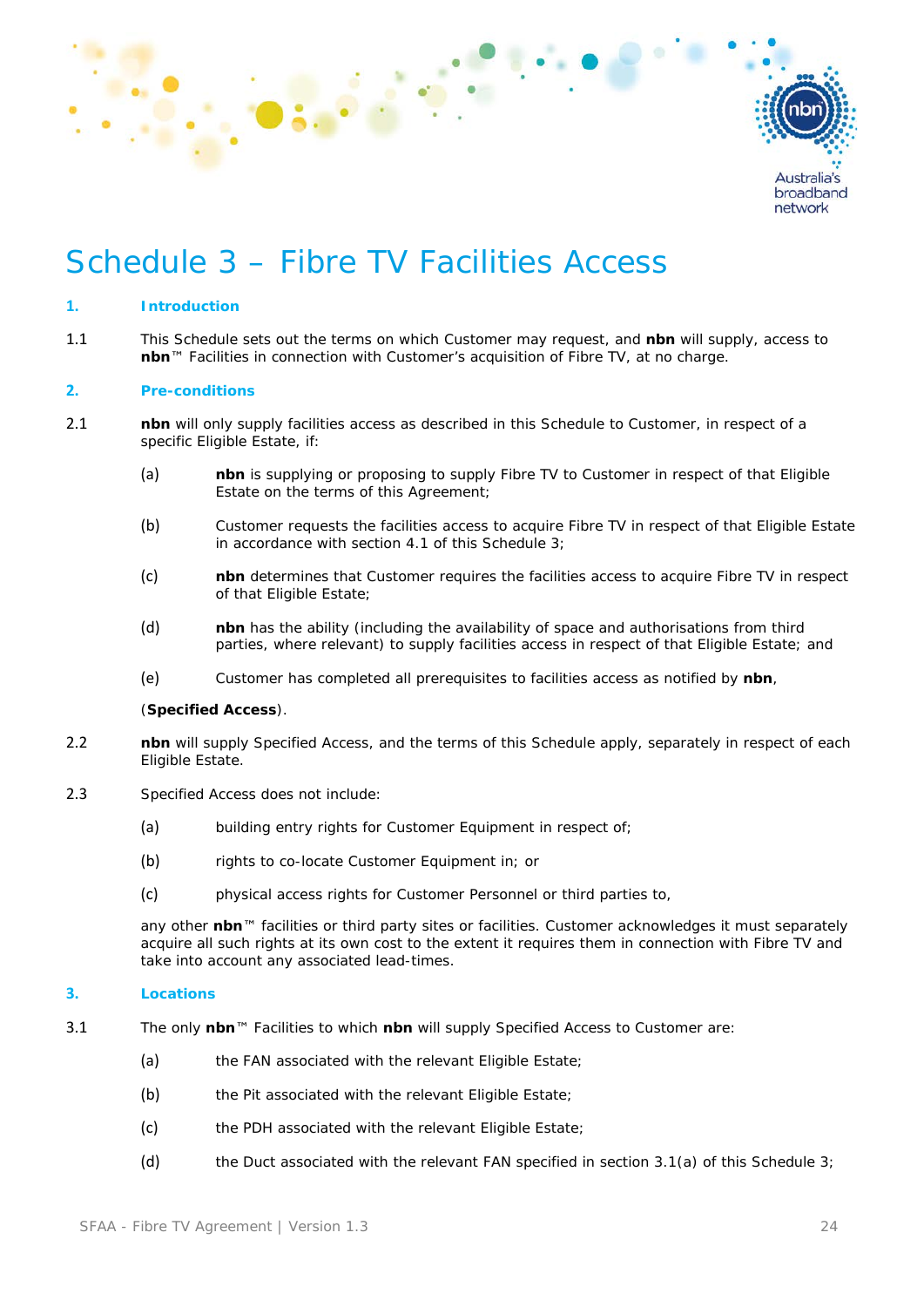

- (e) the Duct associated with the relevant Pit specified in section [3.1\(b\)](#page-25-1) of this Schedule 3; or
- (f) the Duct associated with the relevant PDH specified in section [3.1\(c\)](#page-25-2) of this Schedule 3.
- 3.2 In respect of each Eligible Estate, **nbn** will determine whether Specified Access will be provided to a FAN, Pit or PDH and, in each case, any associated Duct to which Specified Access will be provided.

### **4. Ordering process**

- <span id="page-26-0"></span>4.1 The Customer must submit a request for Specified Access as part of its Delivery Plan (**Request**):
	- (a) in the form required by **nbn** as described in any operations manual provided by **nbn** or as otherwise described by **nbn**; and
	- (b) in accordance with any requirements set out by **nbn** from time to time.
- 4.2 **nbn** may reject a Request in its reasonable discretion and will give Customer written notice of such rejection in accordance with clause [4.4](#page-3-3) of the Head Terms.

### **5. Facilities Access Licence**

- <span id="page-26-2"></span><span id="page-26-1"></span>5.1 If **nbn** accepts a Request, **nbn** will, by giving Customer a Notice of Licence, grant to Customer a non-exclusive, non-transferrable licence for Specified Access:
	- (a) in respect of the specific **nbn**™ Facility set out in the Request or such alternative **nbn**™ Facility as **nbn** may specify;
	- (b) for the limited purposes of enabling supply of Fibre TV to Customer as set out in this Agreement;
	- (c) subject to Customer complying with a network design notified by **nbn** (and if no network design is notified, subject to Customer complying with the network design set out in the Delivery Plan);
	- (d) on and from the date notified by **nbn**;
	- (e) until the expiry or termination of the licence under this Agreement;
	- (f) subject to Customer, at its cost, obtaining (prior to exercising any Specified Access under the Facilities Access Licence), maintaining and complying with each Authorisation which is necessary (or which **nbn** notifies Customer that **nbn** considers to be necessary) to enable Customer to lawfully exercise Specified Access rights under the Facilities Access Licence;
	- (g) subject to the terms of this Agreement, as amended from time to time;
	- (h) subject to such technical requirements as notified by **nbn** from time to time;
	- (i) subject to any specific limitations or conditions notified by **nbn** in its Notice of Licence;
	- (j) subject to Customer, its Related Bodies Corporate and each of their Personnel complying with all applicable laws (including any applicable regulations, codes, guidelines and standards); and
	- (k) subject to Customer, its Related Bodies Corporate and each of their Personnel ensuring that their Specified Access does not prejudice the ability of any other person to: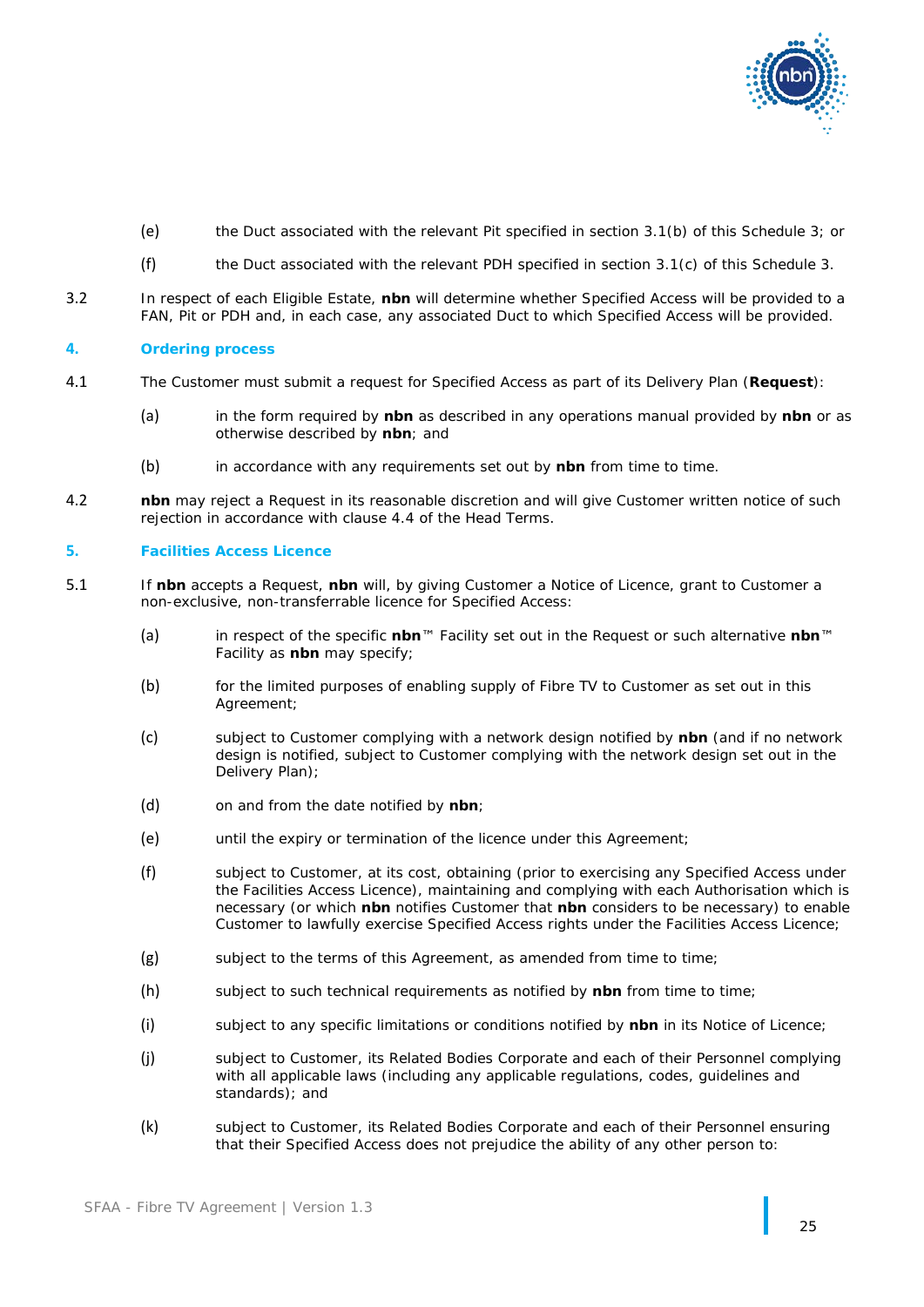

- (i) use the **nbn**™ Facility; or
- (ii) acquire, or enjoy the acquisition of, products or services that are supplied by, or depend on an input from, **nbn**,

#### (**Facilities Access Licence**).

- 5.2 Customer accepts each Facilities Access Licence granted under section [5.1](#page-26-1) of this Schedule 3, including each term and condition of the Facilities Access Licence, upon **nbn**'s Notice of Licence under section [5.1](#page-26-1) of this Schedule 3 unless Customer notifies **nbn** to the contrary, in which case:
	- (a) Customer must not undertake any Specified Access pursuant to the Facilities Access Licence;
	- (b) the Facilities Access Licence is revoked and of no further effect upon the Customer's notice; and
	- (c) Customer acknowledges that **nbn** may determine that such refusal comprises an event permitting **nbn** to reject a related order for Fibre TV under clause [4.7\(b\)](#page-4-4) of the Head .<br>Terms
- <span id="page-27-1"></span>5.3 Customer will, upon request by **nbn**, provide copies of any or all Authorisations obtained by the Customer.
- <span id="page-27-2"></span>5.4 Customer warrants to **nbn** that throughout the period of each Facilities Access Licence:
	- (a) Specified Access under this Agreement is sought for the sole purpose of enabling the Customer to install approved Customer Equipment to supply Customer Content; and
	- (b) Customer complies and will continue to comply with the terms and conditions of this Agreement and the Facilities Access Licence.

(each a **Licence Condition** in respect of the Facilities Access Licence).

- 5.5 If Customer breaches a Licence Condition in relation to a Facilities Access Licence, **nbn** may, in addition to **nbn**'s other rights, immediately terminate the Facilities Access Licence and terminate any related supply of Fibre TV under clause [22.1\(c\)](#page-11-5) of the Head Terms.
- 5.6 Customer must notify **nbn** within 2 Business Days if, at any time during the Facilities Access Licence, Customer no longer complies with any Licence Condition.
- <span id="page-27-0"></span>5.7 Without limiting any other provisions of this Agreement, Customer must, in respect of its performance of this Agreement, each Request and Facilities Access Licence:
	- (a) not engage in any activity that is likely to compromise the ability of **nbn** to perform its obligations under this Agreement;
	- (b) comply with, and ensure all its Authorised Persons comply with:
		- (i) all applicable health, safety and environmental laws, rules and standards including as set out in section [12.6](#page-32-0) of this Schedule 3;
		- (ii) any applicable Access Seeker Undertaking;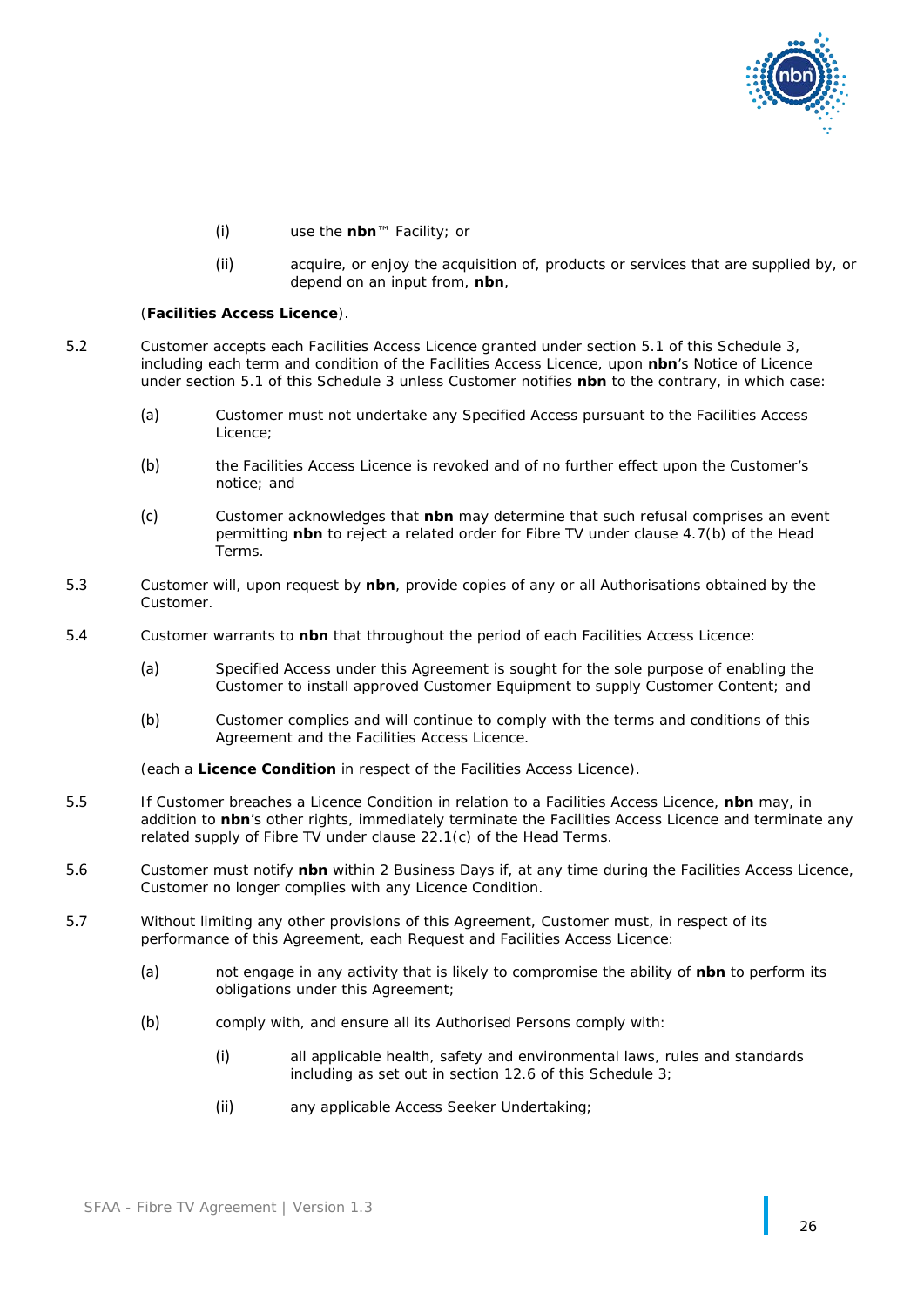

- (iii) all technical specifications, operations manual, processes, policies, directions, conditions and limitations issued from time to time by **nbn**; and
- (iv) all technical specifications, operations manual, processes, policies, directions, conditions and limitations issued from time to time by third parties entitled to issue such technical specifications, operations manual, processes, policies, directions, conditions and limitations connection with the facilities and sites in respect of which Specified Access is supplied; and
- (c) in respect of all Specified Access ensure that each of its Personnel:
	- (i) are Authorised Persons;
	- (ii) do (or, as applicable, refrain from doing) all things necessary to ensure the Customer complies with this section [5.7;](#page-27-0) and
	- (iii) themselves comply with the terms of this Agreement.
- 5.8 Customer must, upon request from **nbn**, assist **nbn** to assess Customer's compliance with its obligations under sections [5.1,](#page-26-1) [5.3,](#page-27-1) [5.4](#page-27-2) and [5.7](#page-27-0) of this Schedule 3.

### **6. Protection and safety**

- 6.1 Customer must comply with any instructions, policies or procedures given by **nbn** to Customer or any of its Personnel from time to time that relate to:
	- (a) protecting the integrity of the network, systems, equipment or facilities of **nbn** or any other person which are used in connection with **nbn**'s network, systems, equipment or facilities;
	- (b) ensuring the quality of any product or service supplied by **nbn** to the Customer or any other person; or
	- (c) protecting the health or safety of any person or protection of the environment.

### **7. Customer Equipment**

- 7.1 Customer must ensure that:
	- (a) each item of Customer Equipment installed or used in or at an **nbn**™ Facility is safe and marked and labelled in accordance with all applicable laws;
	- (b) each item of Customer Equipment complies with this Agreement and all applicable laws and has all necessary regulatory approvals;
	- (c) no Customer Equipment is put to any uses prohibited by any regulator;
	- (d) it obtains **nbn**'s approval (not to be unreasonably delayed or withheld) for each type of Customer Equipment installed or used in or at an **nbn**™ Facility;
	- (e) each item of Customer Equipment installed or used in or at an **nbn**™ Facility complies with each technical requirement notified by **nbn** from time to time;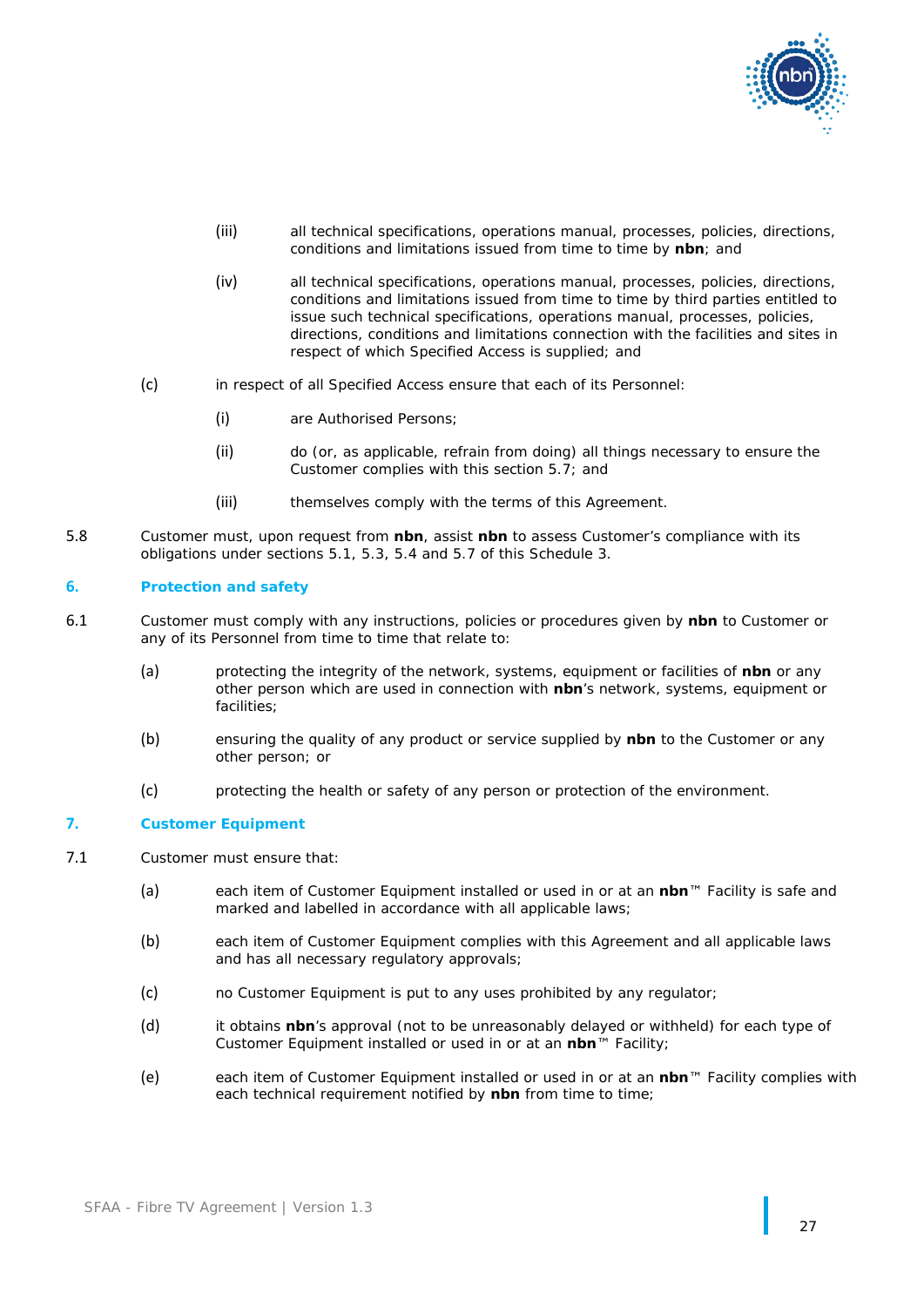

- (f) Customer Equipment does not cause electromagnetic interference which disrupts, or has the capacity to disrupt, the efficient operation of the networks, systems, equipment and facilities of **nbn** or any other person.
- 7.2 Except as expressly set out in this Agreement:
	- (a) each item of Customer Equipment remains at the Customer's risk at all times; and
	- (b) **nbn** accepts no responsibility whatsoever for the safekeeping of the Customer Equipment or any other property of the Customer,

notwithstanding that it may be located in an **nbn**™ Facility.

### **8. Property rights and beneficial interest in the nbn™ Facilities**

- 8.1 Nothing in this Agreement gives or transfers to Customer (or any other person) any right, title or interest (whether legal, equitable or statutory) in any part of **nbn**'s network, systems, equipment or facilities except to the extent expressly provided for in this Agreement.
- 8.2 The rights conferred by **nbn** under each Facilities Access Licence rest in contract only.
- 8.3 Nothing in any Facilities Access Licence:
	- (a) creates any tenancy between **nbn** and Customer; or
	- (b) confers upon Customer any right or interest in any **nbn**™ Facilities which are the subject of the Facilities Access Licence by way of occupation rights (other than the Facilities Access Licence), easements, rights of way or otherwise,

and Customer agrees not to lodge any caveat against the title of any **nbn**™ Facilities.

- 8.4 Each Facilities Access Licence which grants rights in relation to any **nbn**™ Facility is subject to the encumbrances affecting the land described in the certificate of title for such **nbn**™ Facility and any applicable lease, licence or other tenure document (if applicable) and, except as expressly stated, does not affect or remove the rights of **nbn**, its Personnel and other invitees.
- 8.5 Notwithstanding any right granted to Customer under this Agreement (including a Facilities Access Licence), **nbn**:
	- (a) retains the right to access each of its **nbn**™ Facilities at any time and for any purpose, including in order to undertake works and to install, maintain, upgrade or remove cables and other telecommunications equipment (or to facilitate other users of the **nbn**™ Facilities doing any of those things);
	- (b) may grant any third party rights which are the same as, or similar to, those granted to Customer under this Agreement and any Facilities Access Licence, including in respect of any portion of the **nbn**™ Facility to which the Customer is granted a Facilities Access Licence for Specified Access; and
	- (c) may immediately terminate the Facilities Access Licence in the event of a sale (or intended sale) or leaseback or any other similar arrangement of the **nbn**™ Facility to which the Facilities Access Licence applies, which cannot be disputed by Customer.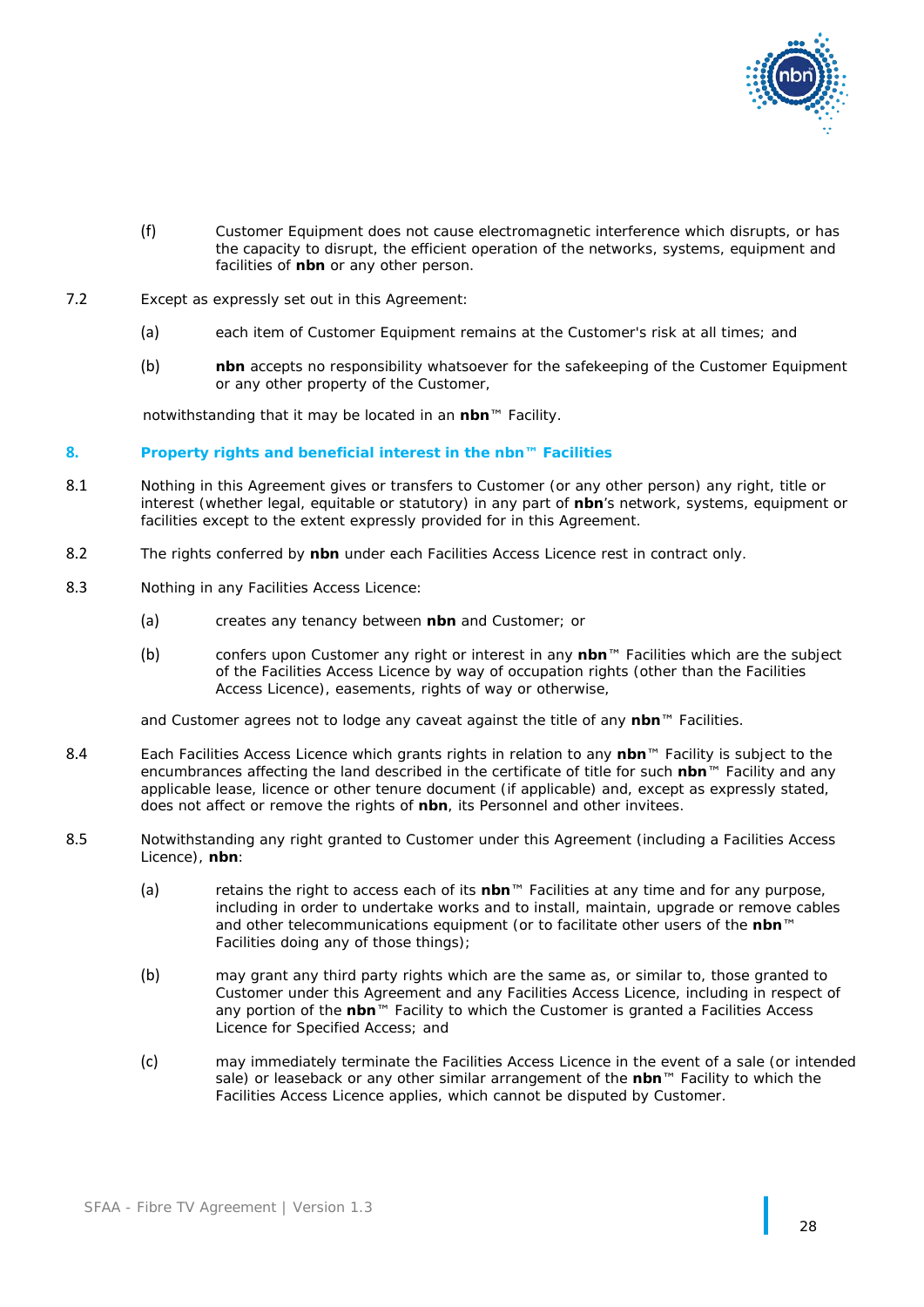

8.6 Customer must not assign, lease, license, sub-license, share, alienate, part with, or otherwise deal with any Facilities Access Licence or any right or benefit that is made available by **nbn** to the Customer as part of a Facilities Access Licence, or attempt to do any such thing.

### **9. Customer Works generally**

- 9.1 Customer may not begin Customer Works unless and until **nbn** approves the work in writing (which it may do subject to conditions, or decline to do, in its discretion) and, if applicable, issues any permit to work as required under any operations manual provided by **nbn**.
- 9.2 Customer is responsible for locating all other utility and Carrier services before commencing any Customer Works and ensuring the Customer Works do not interrupt, interfere or degrade any such services.
- 9.3 If at any time during the conduct of Customer Works, Customer needs to change any specifics of the Customer Works approved by **nbn**, including the location of any Customer Equipment or pit, due to practical or technical matters not known to the Customer before conducting the Customer Works, Customer must first seek and obtain **nbn**'s approval of that change (not to be unreasonably withheld or delayed).
- 9.4 In conducting the Customer Works, Customer must:
	- (a) not do anything in or around any **nbn**™ Facility which in **nbn**'s reasonable opinion is noxious, offensive or a nuisance;
	- (b) not do, suffer or permit, anything whatsoever which intentionally or negligently causes actual material loss or damage to the owners or occupiers of any adjoining or neighbouring land to the **nbn**™ Facility;
	- (c) not damage the **nbn**™ Facility, any equipment or other property that is owned, operated or controlled by **nbn** (or its Related Bodies Corporate) or any third party and located on or near the **nbn**™ Facility;
	- (d) not install any fittings or fixtures in or on the **nbn**™ Facility, except as expressly provided in this Agreement or as authorised by **nbn** in writing;
	- (e) perform its obligations in a diligent and professional manner with due skill and care; and
	- (f) not invite, permit or otherwise cause any person who is not an Authorised Person to access any **nbn**™ Facility.
- <span id="page-30-0"></span>9.5 **nbn** may at any time request audits or inspections of any Customer Works in relation to compliance with health, safety and environmental requirements under this Agreement (and for any other purpose agreed by the parties) and Customer must co-operate with **nbn** and provide **nbn** with any information and assistance that is reasonably requested by **nbn** to enable it to conduct the audit or inspection.
- 9.6 If **nbn**, acting reasonably, identifies (whether or not as a result of any inspection or audit under section [9.5](#page-30-0) of this Schedule 3) any defects in relation to the Customer Works including:
	- (a) any damage to the **nbn**™ Facilities or the networks, systems, equipment and facilities of **nbn** or any other user of the nbn™ Facility; or
	- (b) any non-compliance with the terms of this Agreement,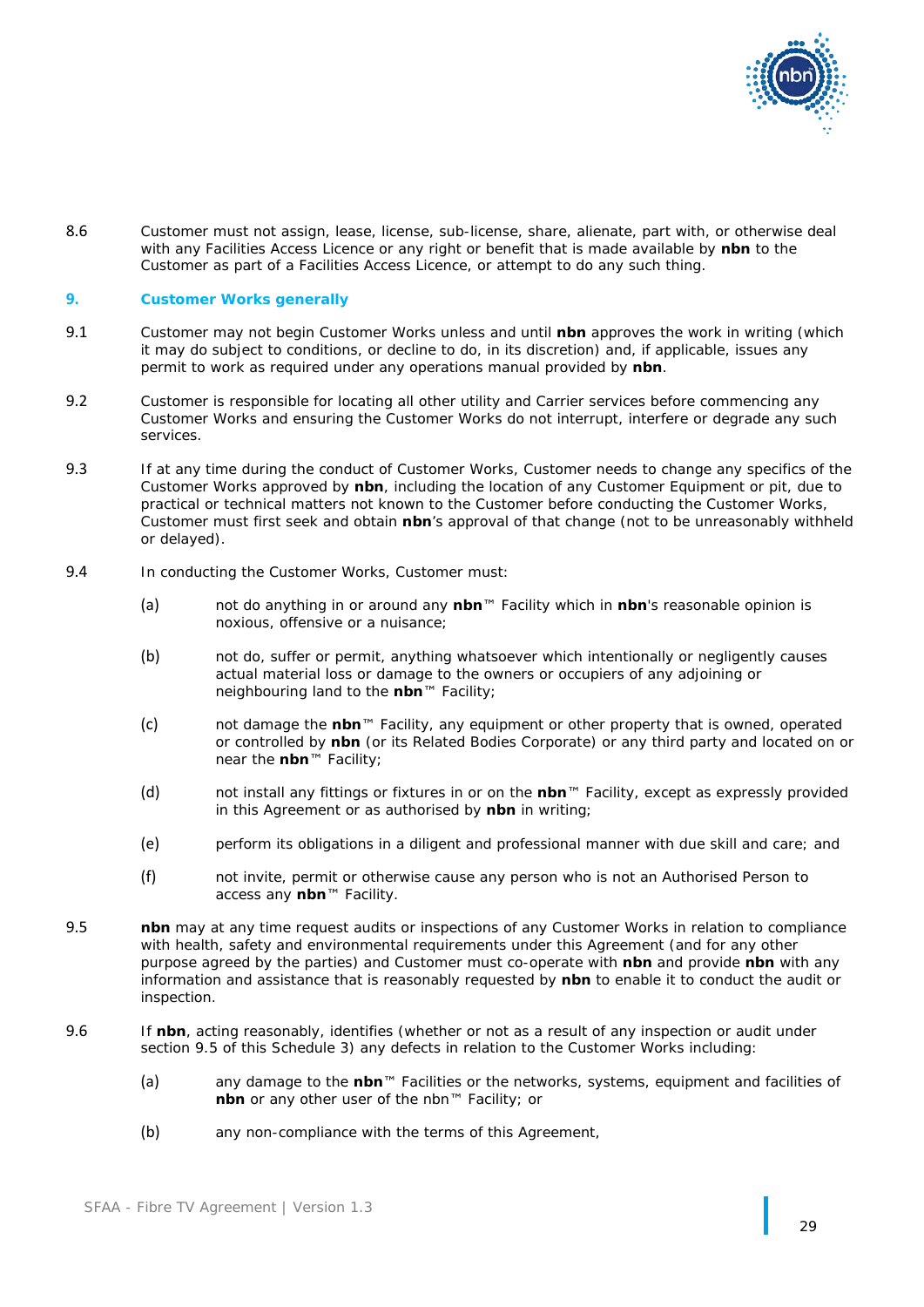

(except to the extent that any defects are due to an act or omission by **nbn** or any Force Majeure Event), Customer must, at its cost, rectify those defects as soon as possible after receiving notice from **nbn**.

- <span id="page-31-0"></span>9.7 If Customer fails to comply with its obligations under this Agreement in respect of Customer Works, without limiting any other rights **nbn** may have, **nbn** may require Customer to:
	- (a) remove (or procure the removal of) all Customer Equipment installed or altered in connection with the non-compliant Customer Works; and
	- (b) reinstate the **nbn**™ Facility to the same standard, style and condition which existed prior to the non-compliant Customer Works,

in accordance with **nbn**'s directions and any operations manual provided by **nbn**.

9.8 If the Customer fails to comply with section [9.7](#page-31-0) of this Schedule 3, **nbn** may undertake the activities described in section [9.7](#page-31-0) of this Schedule 3 at the Customer's cost.

### **10. Customer's installation works**

- 10.1 The Customer must only install its Customer Equipment in the **nbn**™ Facility specified in a Facilities Access Licence:
	- (a) in accordance with any conditions of access specified by **nbn**;
	- (b) subject to the satisfaction of any conditions specified by **nbn** in relation to the proposed installation, as determined by **nbn**;
	- (c) in accordance with any directions that may be given by **nbn** in relation to the performance of the installation; and
	- (d) in accordance with any operations manual provided by **nbn**; and
	- (e) within the shorter of 30 Business Days of the date on which the Customer is first granted access by **nbn** to the relevant **nbn**™ Facility or any shorter period notified by **nbn**.
- 10.2 Customer must provide each of the following items to **nbn** within 10 Business Days of the Customer completing the installation of Customer Equipment in any **nbn**™ Facility under this Agreement:
	- (a) a written notice issued by or on behalf of Customer which certifies that the Customer Equipment has been installed in accordance with this Agreement;
	- (b) as-built drawings, marked up photographs and marked up copies of the approved network design in a format reasonably specified by **nbn**; and
	- (c) any other information reasonably requested by **nbn** to enable it to assess whether the Customer Equipment has been installed in accordance with this Agreement.

### **11. Customer's maintenance works**

11.1 Customer must, at its own cost, maintain and repair all Customer Equipment in a good, proper and safe and operable condition in accordance with all applicable laws and this Agreement.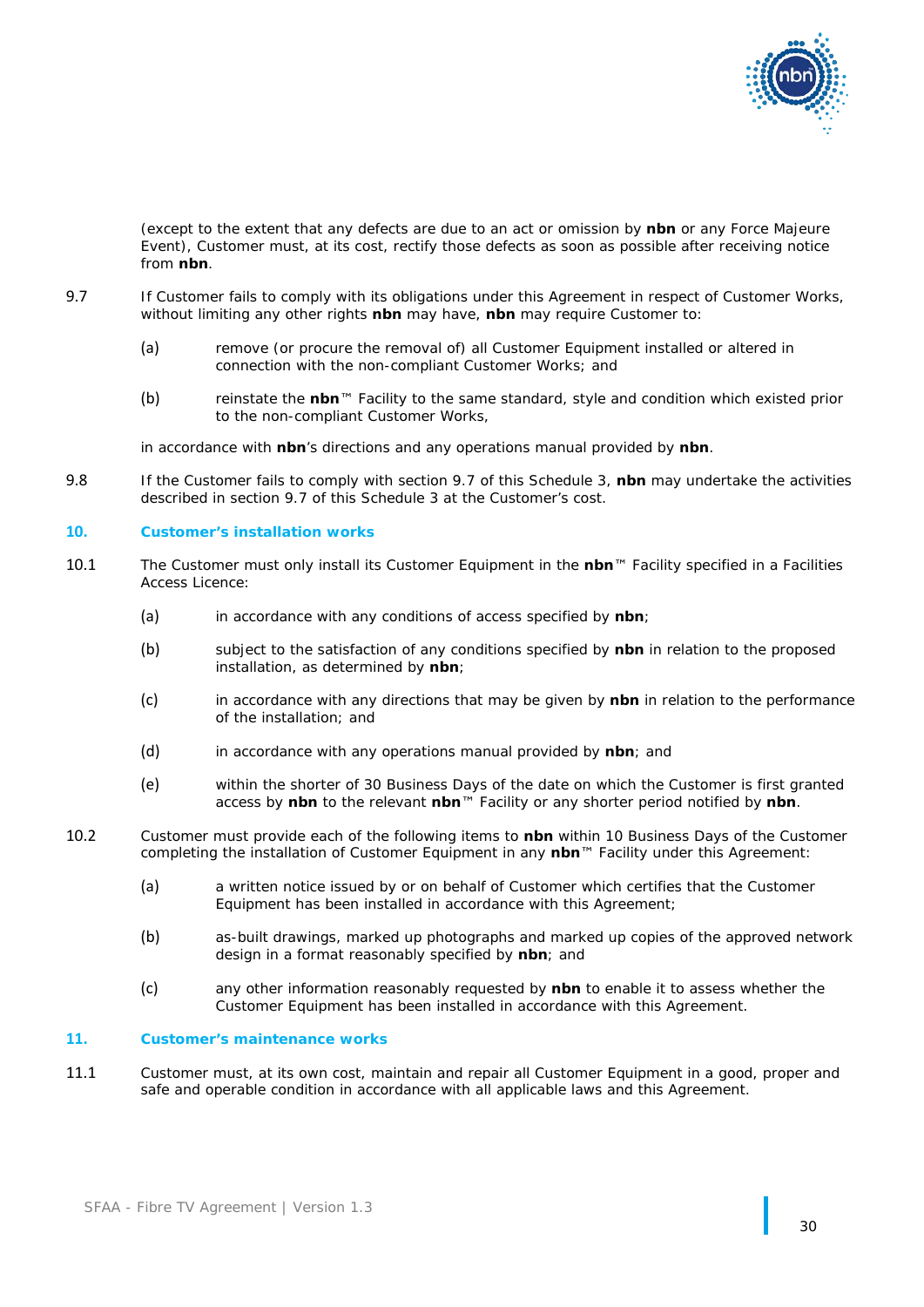

11.2 Customer must give **nbn** written notice of any damage to an **nbn**™ Facility, cables or equipment of **nbn** or other users of the **nbn**™ Facility, or other maintenance issues immediately after the Customer becomes aware of it.

### **12. Physical access**

- <span id="page-32-1"></span>12.1 If Customer requires physical access to an **nbn**™ Facility in respect of which **nbn** is supplying Specified Access or a related Site owned, controlled or operated by **nbn**, Customer must submit a request in accordance with this Agreement and any operations manual provided by **nbn**.
- 12.2 Customer can only request and **nbn** will, subject to this Agreement, only provide physical access:
	- (a) in respect of an **nbn**™ Facility which is a FAN, to Accessible Locations within the FAN;
	- (b) in respect of an **nbn**™ Facility which is a Pit, to the Pit; and
	- (c) in respect of an **nbn**™ Facility which is a Duct, to the Duct,

to install, operate, maintain, repair and replace Customer Equipment up to the Termination Point (but not to connect the cables to, or terminate the cables on, **nbn**™ Equipment).

- 12.3 **nbn** will not provide physical access to any PDH.
- 12.4 Customer may only physically access (or permit or allow physical access to) an **nbn**™ Facility or a related Site owned, controlled or operated by **nbn**:
	- (a) if **nbn** gives Customer a written notice of approval of a request submitted by Customer under section [12.1](#page-32-1) of this Schedule 3;
	- (b) at the times and on the basis specified by **nbn**; and
	- (c) subject to any other reasonable terms and conditions as set out in **nbn**'s notice of approval of the physical access.
- 12.5 Customer must not make, or cause to be made, any visual or audio-visual recordings within or of any **nbn**™ Facility or a related Site owned, controlled or operated by **nbn** including photographs or videos, without the prior written consent of **nbn** (which may be given or withheld or given with conditions, in **nbn**'s discretion).
- <span id="page-32-0"></span>12.6 Without limiting any other provision of this Agreement, Customer must ensure that any of its Authorised Persons exercising any Specified Access rights or otherwise visiting any **nbn**™ Facilities or a related Site owned, controlled or operated by **nbn**:
	- (a) comply with any policies that are notified by **nbn** to Customer from time to time; and
	- (b) comply with all directions given by **nbn** to Customer or its Personnel, including in connection with:
		- (i) Customer Works;
		- (ii) **nbn**'s or Customer's compliance with any applicable law, including without limitation, any applicable occupational health and safety laws, rules, standards and arrangements, and environmental laws and environmental management arrangements; and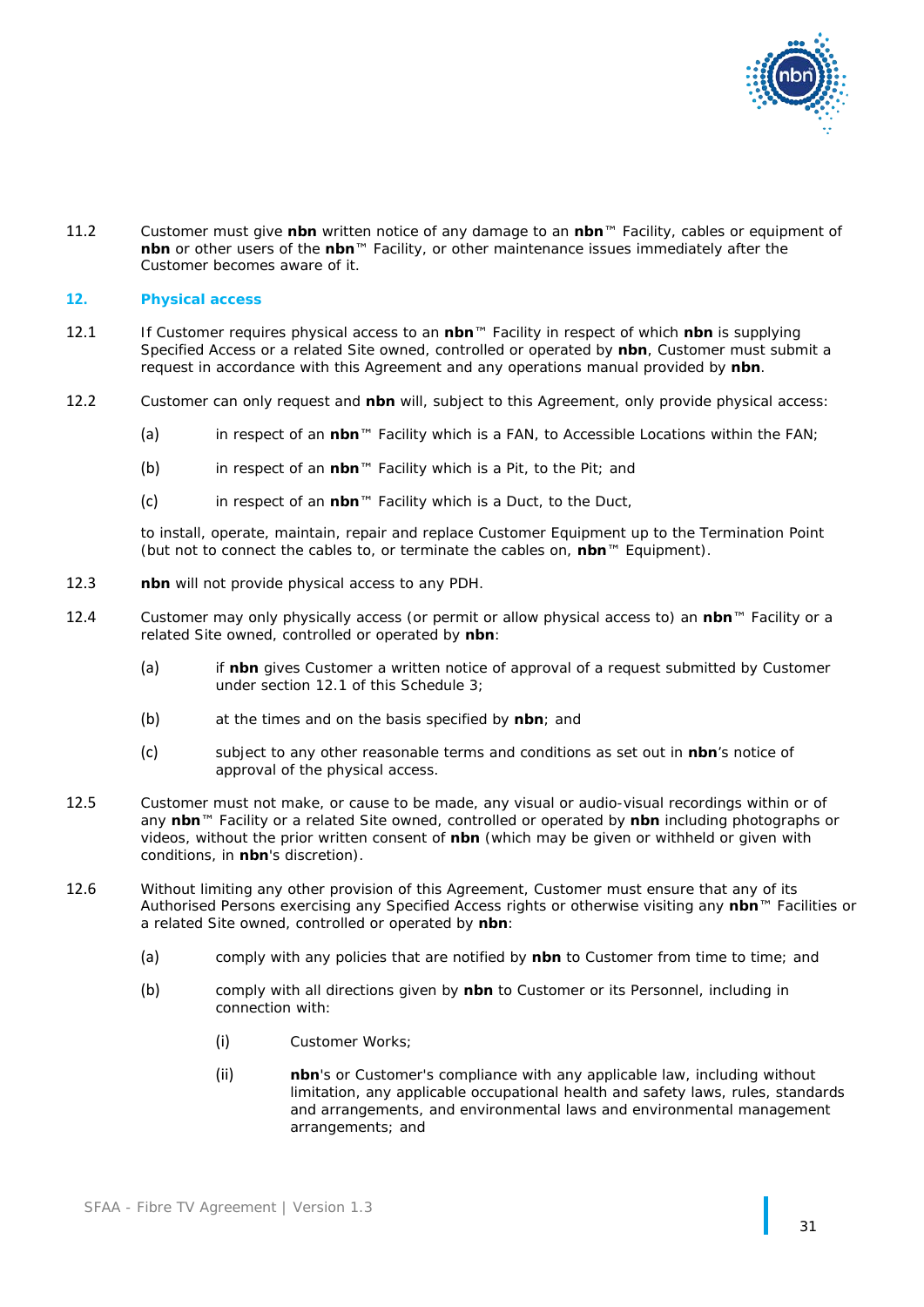

- (iii) where considered necessary by **nbn**, acting reasonably, any other matter arising in connection with this Agreement; and
- (c) are properly experienced, qualified and skilled to perform any tasks at such **nbn**™ Facilities and Sites.
- 12.7 **nbn** may refuse any person physical access to any **nbn**™ Facility or related Site owned, controlled or operated by **nbn**, and any third party with rights in a Site at which an **nbn**™ Facility is located may refuse any person physical access to such Site, including where:
	- (a) there is a health or safety risk sufficiently serious to warrant refusal of that access;
	- (b) the access will unreasonably jeopardise or significantly interfere with the integrity of infrastructure, network, equipment, facilities or operations owned or operated by **nbn** or a third party;
	- (c) the access will create a security risk;
	- (d) Customer is in breach of any provision of this Agreement; or
	- (e) the person seeking access:
		- (i) is not appropriately identified in any arrangements which have been made for physical access;
		- (ii) does not produce acceptable photographic identification;
		- (iii) has previously breached any of the requirements under this Agreement or otherwise caused problems for **nbn** or any relevant third party (for example, in relation to violations of safety or operations practices) and such problems have not been resolved to the reasonable satisfaction of **nbn** or the relevant third party; or
		- (iv) has not yet completed any relevant mandatory site induction or prerequisite course or the eligibility period for that induction or course has expired.

### **13. nbn's Interconnection works**

<span id="page-33-0"></span>13.1 **nbn** will perform the following interconnection works for each instance of Specified Access supplied by **nbn** to a FAN, PDH or Pit:

| <b>Interconnection</b><br><b>works</b> | <b>Description</b>                                                                                                                                                                                                                                                                                                                     |
|----------------------------------------|----------------------------------------------------------------------------------------------------------------------------------------------------------------------------------------------------------------------------------------------------------------------------------------------------------------------------------------|
| <b>Termination</b><br><b>Point</b>     | <b>nbn</b> physically connects Customer's lead-in cables to, and terminates<br>Customer's lead-in cables on, passive nbn™ Equipment in the FAN, PDH or<br>Pit (as applicable).                                                                                                                                                         |
| <b>Cross Connect</b>                   | <b>nbn</b> physically connects Customer's Network to the NNI-RFo via one or<br>more single mode fibre optic cables and intermediate passive nbn™<br>Equipment between the point designated by nbn on the passive nbn™<br>Equipment at which Customer's lead-in cables are presented and the point<br>designated by nbn on the NNI-RFo. |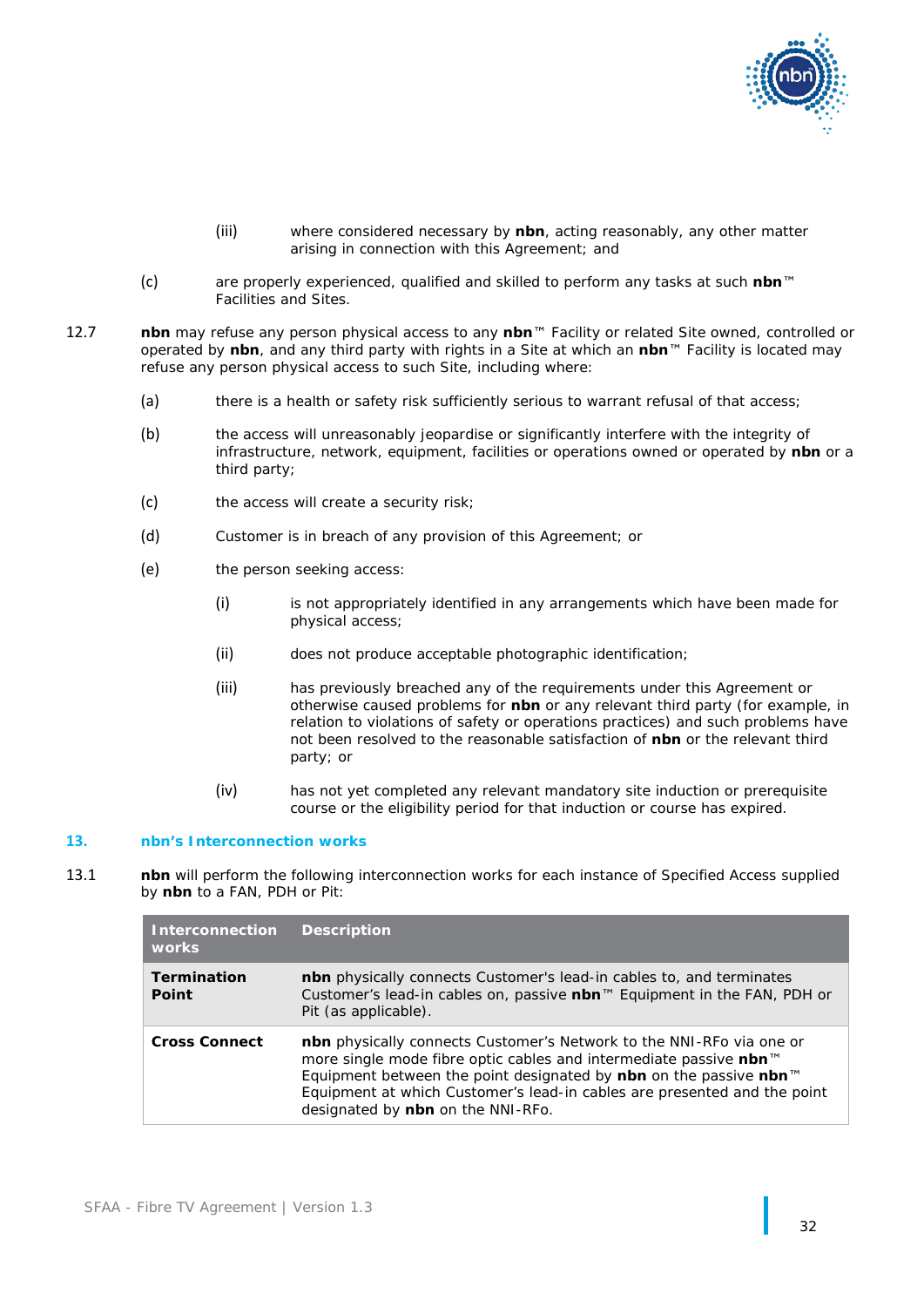

- 13.2 **nbn** will not supply the lead-in cables to be terminated and cross-connected pursuant to Specified Access to Pits, FANs and PDHs.
- 13.3 Customer must, at its own cost, self-supply or separately acquire, install, operate, maintain, repair and replace any lead-in cables in respect of which Specified Access is supplied.
- 13.4 **nbn** will only supply Specified Access to Pits, FANs and PDHs in relation to, and Customer must only present, lead-in cables comprising the number of fibres determined by **nbn**, up to a maximum of 24 fibres.
- 13.5 Customer must not present lead-in cables in Pits, FANs and PDHs, and **nbn** will not utilise cables for Cross Connects, other than single-mode fibre cables.
- 13.6 **nbn** will conduct works necessary to supply interconnection under section [13.1](#page-33-0) of this Schedule 3 at times agreed by the parties, acting reasonably and Customer acknowledges that elements of interconnection may be supplied by **nbn** at different times.
- <span id="page-34-0"></span>13.7 After **nbn** conducts all interconnection works, **nbn** will advise Customer and:
	- (a) if requested by Customer, both parties will, at a mutually convenient time, perform a joint inspection of the works and Customer may conduct tests to determine, acting reasonably, whether interconnection is being supplied in accordance with this Schedule; and
	- (b) if Customer, acting reasonably, determines that interconnection has not been supplied in accordance with this Schedule, **nbn** will perform any rectification works required to supply interconnection and this section [13.7](#page-34-0) will continue to apply until Customer determines, acting reasonably, that Specified Access is being supplied in accordance with this Schedule.
- 13.8 **nbn** may permit any third party to be present during the performance of interconnection works or testing where such third parties have an interest in the sites and facilities at or in relation to which Specified Access is supplied or is proposed to be supplied.
- 13.9 Customer must not, and must not invite, permit or cause any third party to:
	- (a) undertake or attempt physical access to, or interaction with, any PDH, the **nbn**™ Network, any **nbn**™ Equipment;
	- (b) conduct or attempt any works within the scope of the interconnection works to be performed by **nbn** under section [13.1](#page-33-0) of this Schedule 3;
	- (c) connect the Customer Network to the network of any third party within any relevant **nbn**™ Facility; or
	- (d) interfere with, physically access or otherwise affect any **nbn**™ Equipment or third party property, network or service within, or operating within, an **nbn**™ Facility.

### **14. Temporary interruptions**

- 14.1 **nbn** may undertake or permit works that affect **nbn**™ Facilities at any time, including for the purposes of maintaining or upgrading those **nbn**™ Facilities.
- 14.2 If **nbn** undertakes works in response to an Emergency the parties agree to cooperate and work together reasonably to respond to the Emergency and the Customer must carry out any necessary works in accordance with **nbn**'s directions.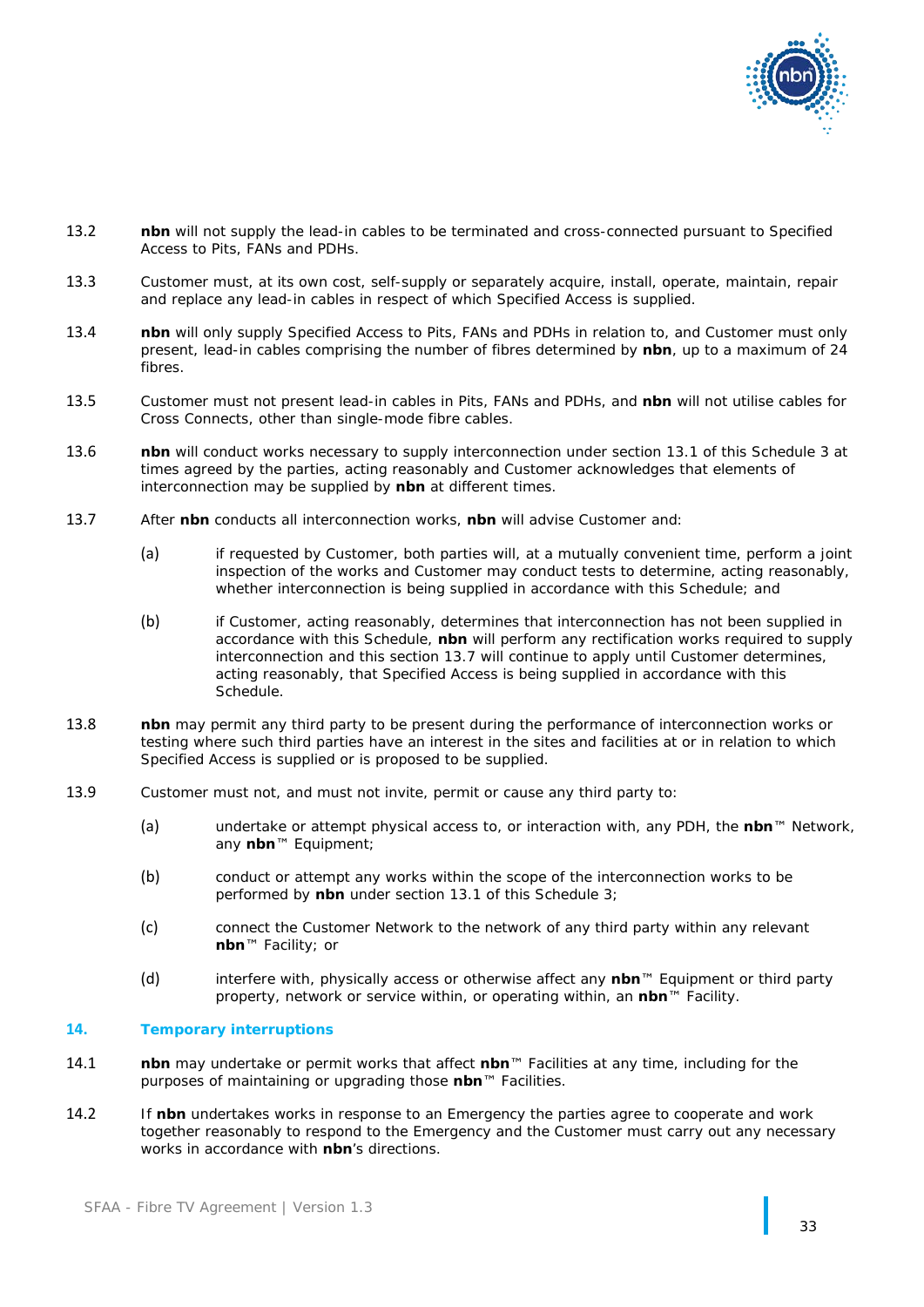

14.3 Unless otherwise notified, Customer's physical access to **nbn**™ Facilities and Sites may be interrupted for the duration of any works that affect **nbn**™ Facilities.

#### **15. Decommissioning or sale of nbn™ Facilities**

- 15.1 **nbn** may permanently decommission or sell (or sell and leaseback) any part or whole of an **nbn**™ Facility which is the subject of a Facilities Access Licence if **nbn** has given reasonable notice in writing to Customer (**Decommissioning Notice**).
- <span id="page-35-2"></span>15.2 When a **nbn**™ Facility is decommissioned or sold, **nbn** may elect to offer Customer access to an alternative **nbn**™ Facility, as set out in the Decommissioning Notice or subsequently agreed by the parties.
- <span id="page-35-3"></span>15.3 All Facilities Access Licences affected by the decommissioning or sale of an **nbn**™ Facility will be deemed to have been terminated or, if a Facilities Access Licence is granted in relation to an alternative **nbn**™ Facility, varied to include the details of the alternative **nbn**™ Facility from the date set out in the Decommissioning Notice or as otherwise agreed.
- 15.4 Subject to any alternative arrangements that might be agreed, including as set out in sections [15.2](#page-35-2) and [15.3](#page-35-3) of this Schedule 3, if **nbn** decommissions or sells an **nbn**™ Facility:
	- (a) **nbn** may terminate any related supply of Fibre TV under clause [22.1\(c\)](#page-11-5) of the Head Terms; and
	- (b) Customer must, in accordance with clauses [22.4](#page-12-0) to [22.11](#page-13-3) of the Head Terms, where relevant, undertake any necessary works set out in the Decommissioning Notice to remove or divert Customer Equipment from an **nbn**™ Facility that is being decommissioned or sold.

### **16. No disputes permitted**

16.1 A decision by **nbn** to initiate a temporary interruption, decommission or sell an **nbn**™ Facility in accordance with this Agreement cannot be disputed by Customer and **nbn** is entitled to perform that temporary interruption, decommission or sell that **nbn**™ Facility despite the existence of any dispute.

### **17. Grant and termination in respect of an Eligible Estate**

- <span id="page-35-4"></span>17.1 **nbn** will only supply Specified Access to Customer from the date notified or agreed under section [5.1\(d\)](#page-26-2) of this Schedule 3 until the successful transfer of Customer Equipment and Authorisations under clauses [22.8](#page-12-4) to [22.10](#page-12-5) of the Head Terms.
- 17.2 Without limiting any other rights **nbn** may have, **nbn** may terminate supply of Specified Access to Customer earlier than specified in section [17.1](#page-35-4) of this Schedule 3 by notice.
- <span id="page-35-0"></span>17.3 On or after termination or expiry of Specified Access, **nbn** may require Customer to remove specified Customer Equipment from an **nbn**™ Facility by a specified date.
- <span id="page-35-1"></span>17.4 If Customer fails to comply with a requirement to remove specified Customer Equipment from an **nbn**™ Facility under section [17.3](#page-35-0) of this Schedule 3, **nbn** may remove (or procure the removal of) such Customer Equipment.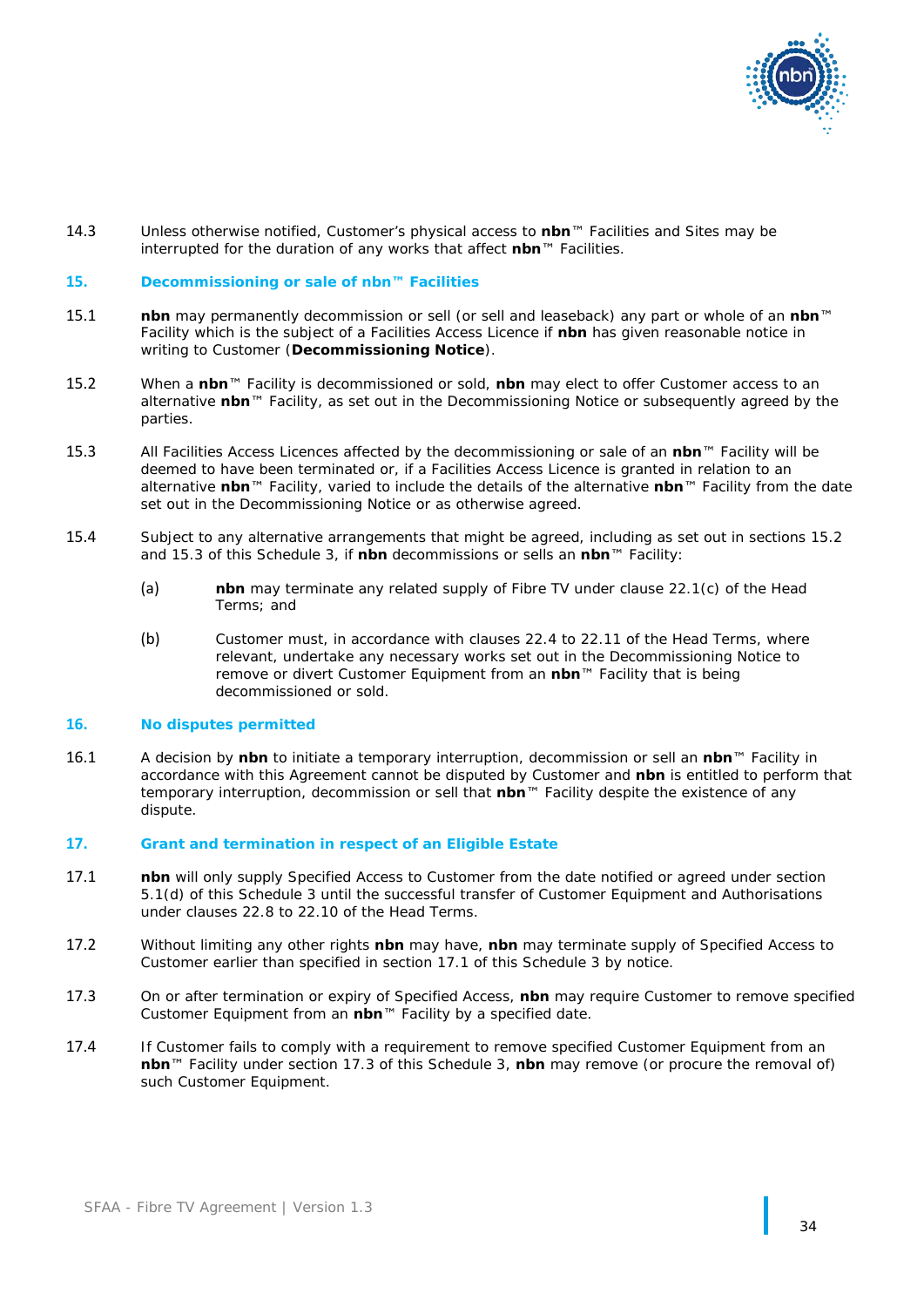

### **18. General conditions**

- 18.1 If **nbn** or Customer require access to third party sites or facilities for the supply or acquisition of Specified Access (as applicable), **nbn**'s obligation to supply or continue to supply Specified Access is dependent on, and subject to:
	- (a) **nbn** having continuing contractual rights to access and use (and allow Customer to access and use) such sites and facilities; and
	- (b) Customer having continuing rights to access and use such sites and facilities.
- 18.2 Customer must sign any Access Seeker Undertaking which **nbn** requires Customer to sign before **nbn** will supply Specified Access.
- 18.3 Notifications from **nbn** to Customer in relation to Specified Access may be provided to operational, technical, relationship, or other points of contact with Customer as agreed from time to time or set out in any operations manual provided by **nbn** to Customer from time to time.
- 18.4 Specified Access is not a listed carriage service or a service that facilitates the supply of a listed carriage service for the purposes of section 152AL of the *Competition and Consumer Act 2010* (Cth). The inclusion or supply of the Specified Access under this Agreement published on **nbn**'s Website does not have the effect of making the Specified Access a declared service for the purposes of Part XIC of the *Competition and Consumer Act 2010* (Cth).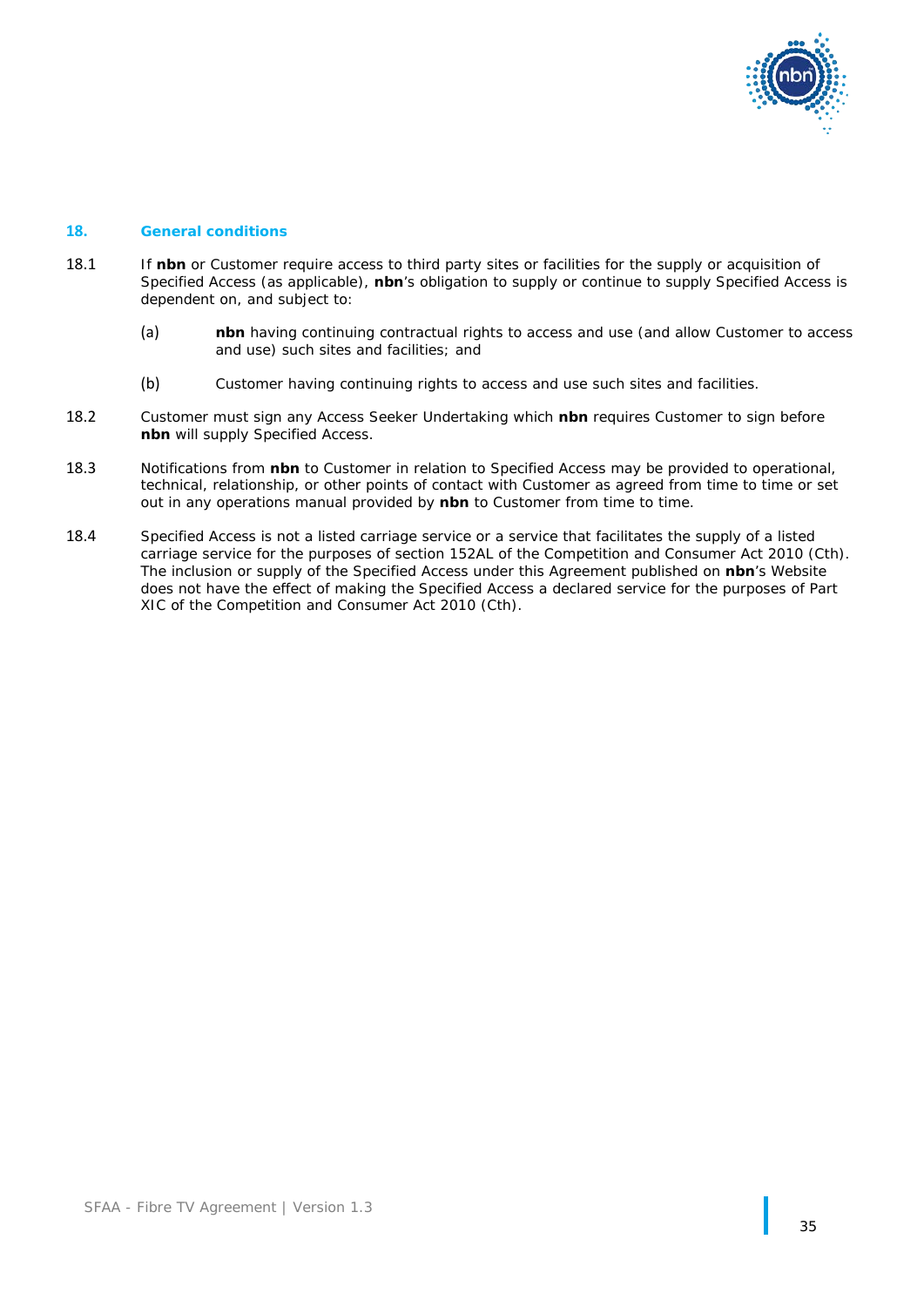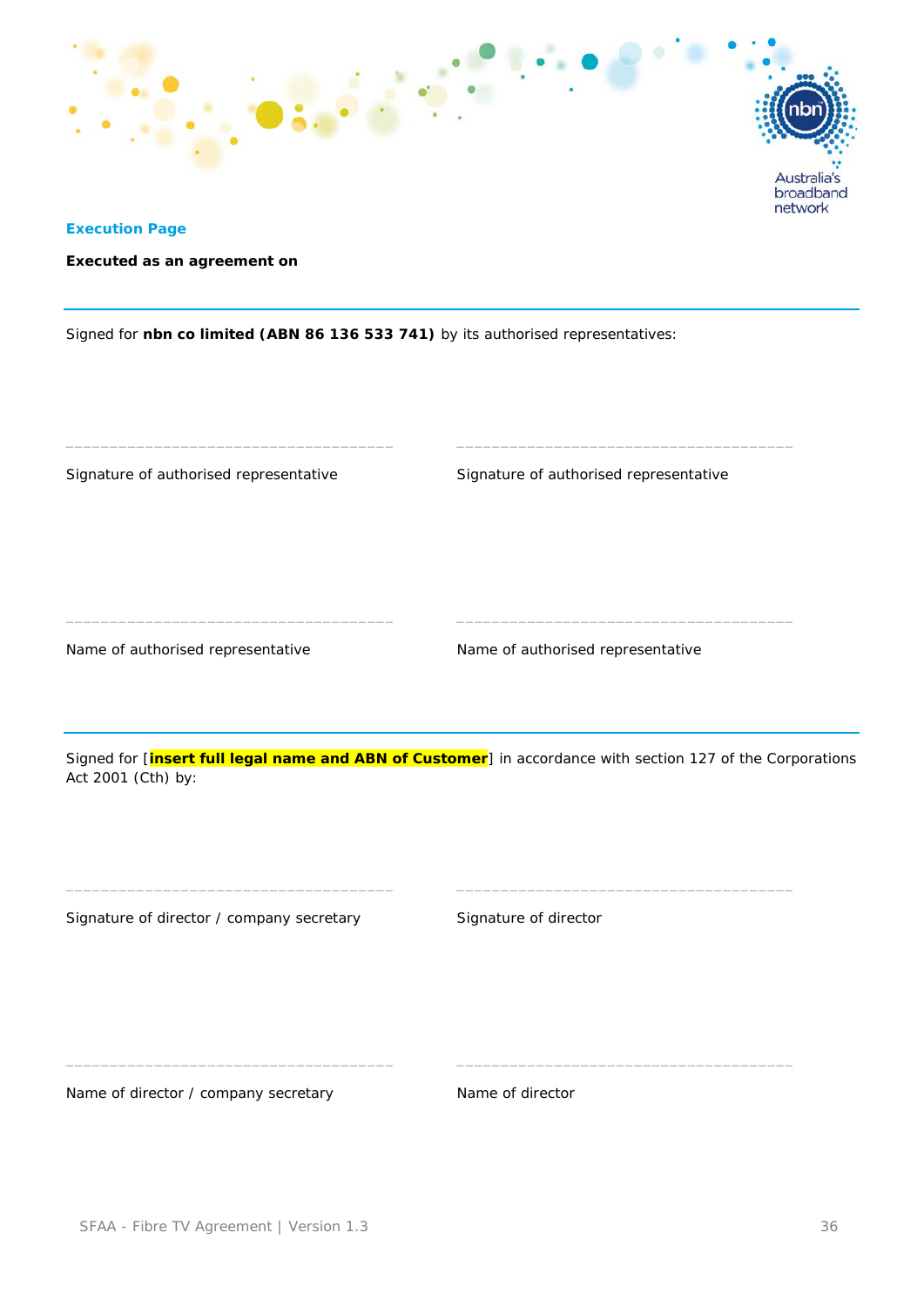

# Annexure 1

# Fibre TV Technical Specifications

Customer access to **nbn**'s Fibre TV Infrastructure for injection of Customer Content is provided via a spliced connection at a "meet-me" location agreed for each Eligible Estate on a site by site basis pursuant to clause 4.2(a) of the Head Terms.

# 1. NNI-RFo Interface Parameters

Table 1 details the optical specifications of the NNI-RFo demarcation point.

| Parameter                                                             | Unit            | <b>Nominal Value</b> | Range          |
|-----------------------------------------------------------------------|-----------------|----------------------|----------------|
| Operating Wavelength                                                  | nm              | 1550                 | 1550 to 1560   |
| Maximum input Power<br>FAN and Pit-located NNI-<br><b>RFo</b>         | d <sub>Bm</sub> | $+21$                | $+19$ to $+21$ |
| Maximum input Power<br><b>MDU located NNI-RFo</b>                     | dBm             | $+13$                | $+8$ to $+18$  |
| <b>Return Loss</b>                                                    | dB              | > 55                 | 55 to 65       |
| <b>Isolation</b>                                                      | dB              | > 30                 | N/A            |
| <b>Maximum Distance</b><br>Between FAN NNI-RFo<br>and Eligible Estate | Km              | 10                   | N/A            |

| Table 1. nbn™ NNI-RFo optical interface parameters |  |  |  |  |
|----------------------------------------------------|--|--|--|--|
|----------------------------------------------------|--|--|--|--|

Further detail specific to the generic characteristics of PON RF video overlay can be found in ITU-T specifications G.983.3:2001 and G.984.5:2007, each of which Customer must adhere to.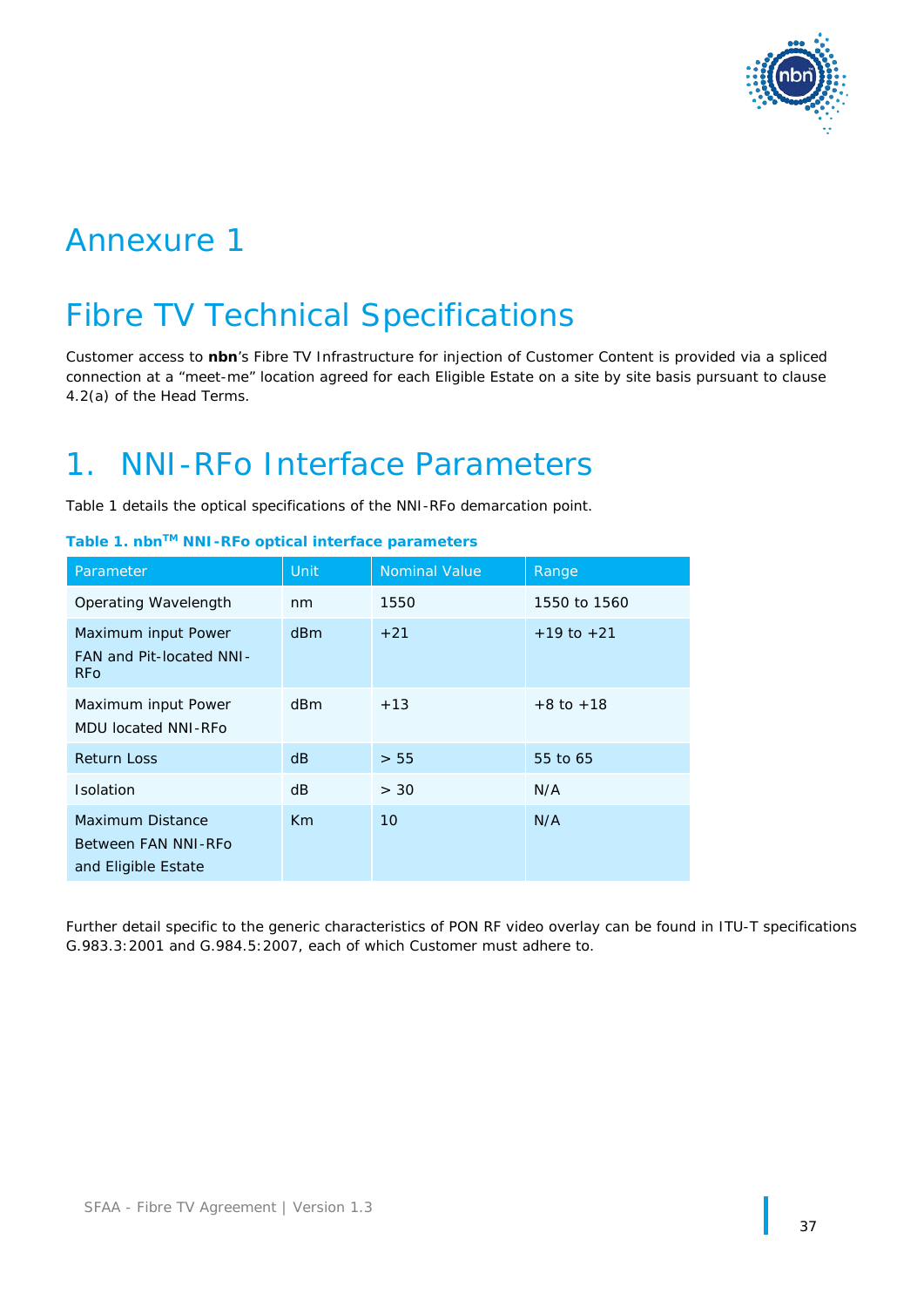

# NNI-RFo feeder ratios

Table 2 provides an indication of the number of NNI-RFo optical feeds that Customer must present at the NNI-RFo depending on the agreed NNI-RFo location and subject to final **nbn** design.

## **Table 2. nbnTM NNI-RFo Customer feed to Premises ratio**

| <b>NNI location</b> |        | <b>Connector   Optical Power</b><br>(dB) | <b>Signal to Premises ratio</b>         |
|---------------------|--------|------------------------------------------|-----------------------------------------|
| NNI-RFo at a FAN    | splice | $+19$ to $+21$                           | 1 feed per $\sim$ 128 service locations |
| NNI-RFo at a Pit    | splice | $+19$ to $+21$                           | 1 feed per ~128 service locations       |
| NNI-RFo at an MDU   | splice | $+8$ to $+18$                            | 1 feed per $\sim$ 32 service locations  |

# 2. UNI-RFe Interface Parameters

Figure 1 details the electrical specifications of the UNI-RFe. This is the point that the Internal Cabling is connected to the RF Splitter and Converter.



**Figure 1. User Network Interface RF electrical (UNI-RFe)**

\*Note: in accordance with the terms of the Fibre TV Agreement, any end user interactions relating to the components to the right of the UNI-RFe and single F connector are the responsibility of the Customer. **nbn** is not responsible for the supply, installation, operation, maintenance, repair, assurance or support of any such components.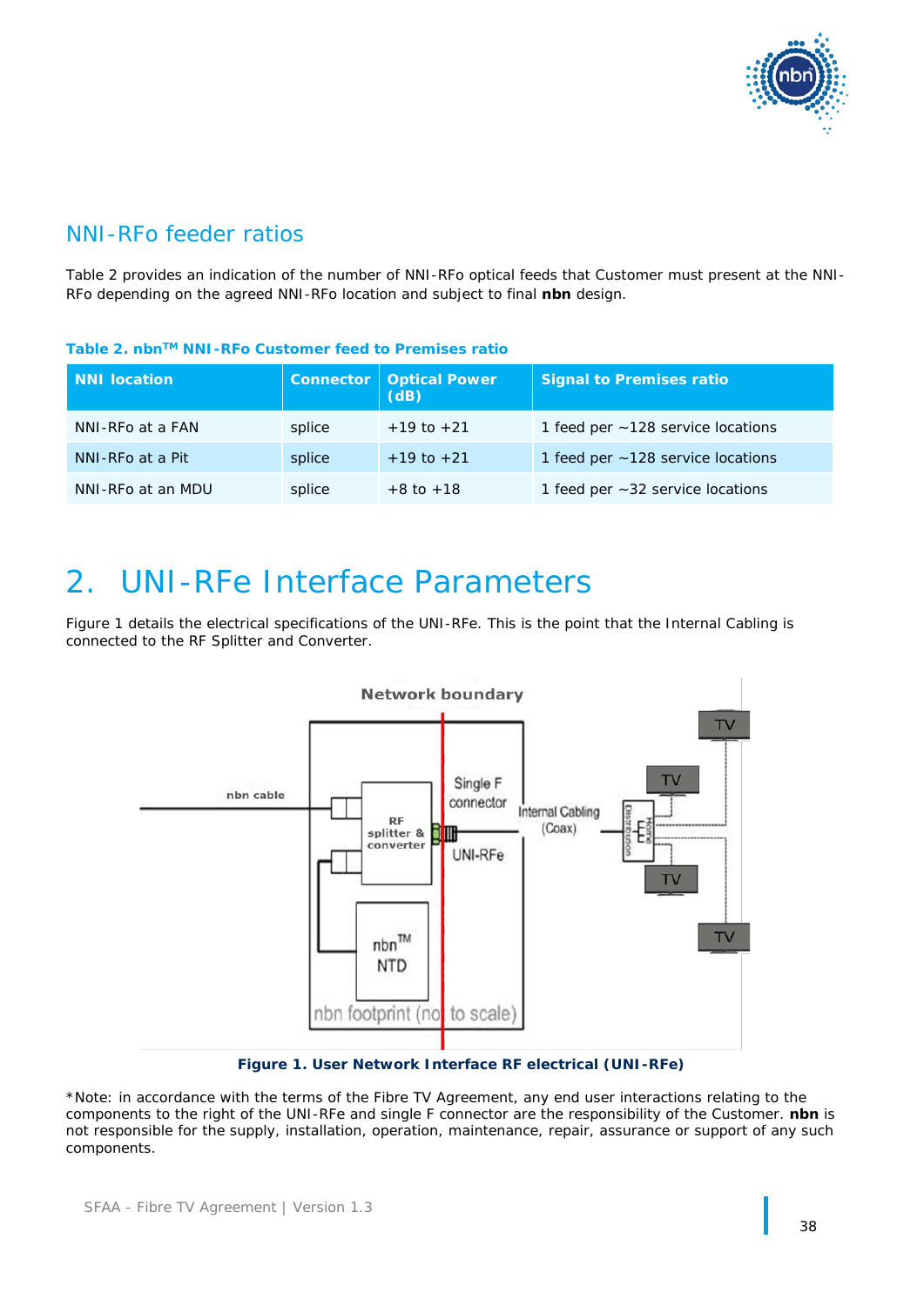

| <b>Parameter</b>                       | <b>Unit</b> | <b>Nominal Value</b>  | Range          |
|----------------------------------------|-------------|-----------------------|----------------|
| <b>Bandwidth</b>                       | <b>Mhz</b>  | N/A                   | 50 to 1000     |
| Flatness (deviation over<br>bandwidth) | dB          | N/A                   | $+/-1$         |
| Output                                 | dBuV        | >80                   | 70 to 85       |
| Output level adjustment                | dB          | N/A                   | 0 to 18        |
| Output Impedance                       | Ohm         | 75                    | N/A            |
| Output Port type                       | N/A         | Female F<br>connector | N/A            |
| MER (digital signal)                   | dB          | > 30                  | 27 to 39       |
| BER (digital signal)                   | N/A         | $< 1.0E-9$            | N/A            |
| Power consumption                      | Watt        | $\leq$ = 3            |                |
| Working temperature                    | $\rm ^{o}C$ | N/A                   | $-10$ to $+50$ |
| Working relative humidity              | %           | N/A                   | 5 to 95        |

## **Table 3. nbnTM UNI-RFe electrical interface parameters**

# 3. Applicable nbn™ Optical Loss Parameters

To assist with any Customer Content (RF video overlay) design, this section details the generic unit optical performance parameters using optical components that are approved for use in the Fibre TV Infrastructure. For further information, please refer to the latest issue of "NBN-TE-CTO-177 – Optical Network Performance and Parameters."

# 3.1 Optical Fibre Loss

## **Table 4. nbnTM optical fibre attenuation**

| Wavelength (nm) | Parameter | Average Loss<br>(dB) | <b>Maximum Loss</b><br>(dB) |
|-----------------|-----------|----------------------|-----------------------------|
| 1550            | dB/Km     | 0.2                  | O 22                        |

# **Dispersion**

# **Table 5. nbnTM optical fibre dispersion**

| Wavelength<br>(nm) | Parameter    | <b>Dispersion</b> |
|--------------------|--------------|-------------------|
| 1550               | (ps/(nm.Km)) | $\leq 18.0$       |